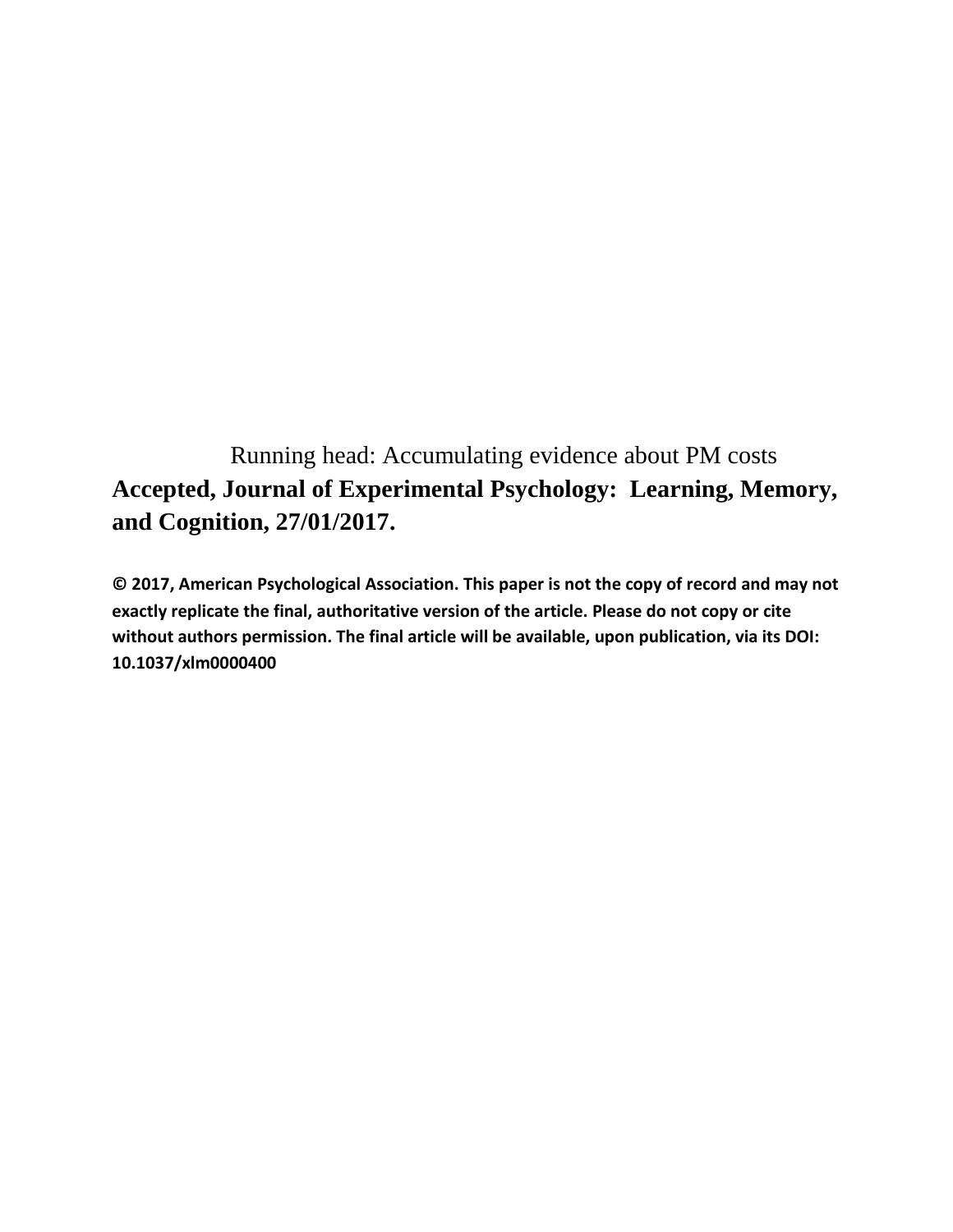# Accumulating evidence about what prospective memory costs actually reveal

Luke Strickland<sup>1, 2</sup>, Andrew Heathcote<sup>2,3</sup>, Roger W. Remington<sup>4</sup> and Shayne Loft<sup>1</sup>

> <sup>1</sup> The School of Psychology, The University of Western Australia, Australia

<sup>2</sup> The School of Medicine, The University of Tasmania, Australia

<sup>3</sup> The School of Psychology, The University of Newcastle, Australia

<sup>4</sup>The School of Psychology, The University of Queensland, Australia

Address for Correspondence

Luke Strickland, School of Medicine, Division of Psychology, Private Bag 30, The University of Tasmania, Churchill Avenue, Sandy Bay, 7005, Australia Email: [luke.strickland@utas.edu.au](mailto:luke.strickland@utas.edu.au) Phone: 61-3-62262242 Fax: 61-3- 62262883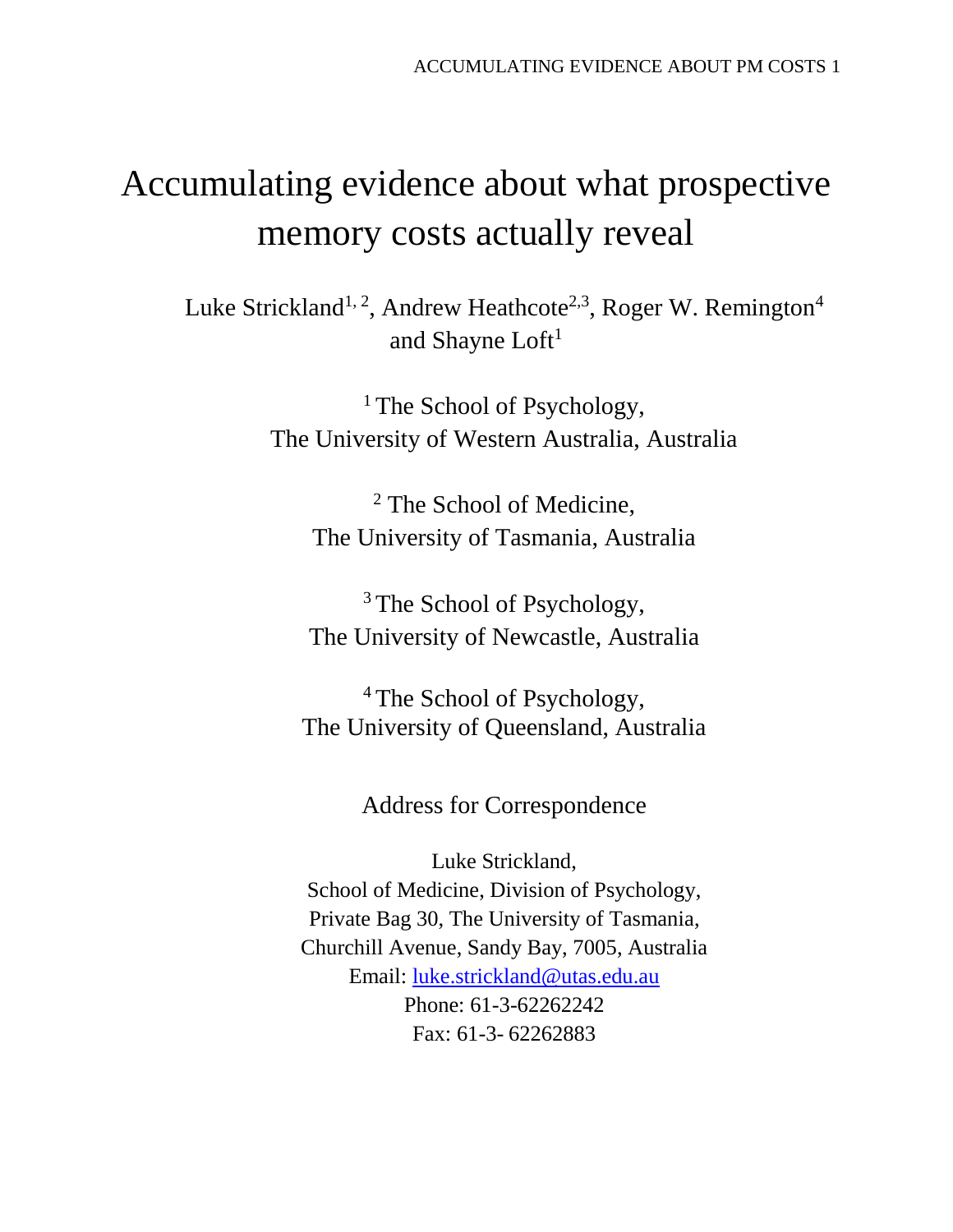#### **Abstract**

Event-based prospective memory (PM) tasks require participants to substitute an atypical PM response for an ongoing task response when presented with PM targets. Responses to ongoing tasks are often slower with the addition of PM demands ("PM costs"). Prominent PM theories attribute costs to capacity-sharing between the ongoing and PM tasks, which reduces the rate of processing of the ongoing task. We modelled PM costs using the Linear Ballistic Accumulator and the Diffusion Decision Model in a lexical decision task with non-focal PM targets defined by semantic categories. Previous decision modelling, which attributed costs to changes in caution rather than rate of processing (Heathcote et al., 2015; Horn & Bayen, 2015), could be criticised on the grounds that the PM tasks included did not sufficiently promote capacity-sharing. Our semantic PM task was potentially more dependent on lexical decision resources than previous tasks (Marsh, Hicks, & Cook, 2005), yet costs were again driven by changes in threshold and not by changes in processing speed (drift rate). Costs resulting from a single target focal PM task were also driven by threshold changes. The increased thresholds underlying non-focal and focal costs were larger for word trials than non-word trials. As PM targets were always words, this suggests that threshold increases are used to extend the time available for retrieval on PM trials. Under non-focal conditions, but not focal conditions, the non-word threshold also increased. Thus, it seems that only non-focal instructions cause a global threshold increase due to greater perceived task complexity.

Keywords: prospective memory, costs, delay theory, linear ballistic accumulator model, diffusion model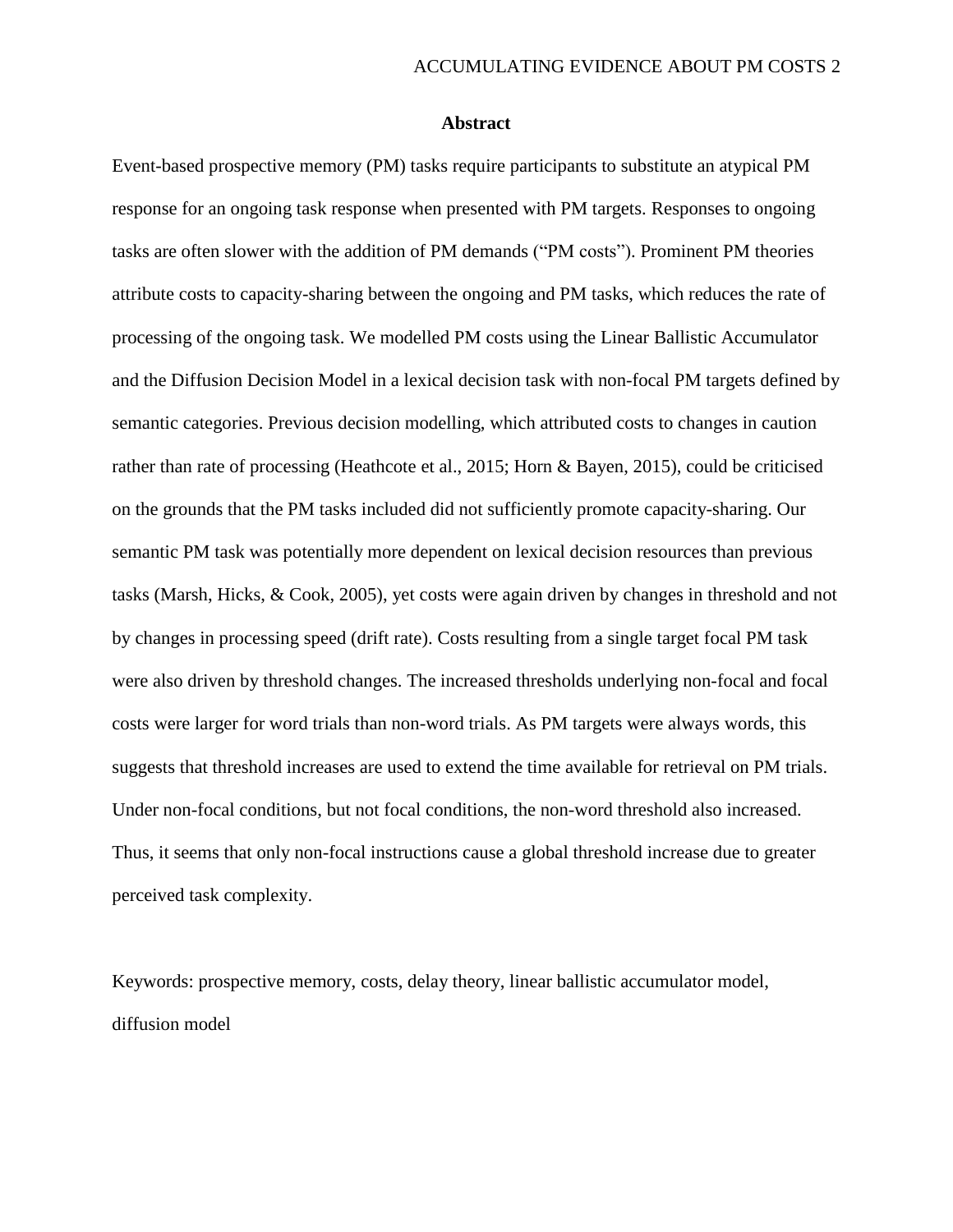In our everyday lives we often need to remember to perform an intended action when we next encounter an environmental cue (e.g., pass on a message to a co-worker), a requirement referred to as event-based prospective memory (PM). Event-based PM has traditionally been examined in the laboratory using the Einstein and McDaniel (1990) paradigm, where participants perform an ongoing task (e.g., a lexical decision task), and try to remember to make an alternative (PM) response when a target event is presented in the ongoing task (e.g., when a letter string contains a certain syllable). In these paradigms target trials, on which the stimulus is a PM target and the PM response is required, are relatively infrequent and interspersed amongst nontarget trials, on which the stimulus is not a PM target and an ongoing task response is required.

Average response times (RTs) to non-target trials are often longer in blocks where participants have a PM task, versus control blocks with no PM task (Smith, 2003). This slowing is referred to as the PM cost. Costs are common for tasks in which making ongoing task decisions does not require processing information about the stimuli relevant to the PM task, referred to as *non-focal* PM tasks (Einstein & McDaniel, 2005). For example, detecting target members of a semantic category (e.g., animal) is non-focal to ongoing lexical decision making, because deciding whether a letter string is present in the mental lexicon does not require knowledge of the semantic categories to which the word belongs. An example of a focal PM task is to respond to a specific PM target word if presented during a lexical decision task (Einstein & McDaniel, 2005), because in this case the identity of the target word is part of the analysis required for the ongoing task. Focal PM costs are not always found and when they are present they are smaller than non-focal PM costs (Einstein et al., 2005).

Several theories of PM, such as the Preparatory Attentional and Memory Processes (PAM) theory (Smith, 2010), and the Multiprocess view (Einstein & McDaniel, 2005), assume that PM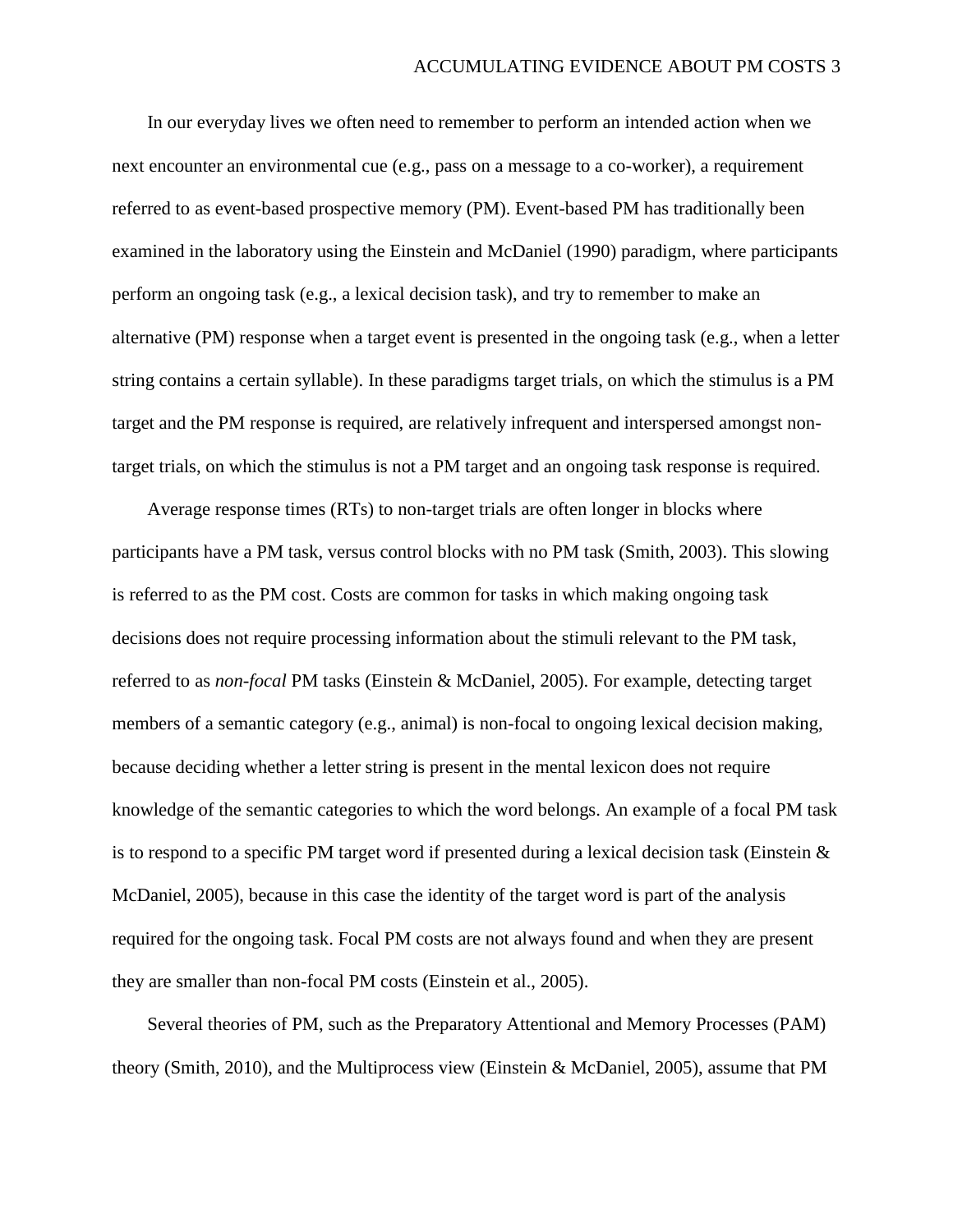costs occur because a proportion of an individual's available capacity is allocated away from the ongoing task and towards the PM task. We refer to these as *capacity-sharing* theories of PM costs to emphasize that the costs result from the division of capacity between the two tasks during stimulus processing. The empirical basis of capacity-sharing theories is slowing of mean correct RTs as a function of imposed PM task demands. The problem with this approach is that analysing mean RTs alone omits crucial information contained in the shape of the RT distributions and in error rates, which can indicate whether participants are trading speed for accuracy. This is compounded by the fact that most PM studies report near-ceiling ongoing task accuracy, where a significant change in speed could easily trade for a non-significant change in accuracy. This makes it impossible to unambiguously attribute elevated RTs for the ongoing task in the PM condition to capacity-sharing. Elevated RTs could equally result from changes in other aspects of the decision process, such as the amount of evidence required to trigger a response.

Indeed, Loft and Remington (2013) proposed an alternative to capacity-sharing theories that predicts PM costs can result from increased response thresholds. Heathcote, Loft and Remington (2015) subsequently referred to this idea as *delay theory*. Loft and Remington noted that in the Einstein and McDaniel (1990) paradigm, not only must the participant remember a new episodic PM task, but this less frequent PM task must compete for response selection with the more routine ongoing task. They reasoned that PM errors should be reduced if participants are provided with more processing time for the less frequent PM response to emerge. To test this, Loft and Remington asked participants to withhold their responses until a tone played. The tones played at varying delays after stimulus presentation. PM accuracy was improved by delays as brief as 0.2s. Heathcote et al. proposed that individuals endogenously implement something akin to this response-delay manipulation by raising their threshold to make ongoing task responses,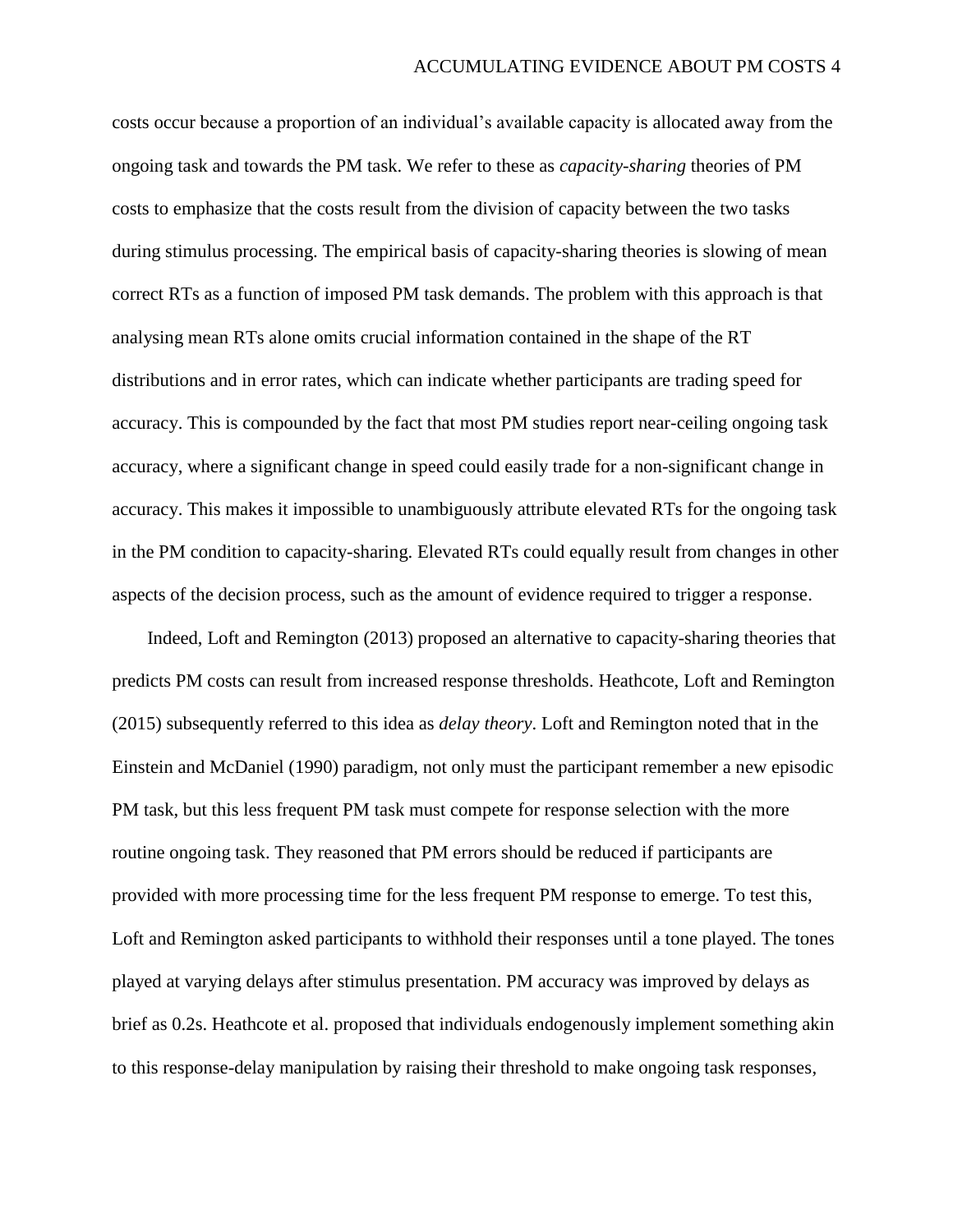producing PM costs. This functional slowing could result either from a conscious strategy change, or an unconscious adaption, based on task experience.

#### **Comparing Capacity-sharing and Delay Theories**

Distinguishing delay theory from capacity-sharing theories requires a method of separating changes in processing speed from response threshold increases. Such a separation is intrinsic to *evidence accumulation models* of the decision process, which assume that evidence accumulates at an estimated rate (the drift rate) until it exceeds a certain amount (the response threshold), at which time a task response is made (Ratcliff & Smith, 2004). Capacity-sharing theories assume that PM tasks absorb capacity that could otherwise be used to speed up and/or improve the accuracy of ongoing task responses (e.g., Einstein et al., 2005; Smith, 2010). Mapping the capacity demands of one task (e.g., PM) to increased mean RT on another concurrent task (e.g., ongoing) is most consistent with the conceptualisation of capacity as the amount of work the cognitive system is able to perform per unit of time (Wenger & Townsend, 2000), which we refer to as *functional* capacity. For example, the PAM theory explicitly attributes PM costs to shared attentional resources that are functional to PM retrieval (Smith & Bayen, 2004). Theories of attention, almost universally, equate resource allocation with processing speed, regardless of whether the models posit a continuous division of resource capacity between two tasks, or a single-channel, all-or-none allocation. In resource accounts (Bundesen, 1990; Gobell, Tseng, & Sperling, 2004; Kahneman, 1973; Navon & Gopher, 1979; Wickens, 1980) attentional capacity is a processing rate multiplier. Evidence accrues in parallel for each of a set of multiple concurrent tasks at a rate directly proportional to the amount of capacity allocated to that task. In contrast, single-channel bottleneck theories treat resource sharing as iterative sampling, whereby a single resource is allocated in rapid succession between a set of current tasks (Pashler, 1984;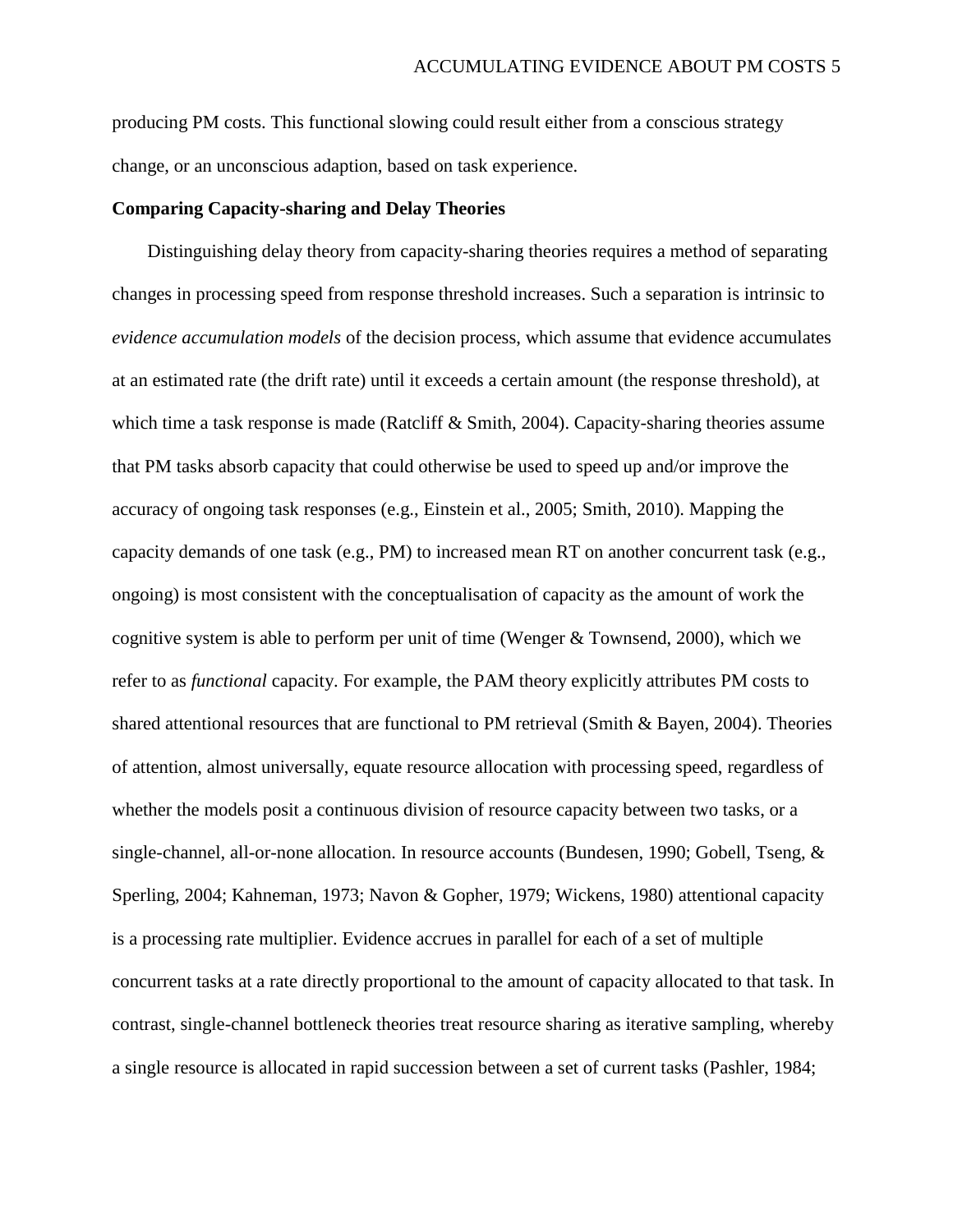Welford, 1952). The rate of evidence accumulation for a given task (or channel) is determined by the frequency with which attention is allocated to it. In either case, sensory signals, decisions, and response selection are speeded in direct proportion to the attentional resources they receive. Thus, functional capacity-sharing between the PM task and the ongoing task would be reflected in decreased evidence accumulation to the ongoing task.

Drift rates agree with other measures of functional capacity, such as the nonparametric cognitive capacity coefficient provided by Systems Factorial Technology (Eidels, Donkin, Brown, & Heathcote, 2010). The capacity coefficient compares performance to a benchmark unlimited-capacity independent parallel model in specially designed experimental paradigms, and classifies participants' task performance as either exhibiting super-capacity (more capacity when there are two information streams), unlimited capacity (no interference in processing between information streams), or limited capacity (interference in processing between information streams). Eidels et al. investigated capacity requirements using a redundant target paradigm, in which the total amount of work the system must perform is manipulated by presenting either single or double targets to participants. LBA drift rates and the capacity coefficient agreed in their attribution of individual differences in capacity among participants. Donkin et al. (2014) found that LBA rates agreed with Townsend and Altieri (2012)'s accuracy adjusted capacity coefficient estimates regarding which accuracy manipulations induced increases in threshold and rates, and which selectively induced changes in threshold. Logan et al. (2014) found that increasing the array of choice alternatives in a word identification task – and hence the demand on capacity due to the need to process each alternative – reduced evidence accumulation rates. Sewell, Lilburn and Smith (2016) varied visual load by presenting different numbers of concurrent Gabor patch stimuli. They found that manipulation of the set size of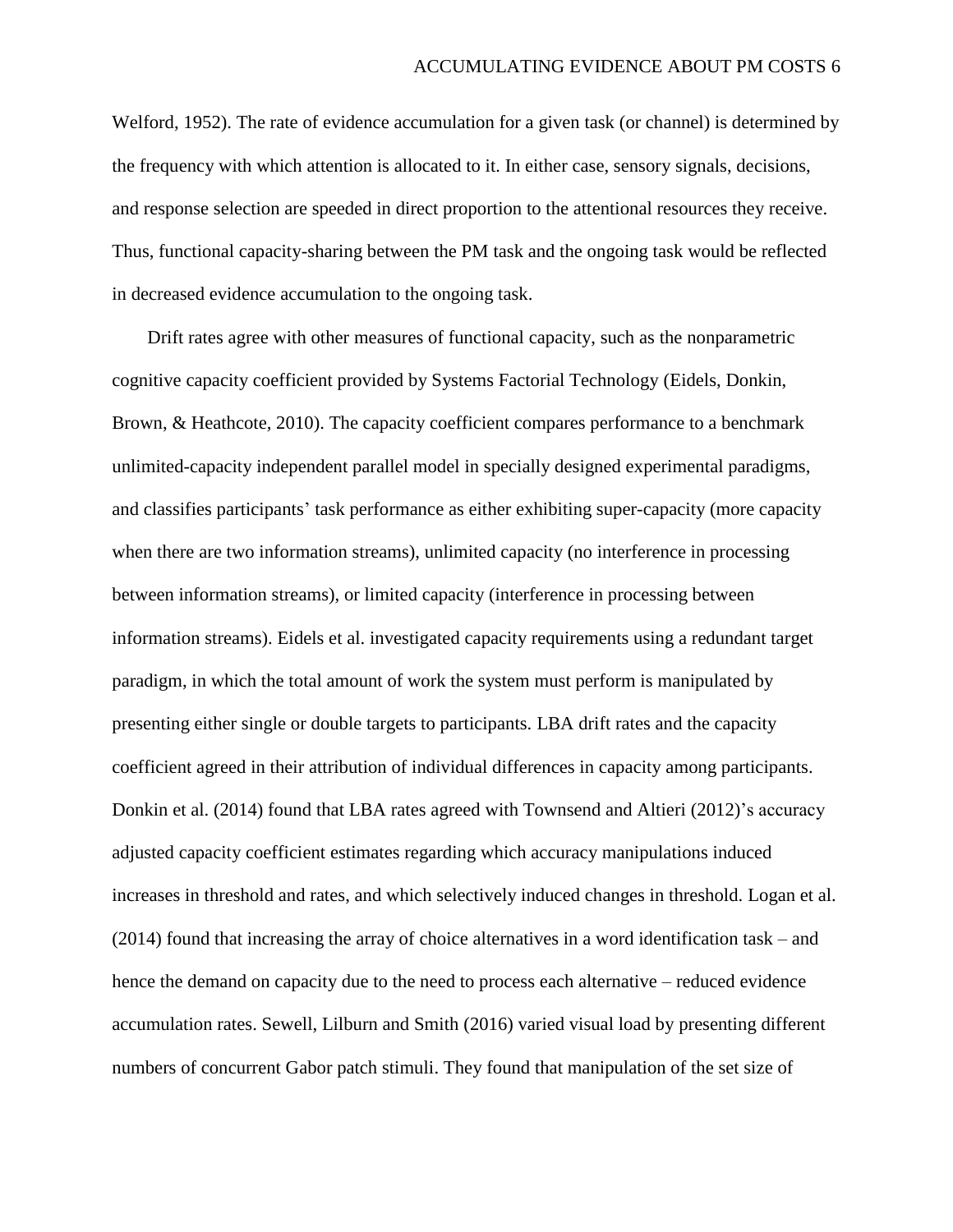stimuli (visual load) altered drift rates. All of these results suggest that functional capacity is well measured by drift rates.

In contrast to capacity-sharing theories, delay theory attributes PM costs to the strategic slowing of ongoing task response selection to allow more time for the PM response to reach threshold. Consequently, it predicts that PM costs should be caused by changes in response criteria, reflected in the response threshold parameters of evidence accumulation models. Thus, the delay theory and capacity-sharing theories of costs produce opposing predictions. A finding that PM demands significantly affect mean drift rates, with no significant change to threshold, provides strong evidence against delay theory. Capacity-sharing theories do not predict that costs are solely accounted for by response threshold, as this parameter reflects strategy rather than the speed of processing. A finding of threshold changes with no changes in mean drift rate provides strong evidence against capacity-sharing.

Recently (Heathcote et al., 2015; Horn & Bayen, 2015), two evidence accumulation models have been fit to PM costs: the Linear Ballistic Accumulator (LBA) and the Diffusion Decision Model (DDM). Heathcote et al. applied the LBA and DDM to three experiments that used lexical-decision ongoing tasks. The PM task was to respond to either letter strings of a specific colour (non-targets were presented in multiple other colours), or to letter strings that contained a specific syllable (e.g., "tor"). Horn and Bayen (2015) reported DDM analyses of four experiments. Participants performed a lexical-decision ongoing task. The PM task was to make a PM response when items started with specific letters (e.g., G, H or M). In both Heathcote et al. and Horn and Bayen, there was no evidence that holding a PM intention decreased average drift rates. Instead, there was strong evidence in all seven of the data sets that PM costs were caused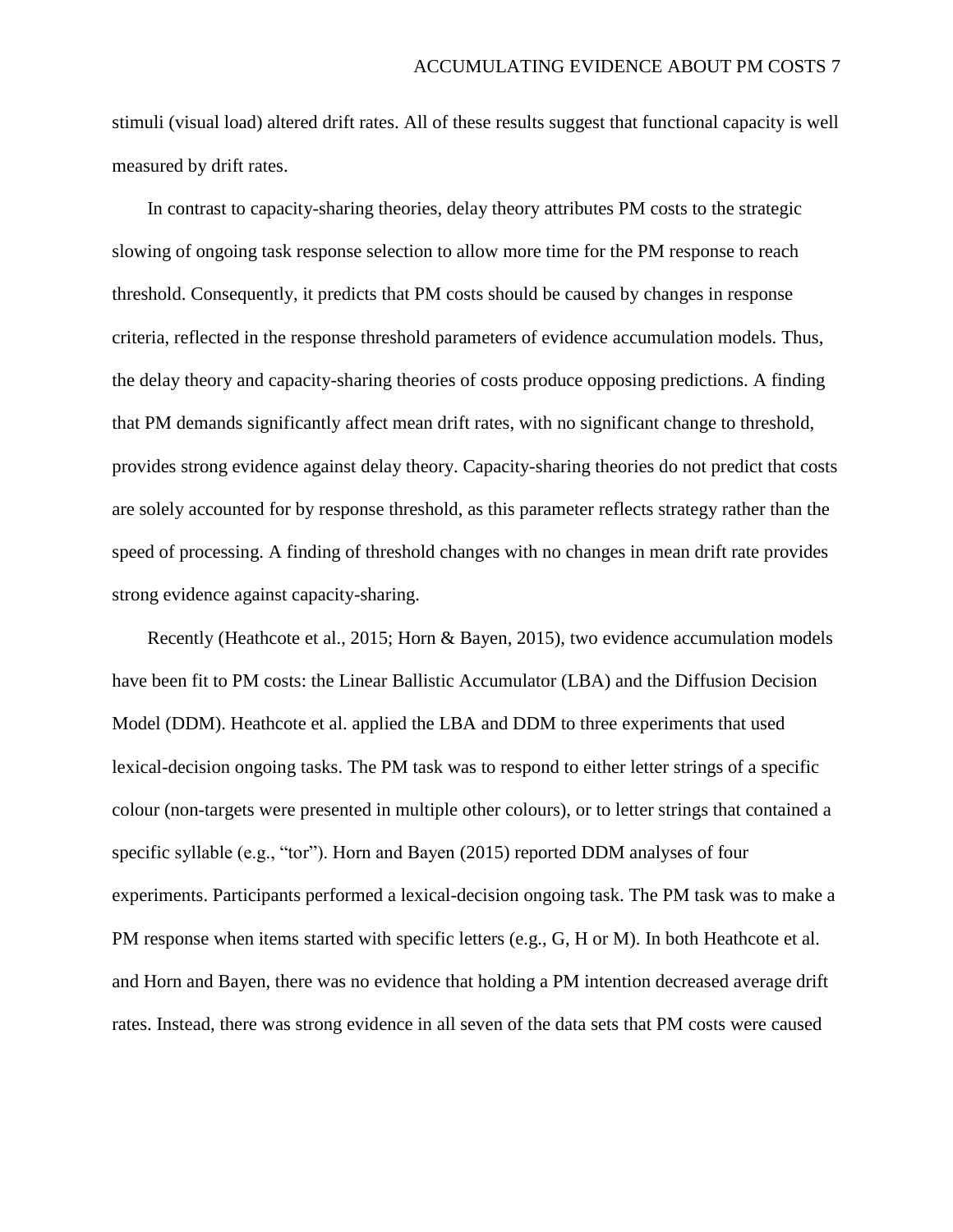by increased response thresholds. These results favour the delay theory of PM costs over capacity-sharing theories.

There is, however, an alternative view of cognitive capacity. It has been proposed that another type of capacity drives an overarching executive structure that controls otherwise modular processing systems (McVay & Kane, 2012; Unsworth & Spillers, 2010). We refer to this as *executive* capacity. Under this view, the processing speed of any one system (e.g. the ongoing task) remains intact as long as the executive system is able to keep the process engaged. However, increased load (e.g. as a result of PM) will occasionally exceed the capacity of the executive system. The result is a total lapse of attention, during which processing of all tasks is halted or drastically slowed. If PM loads executive capacity, then processing speed during PM blocks would be the same as in control PM blocks on most non-target trials, but would occasionally be much slower due to increased attentional lapses. Thus, PM demands would not be expected to have a strong effect on mean PM cost. Instead PM demands would primarily affect RT variability via longer RTs during PM-induced attentional lapses (Ihle, Ghisletta, & Kliegel, 2016). Similarly, in terms of evidence accumulation parameters, executive capacity load should affect drift rate variability, rather than mean drift rate. This view was supported by McVay and Kane (2012). They found that the extent to which working memory capacity predicted performance of a simple RT task was not strongly mediated by mean drift rate, but was mediated both by drift rate variability and subjective reports of attentional lapses. Further, Hawkins et al. (2015) demonstrated that when simulated data is mixed from two LBA models, one with a drift rate of 1 (regular trials) and one with a drift rate of 0 (lapsed trials), a single LBA model captured the mixed data by an increase in the drift rate variability parameter. In one of the previously modelled experiments, Heathcote et al. (2015) did find increased variability in drift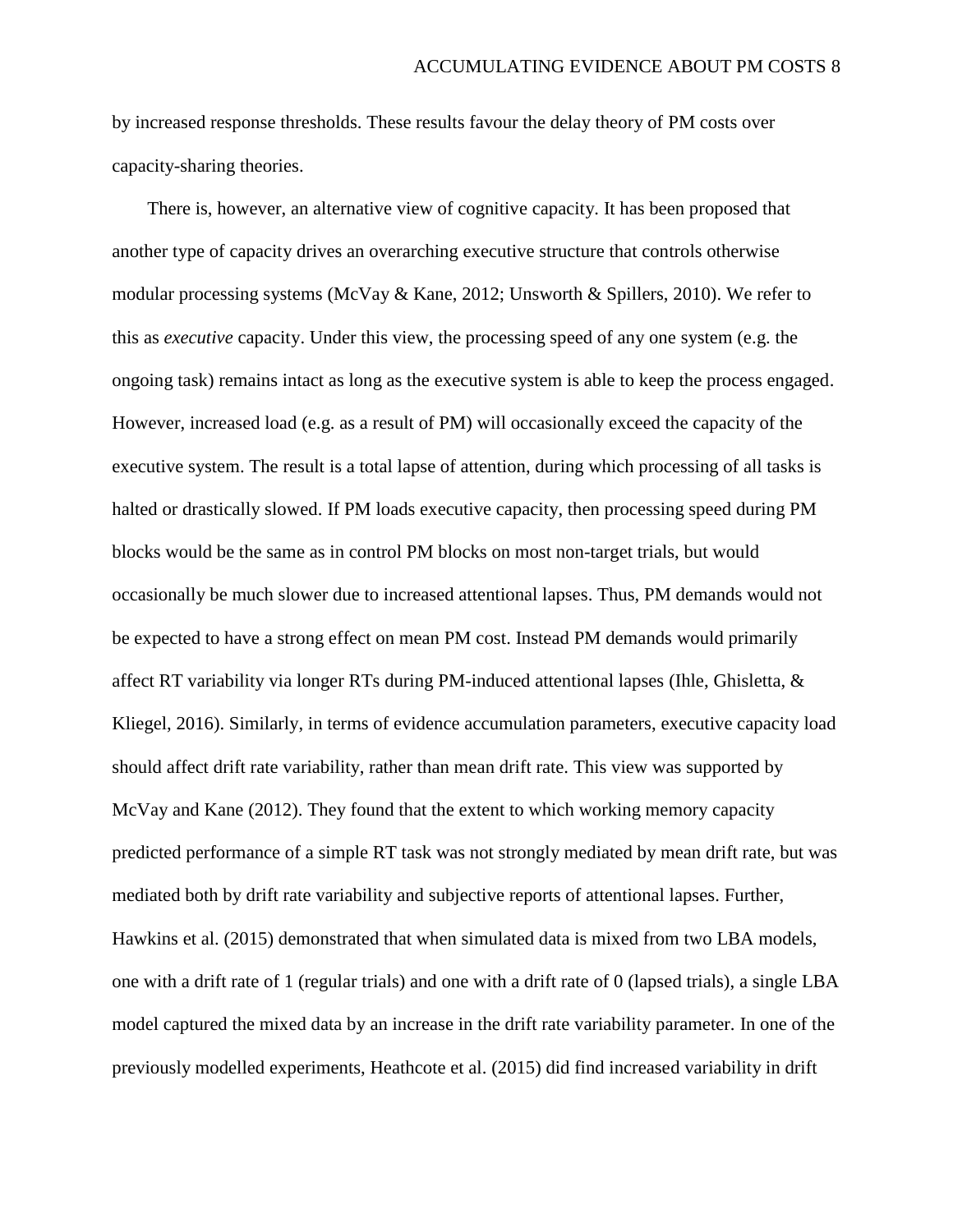rates with PM. However, the drift rate variability shift predicted very little of the PM costs. In addition, no such increase was found in any other experiments of either Heathcote et al. or Horn and Bayen. Thus, there is currently no strong evidence that PM costs are caused by the PM task loading executive capacity.

It has also been argued that capacity-sharing could increase the "non-decision time" parameters of evidence accumulation models (Horn & Bayen, 2015). Non-decision time reflects the processes that occur in sequence with response selection, such as stimulus encoding and motor response production. Horn and Bayen proposed that increased non-decision time may reflect the slowing effect of capacity-sharing on encoding time, or it may reflect the time taken for sequential PM target check processes (i.e., a target check that occurs either before or after the ongoing task decision). However, encoding processes are often data limited, meaning their processing rate is determined largely by the quality of the input rather than the allocation of resources (Norman & Bobrow, 1975). Further, sequential PM target checking, strictly speaking, is not an account that involves competition for cognitive capacity or resources between the ongoing task and detection of the PM cue. Rather, it interposes additional cognitive operations that occur outside of ongoing task response selection. These putative operations presumably are directed at identifying whether the stimulus is the PM cue. Waiting for these operations to complete could slow RTs whether or not the operations draw capacity from the ongoing task. Thus, to the extent that capacity-sharing theories of costs have considered PM costs as positive evidence for capacity-sharing, they predict that PM resource demand slows ongoing task processing speed and not non-decision time. Both Horn and Bayen (2015) and Heathcote et al. (2015) found evidence that a portion of non-focal PM costs were due to an increase in the nondecision time parameter. However, non-decision time accounted for a much smaller proportion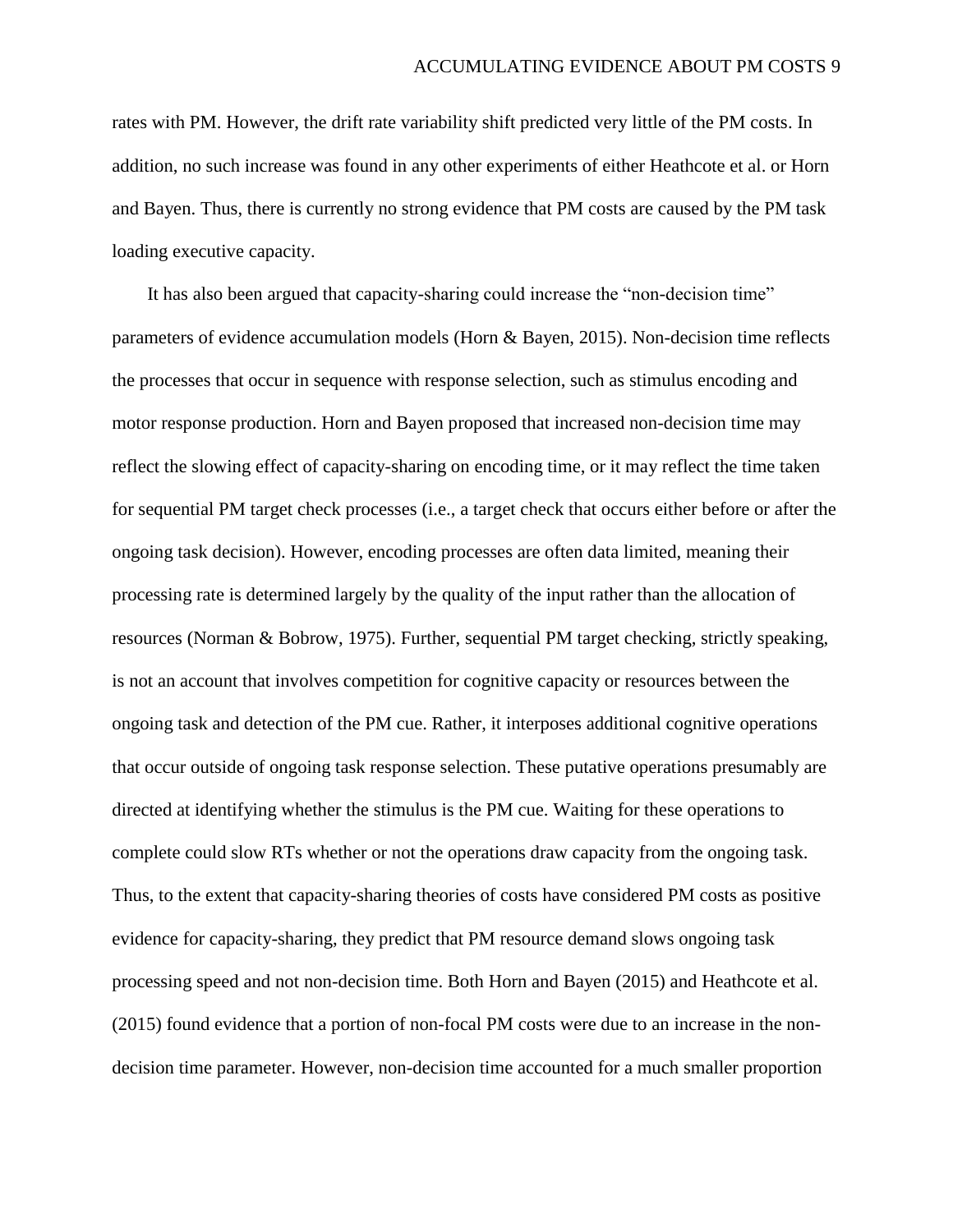of costs than threshold. In addition, Heathcote et al. reported increased non-decision time under PM conditions for the DDM, but not for the LBA. It was only in Heathcote et al. that both the DDM and LBA models were fit, and they found that the LBA produced better fits than the DDM, primarily through changes in threshold. This is consistent with simulation showing that the DDM mimics LBA threshold increases with increases in both threshold and non-decision time (Donkin, Brown, Heathcote, & Wagenmakers, 2011).

Although existing PM costs modelling has clearly agreed on the critical role of increased thresholds, there are differences in the nature of the threshold increases that have been observed. Heathcote et al. (2015) found evidence in the data of Lourenço et al. (2013) that ongoing task thresholds increase in proportion to the response's competition with the PM response. Lourenço et al. had participants perform a lexical decision task, and some participants were informed that the PM target syllable would only appear in word trials. As PM targets were always word trials, the word ongoing task response would be much more likely to pre-empt the PM response. There was a larger increase in threshold for word responses than for non-word responses. Heathcote et al. argued that this selective threshold increase is targeted strategically to increase the probability of PM responses on PM trials. In contrast to Heathcote et al., Horn and Bayen (2015) argued that threshold increases occur because the PM instructions make the task set appear more complex to participants. This view was supported by Horn and Bayen's fourth experiment, for which they reported an equal increase in word and non-word thresholds, despite participants being informed that PM items would always be words. The task complexity view suggests a more general strategy adjustment, which may or may not be functional to PM.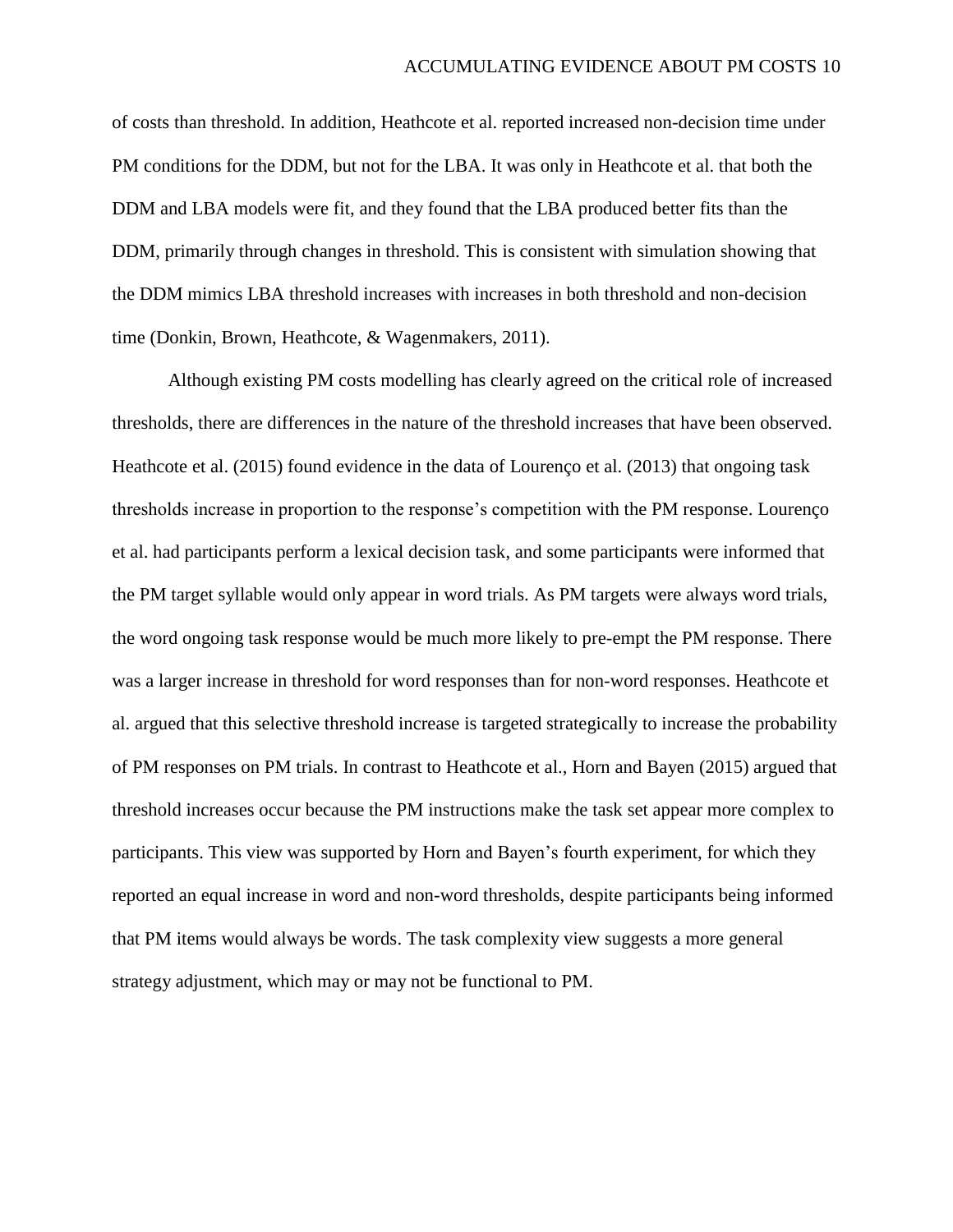# **The Current Study**

It is possible that past failures to find decreased drift rates under PM conditions could be attributed to the nature of the non-focal PM tasks examined, which have included detecting targets of a certain colour, first letter, or containing a particular syllable. Although capacitysharing theories have unequivocally attributed costs to capacity-sharing under these conditions on the basis of mean RT (Einstein & McDaniel, 2005; Smith, 2010), there is no assurance that these represent the kinds of PM demands that would be most likely to drive capacity-sharing during stimulus processing. Capacity-sharing theories assume that information about two or more tasks could accrue and compete for resources under the same configuration of the cognitive system. PM cues defined by a unique colour could lead to detection prior to much evidence accumulation on the lexical decision task, consistent with the proposal that colour identification occurs at an early stage of processing (Craik, 2002). Initial letters or internal syllable strings might also not be the kinds of PM cues for which information would accumulate in parallel with the lexical evaluation. In terms of visual attention, lexical processing is optimized around the centre of the stimulus (O'regan, Lévy-Schoen, Pynte, & Brugaillère, 1984; Yao-N'Dré, Castet, & Vitu, 2013), whereas first letter detection is optimized at the beginning of the stimulus (Scullin, McDaniel, Shelton, & Lee, 2010), and syllable detection might require a serial scan of the stimulus. Thus, it cannot be assumed that the previous lack of PM interference with evidence accumulation will generalize to other PM paradigms. Given the long-standing and widespread agreement that non-focal costs are positive evidence of capacity-sharing (McDaniel & Einstein, 2000; Smith, 2010) it is crucial to ascertain whether the previous lack of drift-rate-driven costs will generalize to other PM tasks in which there is a stronger *a priori* case for capacity-sharing.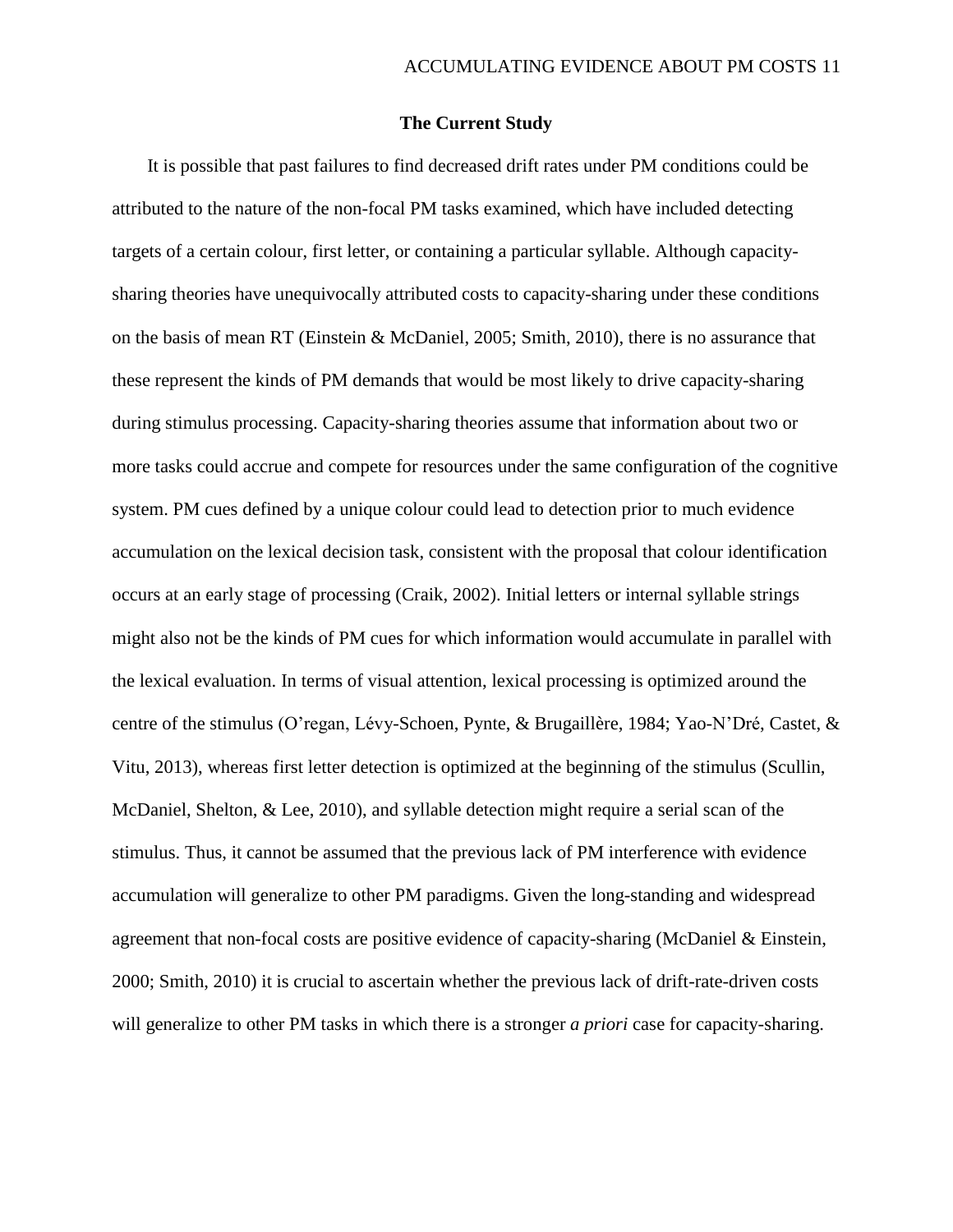With this in mind, in the current study our approach was to keep the ongoing task consistent with previous studies (lexical decision), but to extend modelling to the costs from the commonly used categorical non-focal task (e.g., Dewitt, Hicks, Ball & Knight, 2012; Loft & Humphreys, 2012; Loft & Remington, 2013; Marsh, Hicks, & Cook, 2005; Marsh, Hicks, Cook, Hansen, & Pallos, 2003; Marsh, Hicks, & Watson, 2002; Meeks, Hicks, & Marsh, 2007; Meeks & Marsh, 2010), which requires detecting words belonging to target categories, for example remembering to make a PM response to any animal word. The categorical PM task requires prolonged accumulation of evidence about the meaning of the stimulus (unlike the colour PM task), and the same visual analysis as lexical decision (unlike the first letter or the syllable task). As lexical and semantic processing are likely to occur in parallel, the PM costs induced by the task may be a result of capacity-sharing. This proposition is supported by Marsh et al. (2005), who reported that categorical PM accuracy was reduced when participants were instructed to increase their lexical decision effort, but that PM accuracy was not affected for the more visual PM task of detecting palindromes. This evidence for more capacity-sharing between categorical PM and lexical decision was present despite there being a larger mean PM cost for the palindrome task. Thus, our categorical PM condition may be more conducive to mean drift rate decreases than the tasks previously modelled even if it produces smaller mean RT costs.

Similarly, the categorical PM task may be more conducive to changes in drift rate variability than the previously modelled tasks. This would map to attentional lapses induced by the PM task loading executive capacity. The categorical information required to detect PM is presumably obtained at later stage of processing than perceptual information, such as stimulus colour. It is possible that conflicts at this later stage between the concurrent management of lexical and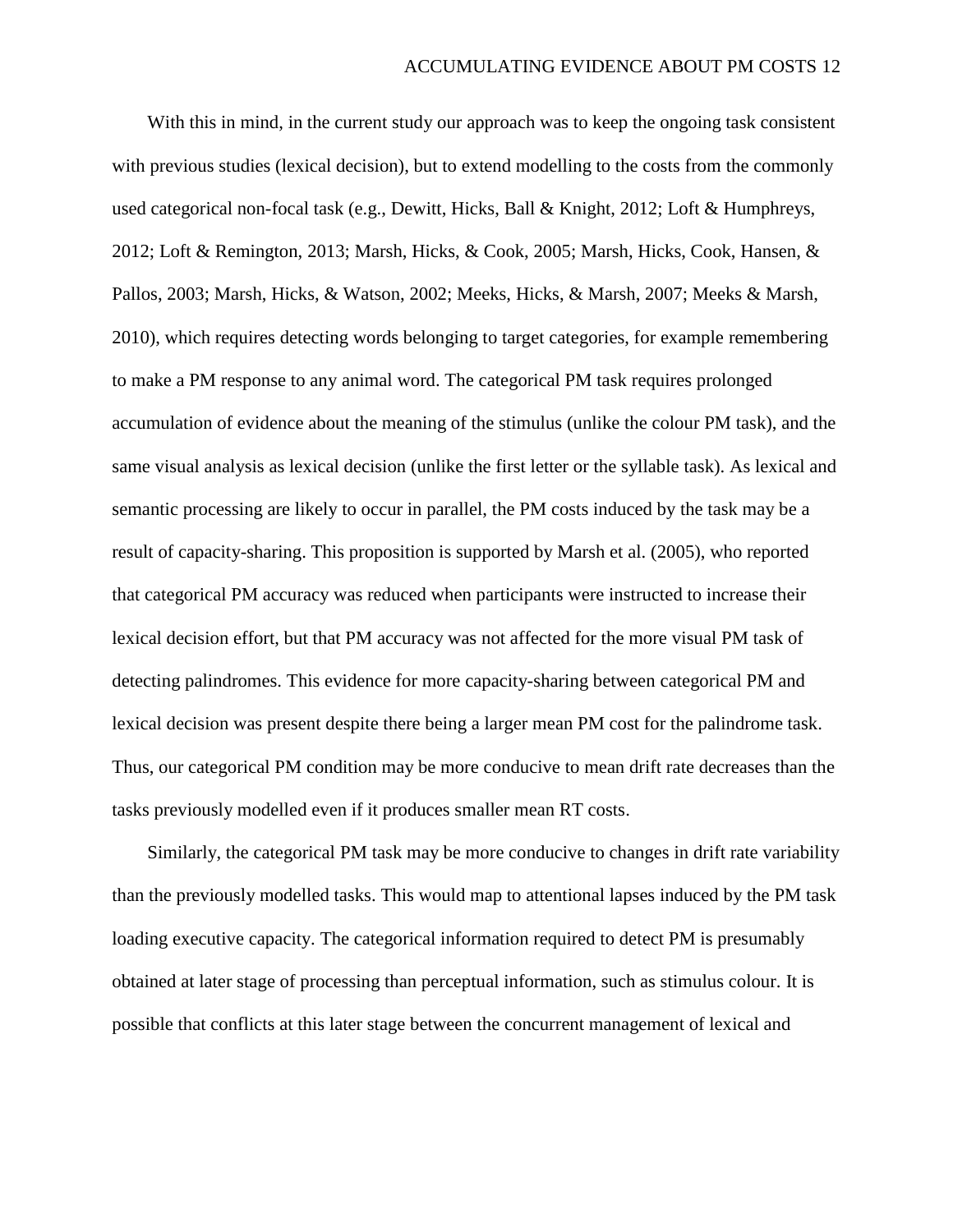categorical processing may be particularly taxing for the executive system, leading to more lapses of attention and increased drift rate variability.

Our non-focal PM targets were always words, and this feature of the PM task was highlighted in the PM instructions. This allowed us to compare the delay theory view of threshold shifts as strategic waiting for PM retrieval (Heathcote et al., 2015), with the view of threshold shifts as a reaction to perceived task complexity (Horn & Bayen, 2015). If the threshold shift is implemented in order to ensure that the PM response is retrieved on PM trials, then participants will become more biased against responding to a word under PM conditions (i.e., the word threshold will increase relative to the non-word threshold). In contrast, if the threshold shift is not implemented specifically to extend time on PM trials for PM retrieval, then threshold shifts may be equal for word and non-word responses.

We also modelled costs from a focal PM demand to make a PM response to a single target word. Focal PM costs can often reach statistical significance (Loft & Remington, 2013), but they tend to be much smaller in magnitude than costs caused by non-focal PM demands (Meeks & Marsh, 2010). As with non-focal costs, capacity-sharing theories of PM all propose that, when focal PM costs are observed, they occur because a proportion of an individual's available capacity (whether actually required for PM retrieval or not) is allocated away from the ongoing task and towards the PM task (McDaniel, Umanath, Einstein, & Waldum, 2015; Smith, Hunt, McVay, & McConnell, 2007). Delay theory can account for focal PM costs without capacitysharing. If thresholds can account for the majority of the larger non-focal PM costs – where the PM retrieval is presumably more likely to interfere with evidence accumulation – and not account for the majority of the smaller focal PM costs – where the PM interference with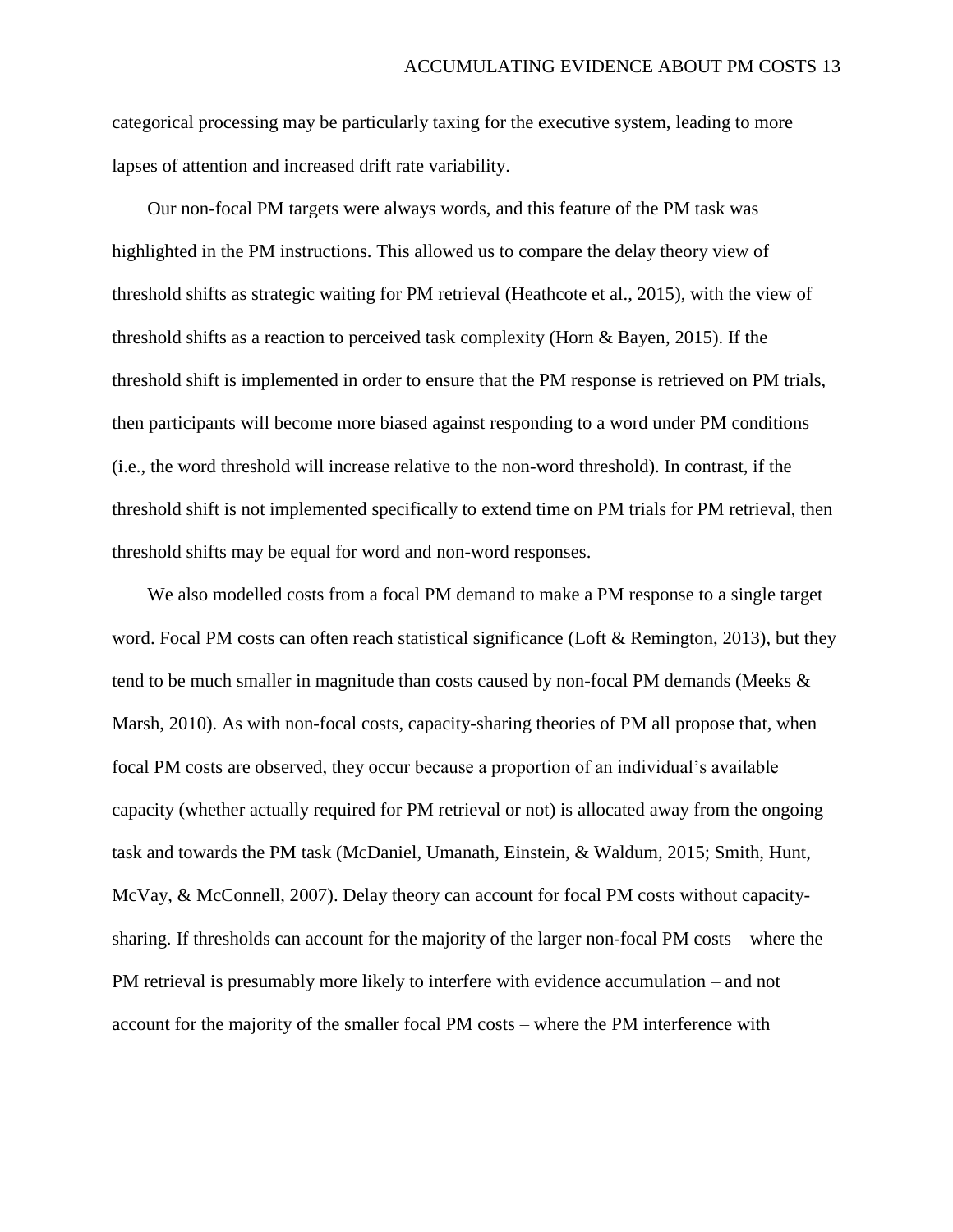evidence accumulation should be minimal – that would be inconsistent with delay theory, and would bring into question conclusions drawn from the non-focal modelling.

In addition, comparison of the focal and non-focal conditions, where two identical PM response modes are employed, can reveal the effects of increasing the actual and perceived demands of PM target detection. For example, if participants are sensitive to the fact that focal PM can be supported by lexical decision processing, the focal PM task may not induce the same level of increased perceived task complexity as the non-focal PM task. If this is the case, a global threshold shift would be less likely in the focal than in the non-focal condition. Horn and Bayen (2015)'s modelling went against this proposition, as they found that focal PM costs were accounted for with a global increase in DDM thresholds. However, their focal PM task required subjects to make a PM response to any one of three PM target words. Our focal PM task required participants to remember to make a response to one single target word, a manipulation more in line with the focal PM demand traditionally imposed by researchers when using lexical decision tasks (see Einstein & McDaniel, 2010). In contrast to a one-item PM target list, which individuals can likely easily hold in focal attention, a memory retrieval operation may well be required to access the multiple-target list in order to compare it against each presented letter string (Loft, Humphreys, & Whitney, 2008; Öztekin, Davachi, & McElree, 2010). It is, therefore, possible that the retrospective memory requirement in the Horn and Bayen study increased perceived task complexity, resulting in the global threshold change.

The current study also permits us to examine the reproducibility and generality of nondecision time effects. As noted by Horn and Bayen (2015), the degree of target checking may depend on task demands. The tasks which have produced non-decision time effects were a first letter task, in which the target letter was guaranteed to be presented in a specific visual location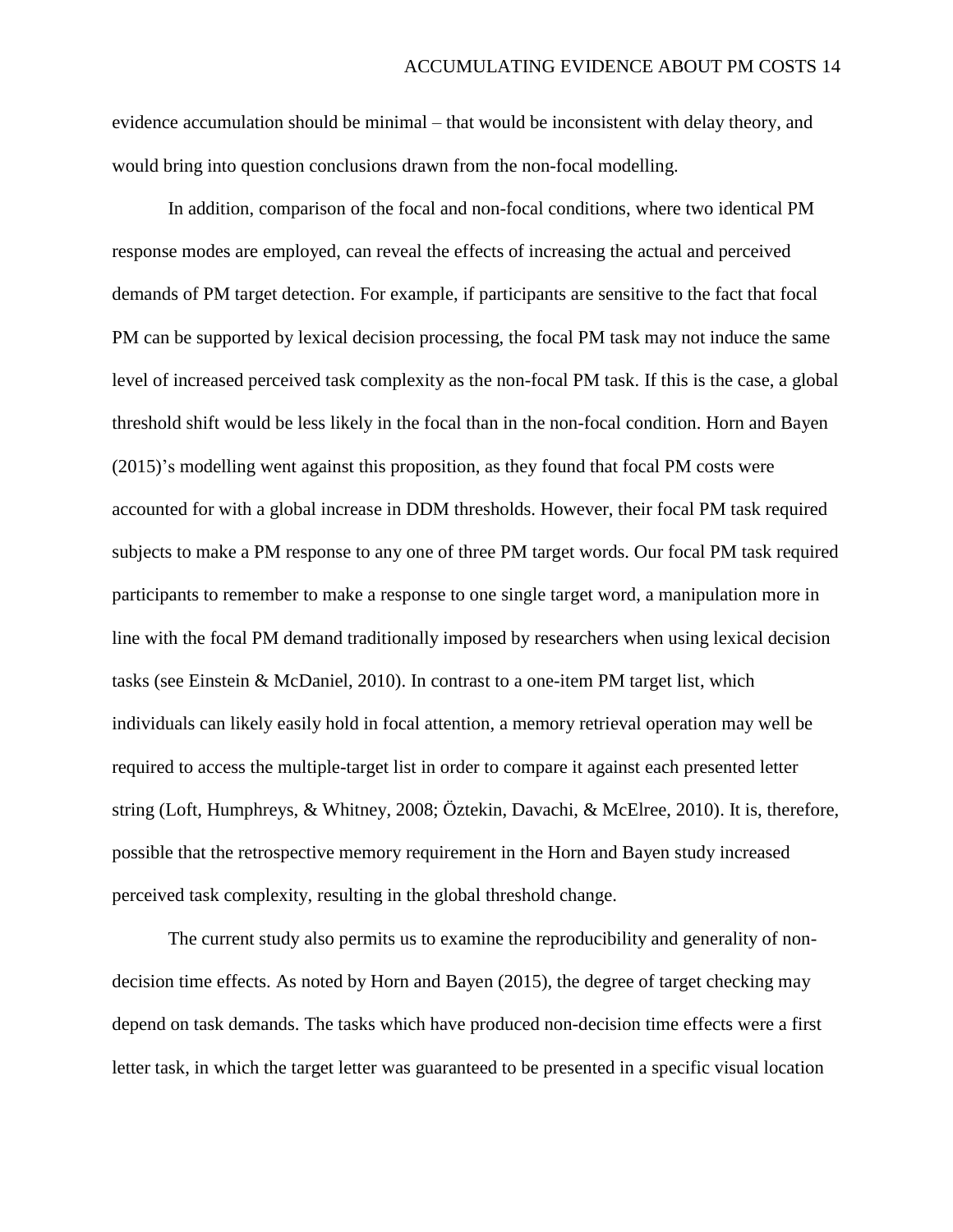(the start of a word), and a syllable detection task. Both may require a visual analysis separate from the lexical decision, and thus arguably would encourage non-decision time effects. In the current PM task, where parallel accumulation between PM and ongoing responses is more plausible, non-decision effects should be less likely. Non-decision effects have to date only been found in DDM, which has provided a worse fit than the LBA to PM costs data, suggesting they may be a result of model mimicry. Thus, if we do find increased non-decision time, it will be crucial to determine whether the result is obtained from the best fitting model architecture.

#### **Method**

# **Participants**

Thirty-five participants were tested (21 females), with ages ranging from  $17-79<sup>1</sup>$  ( $M =$ 25.77). Participants performed three one-hour sessions on separate days. English as a first language was required to participate. Participants received either \$45 AUD or credit towards their first year psychology unit. The study was approved by the University of Western Australia's Human Research Ethics Office.

#### **Materials**

 $\overline{a}$ 

Two thousand one hundred and eighty eight low frequency (occurring 2-6 times per million) English words (of length between 4 and 10 characters) were selected from the *Sydney Morning Herald* word database (Dennis, 1995), plus 62 extra words from the MRC 2.00 database (Wilson, 1988) for a total of 2250 words. A non-word was created from each word by replacing every vowel with a random alternate vowel (e.g., *chemist* to *chamust*). In addition, 34 low frequency

<sup>&</sup>lt;sup>1</sup> In response to a reviewer who noted our wide age range, we re-ran all analyses in the paper with participants older than 40 (of which there were 6) excluded. The patterns of significance in the conventional results were almost identical, as were the models selected and the patterns of significance in the parameter ANOVAs. The inclusion vs exclusion of these participants did not influence the interpretation of the results.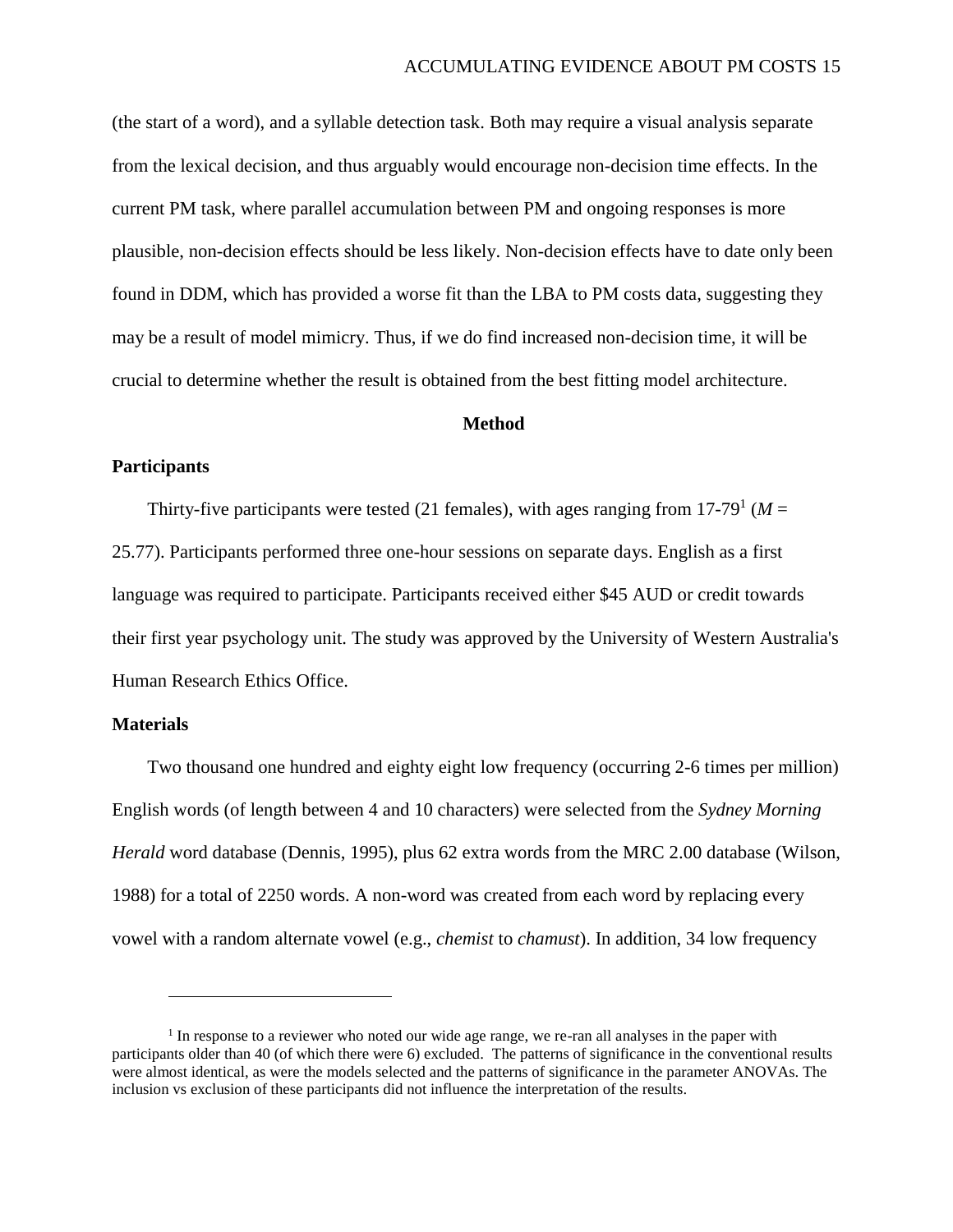words from each of three categories (animal, food, human body part) were selected to be PM targets.

Participants performed 9 blocks of 500 trials: three non-focal, three focal, and three control blocks. Participants performed 1 block of each type on each day. Block order was balanced across days so that participants would not get a condition in the same position twice. For example, if on day 1 a participant had the order focal/non-focal/control then focal would not be presented first, non-focal not presented second and control not presented third on day 2 or 3. There are 12 day orders that satisfy these conditions (e.g., day  $1 -$  focal/non-focal/control, day 2non-focal/control/focal, day 3- control/focal/non-focal), and these orders were approximately counterbalanced over the final 35 participants.

Under non-focal conditions, participants were presented with 250 non-words, 217 non-target words and 33 target words from one of the target categories (e.g., 33 different animal words). Under control conditions, participants were presented with 250 non-words and 250 words. Under focal conditions, participants were presented with 250 non-words, 217 non-target words and 1 target word (e.g., 'giraffe') was presented 33 times. Each target category was in one non-focal block for each participant. For each participant, one focal target word was drawn randomly from each of the target categories (without replacement; each word was only used as a focal target for one participant), and if a word was to be presented as a target in the focal block then it was not presented in the non-focal blocks for that participant. The assignment of target category to each day's non-focal block, and of which target category the word from the focal block was drawn, was random (without replacement) except that the focal word for a given day was never from the non-focal PM category for that day. The order of non-target stimuli was randomized. Under PM conditions, one target was presented in a random position once every 15 trials, starting from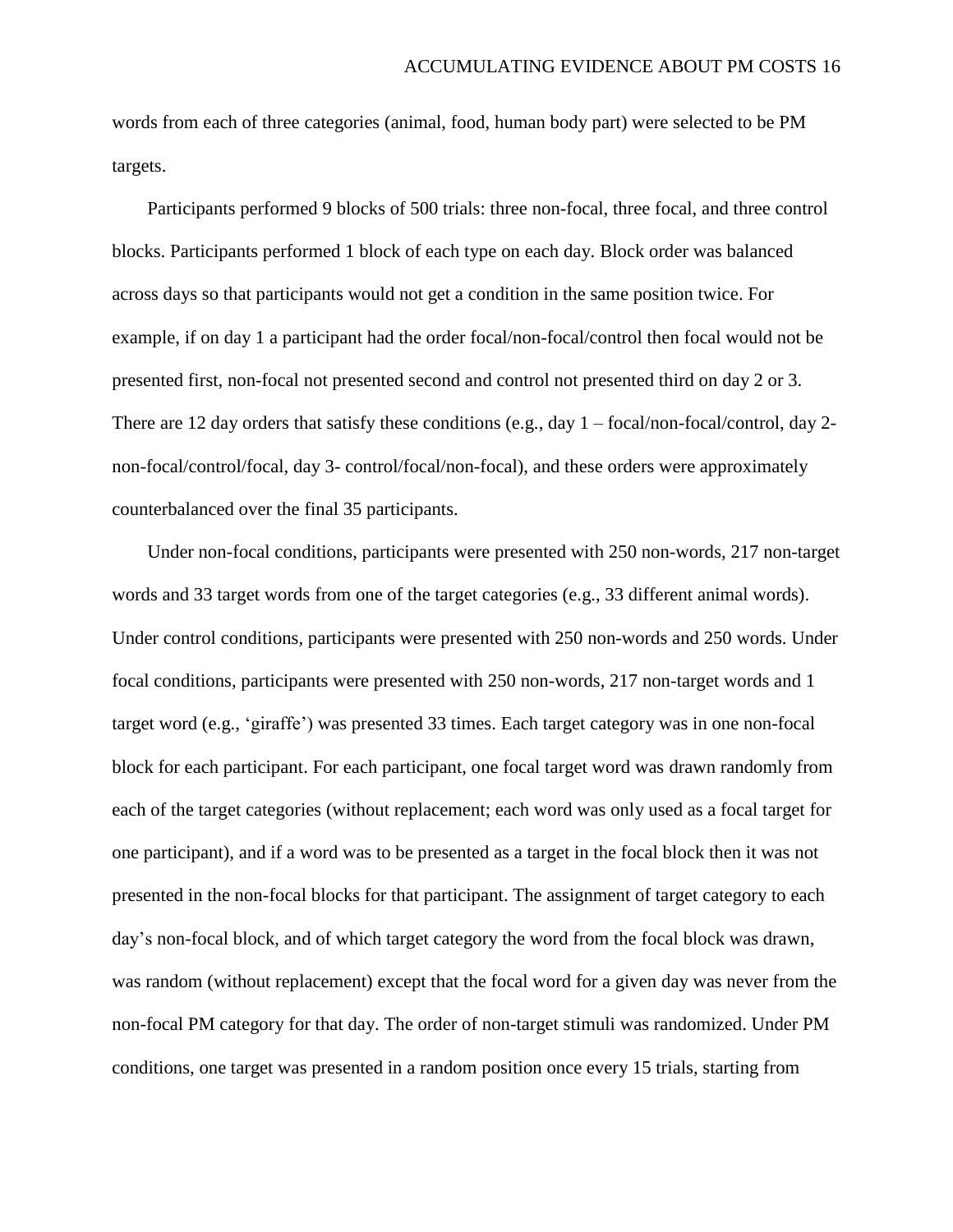trials 6-20. Thus, 33 trials of the 500 trials in each block were PM targets. Target trials were separated by at least 2 non-targets. To balance against any general effect of word repetition in the focal condition, one word in the control condition was repeated 33 times according to PM target position rules for approximately half the participants. The order of the PM stimuli assigned to the PM target positions in the non-focal blocks was random.

#### **Procedure**

For the lexical decision task, participants were instructed that they would be presented with letter strings and to press a key to indicate whether strings were words or non-words as quickly and as accurately as possible (the assignment of the keys 'f' and 'j' to word and non-word responses was approximately counterbalanced). Under PM conditions, participants were also instructed to press the '9' key instead of the word response when they were presented targets (a specific target word for focal PM, or a member of a specific category for non-focal PM). Under control conditions, participants were instructed that they only needed to make lexical decision responses for that block. Each trial began with a fixation cross '+', displayed in white on a black background for 0.5s. The fixation cross was then replaced by a blank screen for 0.25s, which was followed by a white letter string that remained on the black screen until the participant responded. Each day, participants first completed 20 practice lexical decision trials. Participants were then presented with either the focal, non-focal or control instructions. Participants then completed a three-minute distractor puzzle, after which they began their first block of trials. In between blocks participants rested for two minutes. After each block had been completed, participants were instructed to disregard the instructions from the previous block.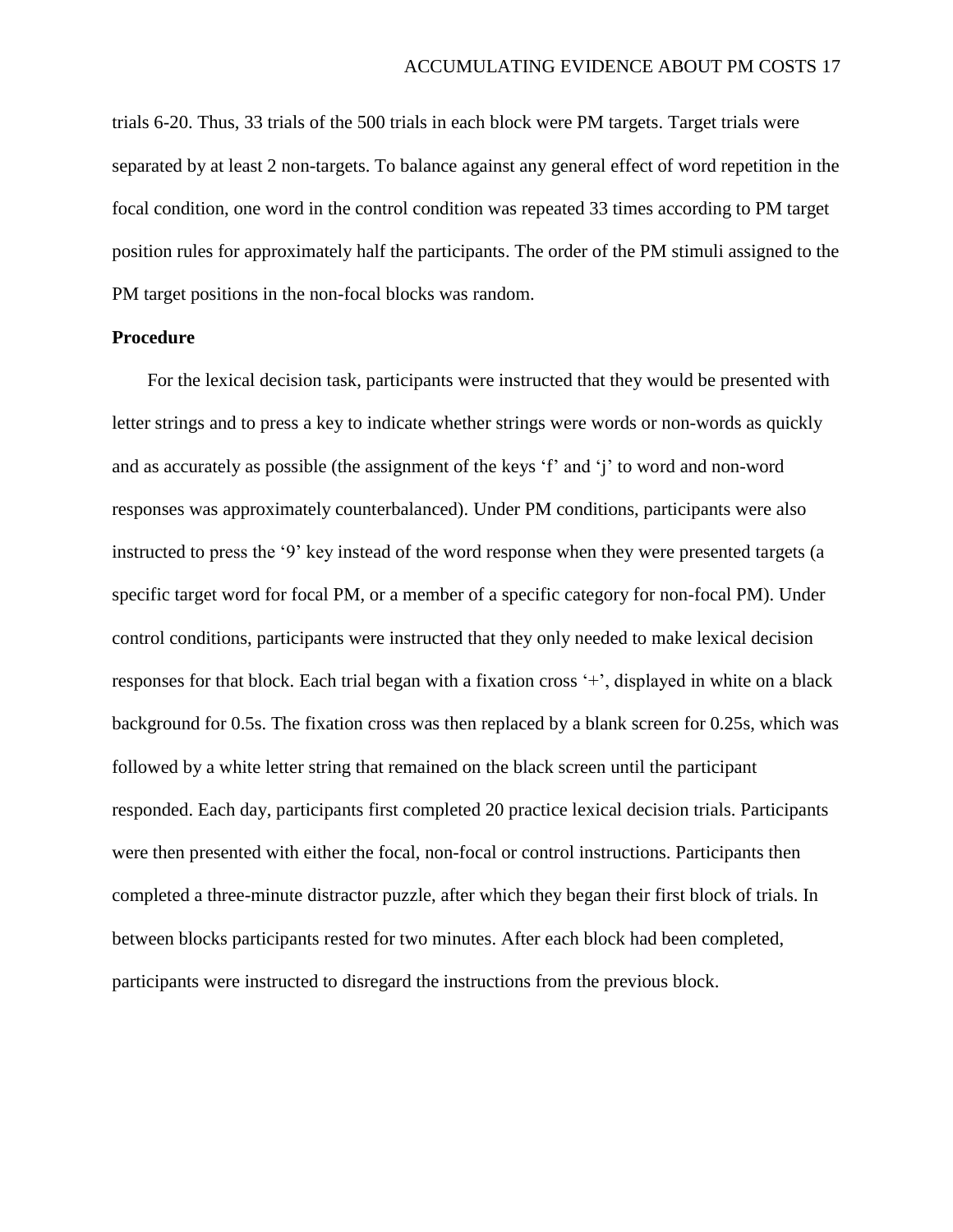#### **Results**

In addition to stimulus type (word, non-word) and condition (focal, non-focal, control) the analyses included a day factor (day 1, day 2, day 3) to capture the potential effects of task repetition. The first two trials of each block were excluded, as were trials where RTs were very fast  $( $0.2$ s)$  or very slow ( $>$  mean RT plus 3 times the interquartile range / 1.349, which is a robust equivalent to a mean +3 SD cutoff). This resulted in the exclusion of 6.34% of non-target trials and 4.16% of PM trials. One of the 35 participants was excluded from all analyses because they completely neglected non-word responding under PM conditions (no non-word responses over 3000 trials). We also excluded a total of eight blocks (that came from four participants) because accuracy was near chance (<60%), suggesting a guessing strategy. Another block (from one of the same four participants) was excluded because the participant made a PM response to 20/32 repeats of a stimulus in a control block, suggesting they mistakenly deduced that it was a focal PM block. The exclusion of these 9 blocks of trials resulted in the removal of 2.2% of the remaining data.

We had to exclude the four participants with missing blocks from LBA and DDM fitting, which require a balanced data structure. Overall then, the LBA and DDM was fit to 30 participants out of the 35 participants tested, resulting in a 14% participant exclusion rate. This exclusion rate is higher than typical, and likely driven by the unusually large number of trials participants had to complete over three days of testing. The supplementary materials contain conventional analysis of the 30 participant data set to which we fit the DDM and LBA, which produces a similar pattern of results to analysis of the full data set.

In text we report the results of analysis on the full data set  $(N = 34)$ , which we achieved by using random-effects models that are robust to the presence of missing cells in the data structure.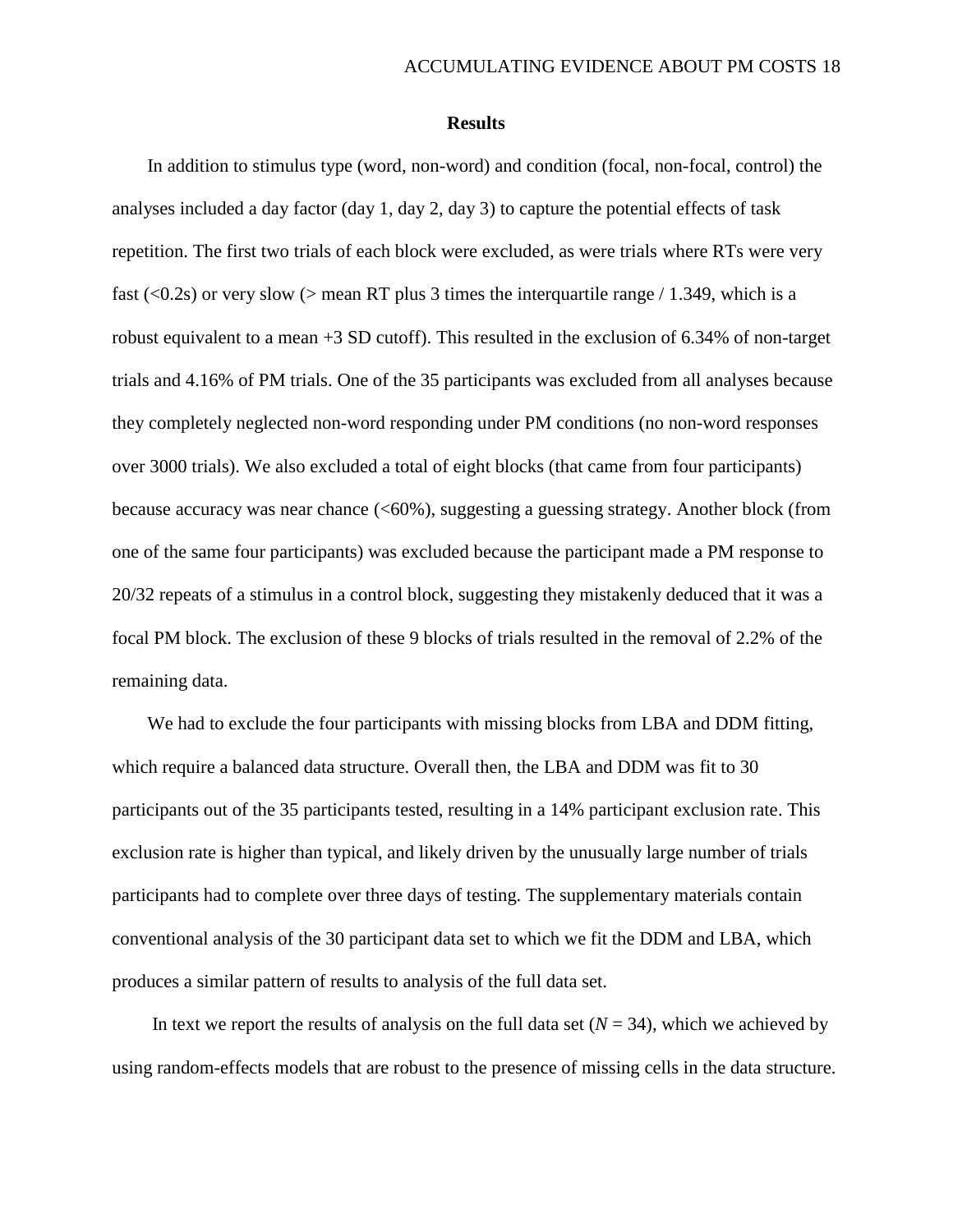Response accuracies (both PM error rates and lexical decision error rates) were analysed using a generalized linear model with a binomial probit link function. For PM analysis, the dependent variable for the probit model was the presence versus absence of a PM response on each PM trial. For the ongoing task analysis, the dependent variable for the probit model was lexical decision accuracy. We analysed RTs using a general linear model with the dependent variable mean correct RT. The random-effects model results are tabulated in the supplementary materials, and the pattern of significant effects are reported in the body of the text below. Within-subject standard errors, both in text and in the graphs, were calculated using the Morey (2008) bias corrected method.

# **Prospective Memory Task**

PM responses were scored as correct if the participant pressed the PM response key instead of a lexical decision response key on the target trial. PM accuracy was higher in the focal condition ( $M = 80\%$ ,  $SE = 3\%$ ), than the non-focal condition ( $M = 58\%$ ,  $SE = 3\%$ ), and decreased over days (day  $1 M = 77\%$ , *SE* = 3%; day  $2 M = 70\%$ , *SE* = 3%; day  $3 M = 60\%$ , *SE* = 4%). Correct PM responses were faster in the focal condition (*M =* 0.795s, *SE* = 0.021s) than the non-focal condition ( $M = 0.916$ s,  $SE = 0.024$ s). The PM false alarm rate was 0.17% (ranging from 0 to 0.5% across participants).

#### **Lexical Decision Task**

PM target trials, false alarms and the two lexical decision trials following each target trial or false alarm were excluded. Trials in which participants were presented repeated non-targets in the control condition and the two trials following were also excluded. Lexical decision accuracy was higher for non-words (93.3%) than for words (91.7%), and decreased over days (day  $1 M =$ 93.9%, *SE* =0.9%; day 2 *M*= 92.2%, *SE* = 1.1%; day 3 *M*= 91.3%, *SE* = 1.1%). There was an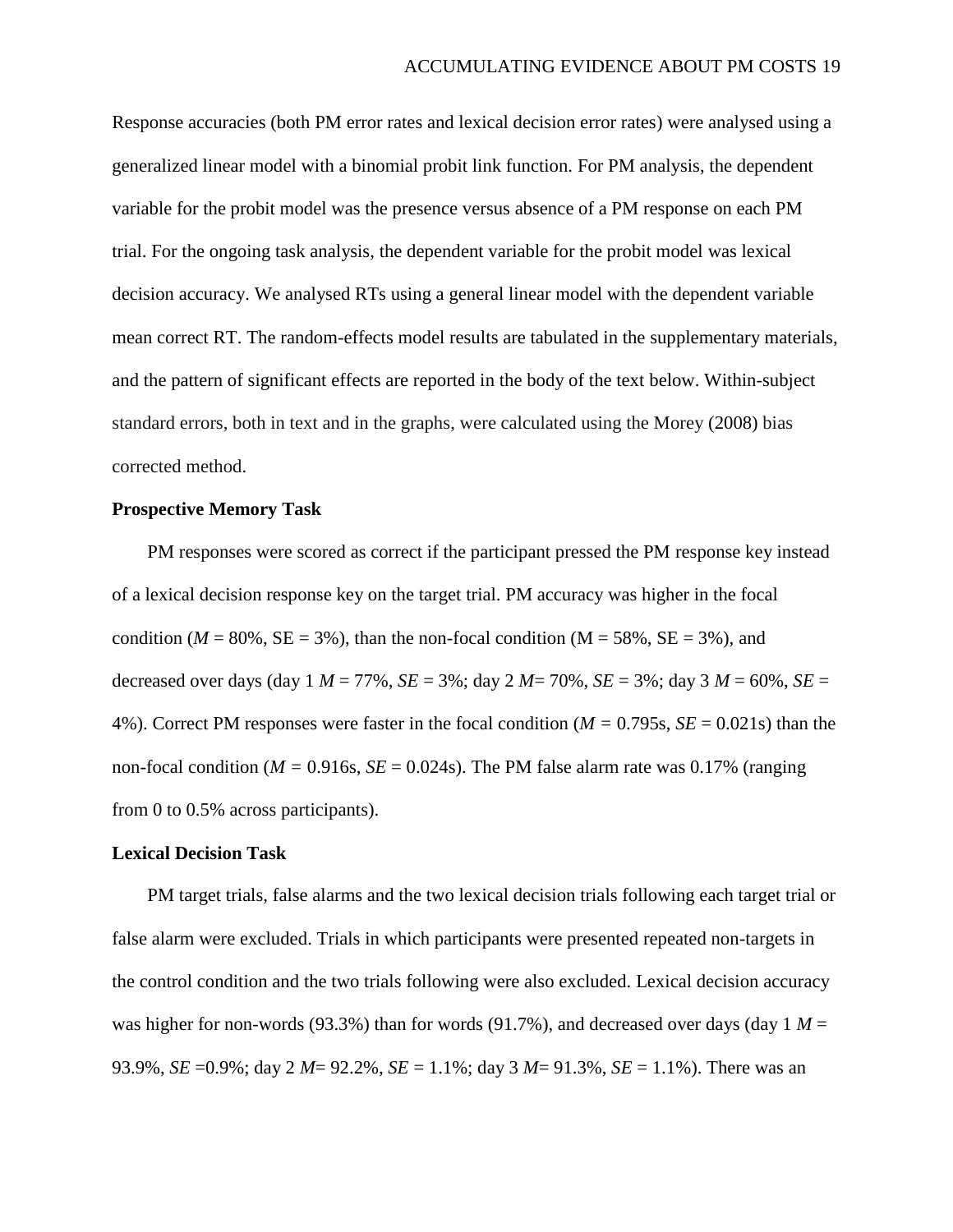interaction between PM condition and stimulus type (see Figure 1). Planned comparisons suggested there was not a difference between non-focal non-word accuracy (93.4%) compared to control non-word accuracy (92.5%),  $t$  (33) = 1.46,  $p = 0.15$ , but there was a difference for focal non-word accuracy (93.8%) compared to control non-word accuracy,  $t(33) = 3.07$ ,  $p < 0.01$ ,  $d =$ 0.53. Non-focal word accuracy (91.8%) was not significantly different to control word accuracy  $(91.9\%)$ ,  $t(33) = 0.73$ ,  $p = 0.47$ , but there was a difference between focal word accuracy (91.3%) and control word accuracy,  $t(33) = 2.18$ ,  $p < 0.05$ ,  $d = 0.37$ .

Lexical decision response times decreased over days (day  $1 M = 0.695s$ ,  $SE = 0.015s$ ; day 2  $M = 0.645$ s, *SE* = 0.010s; day 3  $M = 0.625$ s, *SE* = 0.010s), and this effect interacted with stimulus type. There was an effect of PM condition (non-focal  $M = 0.672$ s, focal  $M = 0.651$ s, control  $M =$ 0.644s), which interacted with the effect of stimulus type (Figure 2). Word RTs were slower in in non-focal blocks (0.682s) compared to control blocks (0.633s),  $t$  (33) = 5.15,  $p$  < 0.001,  $d$  = 1.24, and in focal blocks (0.653s) compared to control blocks,  $t(33) = 3.24$ ,  $p < 0.01$ ,  $d = 0.56$ . Nonword RTs were not significantly different between non-focal blocks (0.662s) and control blocks  $(0.654s)$ ,  $t(33) = 1.14$ ,  $p = 0.26$ , or between focal blocks  $(0.649s)$  and control blocks,  $t < 1$ .

#### **LBA Analysis**

The LBA provided a substantially better account of the data than the DDM, both in terms of the AIC and BIC selected models. In fact, even a very simple LBA – one that accounts for all the effects of practice and PM condition in threshold (see Table 1, 16 parameters per participant) – had a lower deviance than the top DDM model (48 parameters per participant). Qualitatively, the DDM consistently under-predicted error rates to word stimuli, even for the most flexible DDM. Thus, we focus on inference from the LBA fits. The details of the DDM analysis can be found in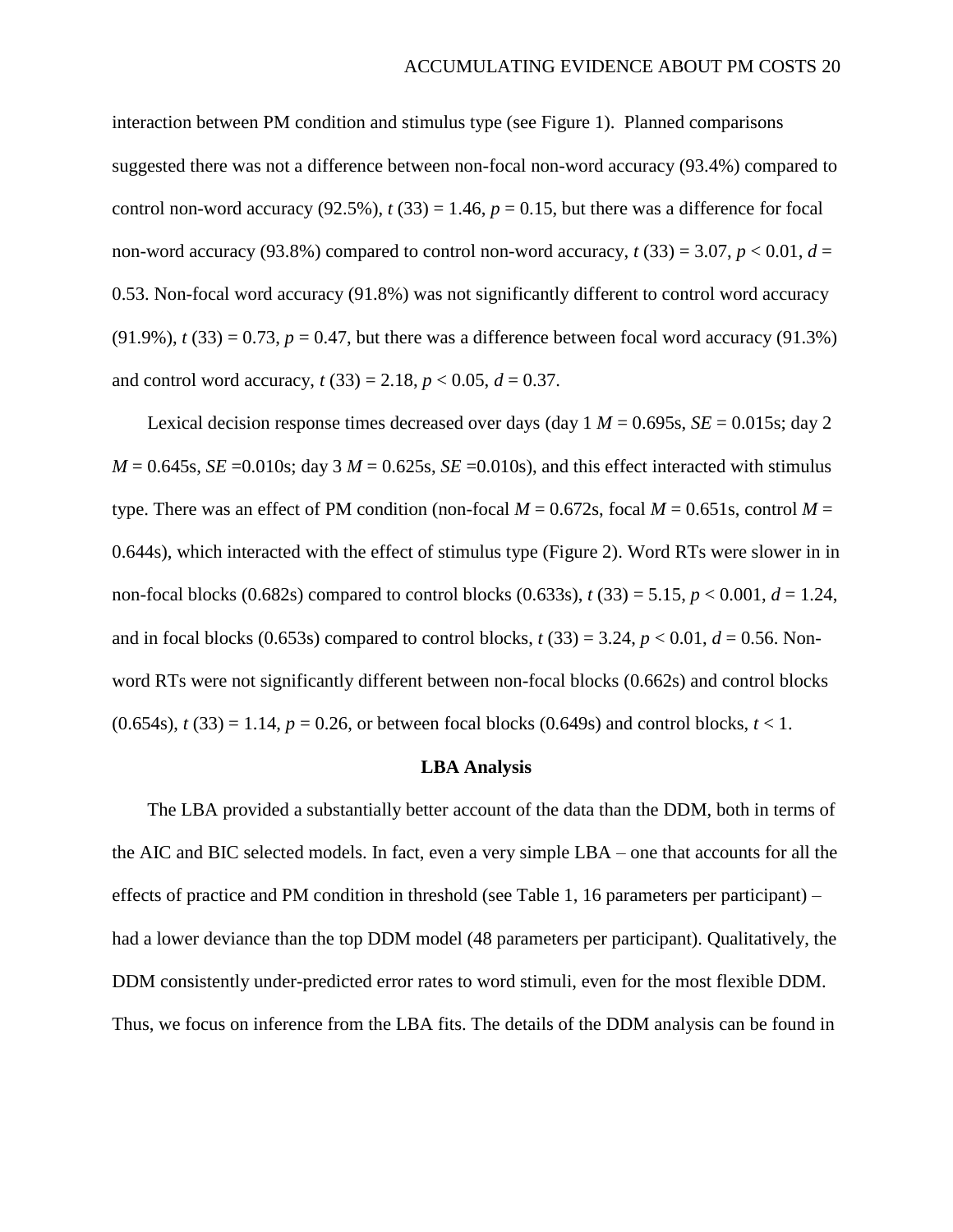supplementary materials, and the implications of the DDM analysis are addressed in the discussion section.

The LBA proposes that evidence accumulates separately for each response over time, and the response made is the first to accrue evidence that reaches its threshold (Figure 2). Each accumulator begins a decision trial with a starting amount of evidence drawn from the uniform distribution [0, A]. Evidence increases at a speed given by the drift rate, which is drawn from a normal distribution with mean *v* and standard deviation *sv,* until it reaches a threshold *b*. The first accumulator to reach the threshold decides the response, and the time taken to make the response is decided by the time taken to reach the threshold plus a non-decision time constant  $t\theta$ . The drift rate parameters *v* and *sv* reflect processing efficiency and capacity, as well as stimulus features, with higher rates indicating more efficient processing of response-relevant stimulus features. Better task performance (increased speed and accuracy) can be achieved with high drift rates towards the correct response and lower drift rates towards the error response. Threshold reflects the caution to make a response, with a higher threshold corresponding to a shift in bias against making a response, which is expressed by decreased response frequency and slower responses. Threshold increases for all responses yields increases in both RTs and accuracy. We report threshold in terms of  $B (B = b - A)$ . Non-decision time (*t0*) reflects the time taken for processes such as the encoding of stimulus and response production, and thus non-decision time increases will increase RTs with no effects on response frequency.

In addition to the day factor, the PM condition factor, and the stimulus type factor reported in our conventional analyses, the LBA results described below include a response factor and correspondence factor. The response factor allows parameters to vary by the specific accumulator (e.g., participants may be biased against word responding, with a higher *B* for the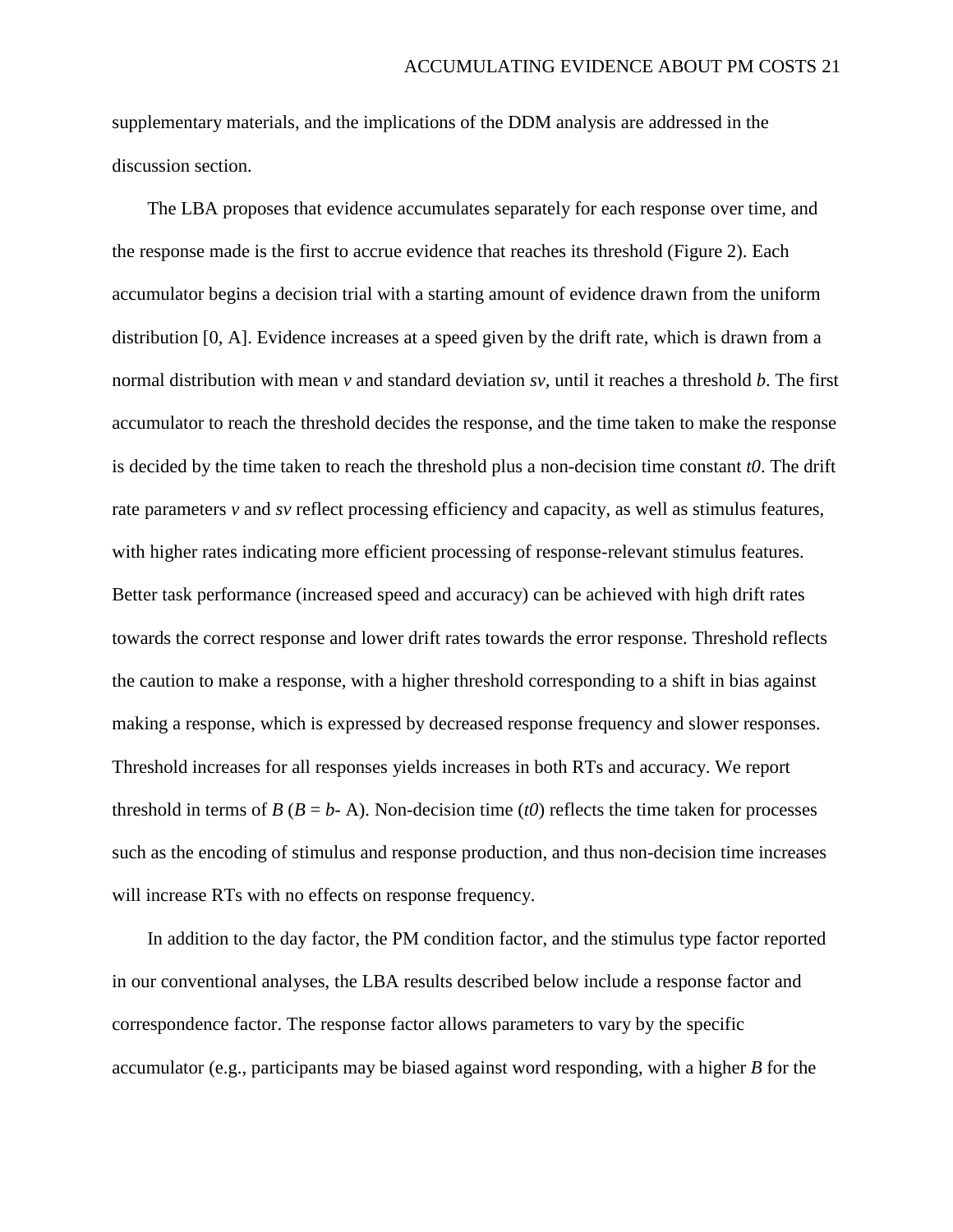word accumulator), and thus can be either 'word' or 'non-word'. The correspondence factor varies as a function of whether the response accumulator is 'correct' for a stimulus (e.g., to capture better than chance accuracy, *v* is higher for correct responses than incorrect responses)*.* We sequentially fit different parameterizations of the LBA as described in Donkin, Brown and Heathcote (2011), building to a most complex "top" model, that we allowed to be highly flexible but included some reasonable restrictions for the sake of reducing computational effort. As *B* is assumed to be set prior to onset of the stimulus, in the LBA top model it is fixed over stimulus type but can vary over the response factor. In order to test the delay theory, *B* was also free to vary over condition, and in order to capture practice effects it was free to vary over days. Following previous applications of the LBA, including Heathcote et al. (2015), we only estimated one value for start point noise parameter *A* (i.e., it did not vary over condition, day, or response).

In order to test capacity-sharing theories, the top model allowed the mean drift rate parameter *v* to vary over stimulus type, condition, day and correspondence. The *sv* parameter could vary over the correspondence factor (correct vs incorrect response). It could also vary across PM conditions, in order to test for PM-induced attention lapses (i.e., PM load on executive capacity). The *sv* for the false accumulator in the control condition was fixed at 1, as a scaling parameter. The *sv* parameter was fixed over the day factor. Non-decision time *t0* was free to vary over condition, stimulus and day, but fixed between responses, as is conventional when fitting the LBA. With this top model, our sequential model fitting resulted in 11,265 model fits per subject, for a total of 337,950 fits.

Model parameter values were estimated using maximum likelihood estimation (Myung, 2003). The summed log likelihood of all trials was maximised. The deviance, our measure of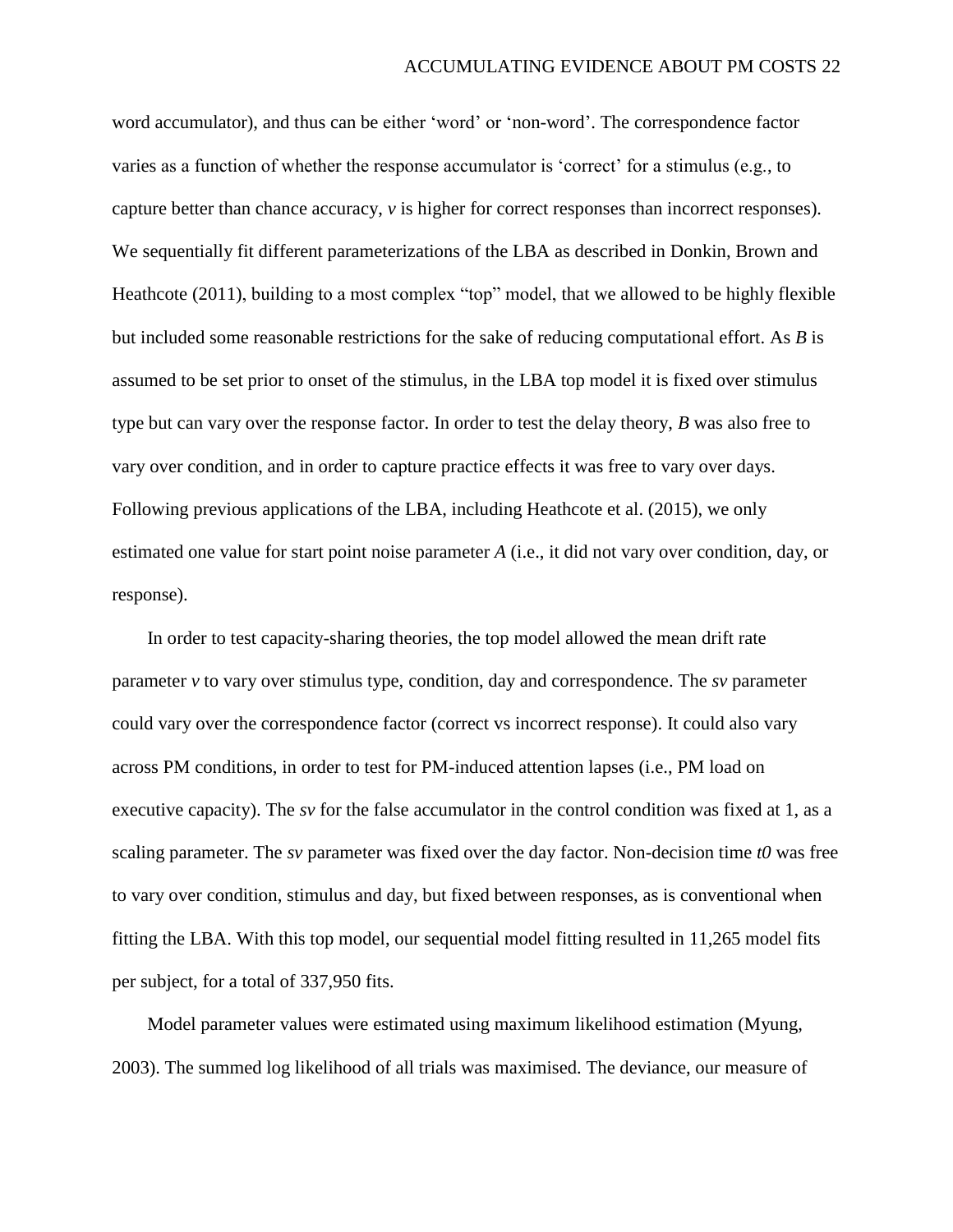quality of fit, is equal to two times the negative maximised log likelihood. Table 1 shows our model selection results. For model selection we used the AIC and BIC criteria (Myung & Pitt, 1997), which attempt to select models that provide a good trade-off between minimizing the number of parameters (p) and minimizing the deviance<sup>2</sup>. AIC was calculated for each individual subject by applying the penalty term 2p to the deviance. The group AIC was calculated by summing together the participant AICs. The group BIC was calculated by summing the deviances across participants, then applying the penalty term  $P \times log(N)$  to the summed deviance (where N and P are the total number of observations and parameters summed over participants).

The AIC selected model retained full flexibility for *B*, but dropped the PM condition factor for both *v* and *sv*, and dropped both the PM condition and stimulus factors for *t0*. The BIC selected model dropped the response factor for *B*, and both the condition and day factors for *v* and *t0*. In contrast to the AIC model, the stimulus factor was retained for *t0*. The AIC model did not fit significantly worse than the top model,  $\chi^2(1290) = 486$ ,  $p > 0.999$ , but the BIC model did,  $\chi^2(1830) = 9477$ ,  $p < 0.001$ . Thus, the AIC model results are reported in text and details of the BIC model results are reported in supplementary materials. The AIC-selected LBA predictions are plotted in Figure 3. For our parameter analyses we report the results obtained from the AICselected LBA model.

#### **AIC LBA Parameter Analysis**

 $\overline{a}$ 

For estimates of *B* (Figure 4), a response by PM condition by day ANOVA indicated a main effect of response,  $F(1, 29) = 4.62$ ,  $p < .05$ ,  $\eta_p^2 = .14$ , with higher *B* for word responding (1.076) than non-word responding (1.034). This suggests a bias against responding 'word'. There was

<sup>&</sup>lt;sup>2</sup> We also calculated model weights (Wagenmakers & Farrell, 2004) for all of our selected models, which revealed conditional probabilities for near one for the selected models, and conditional probability near 0 for the top model.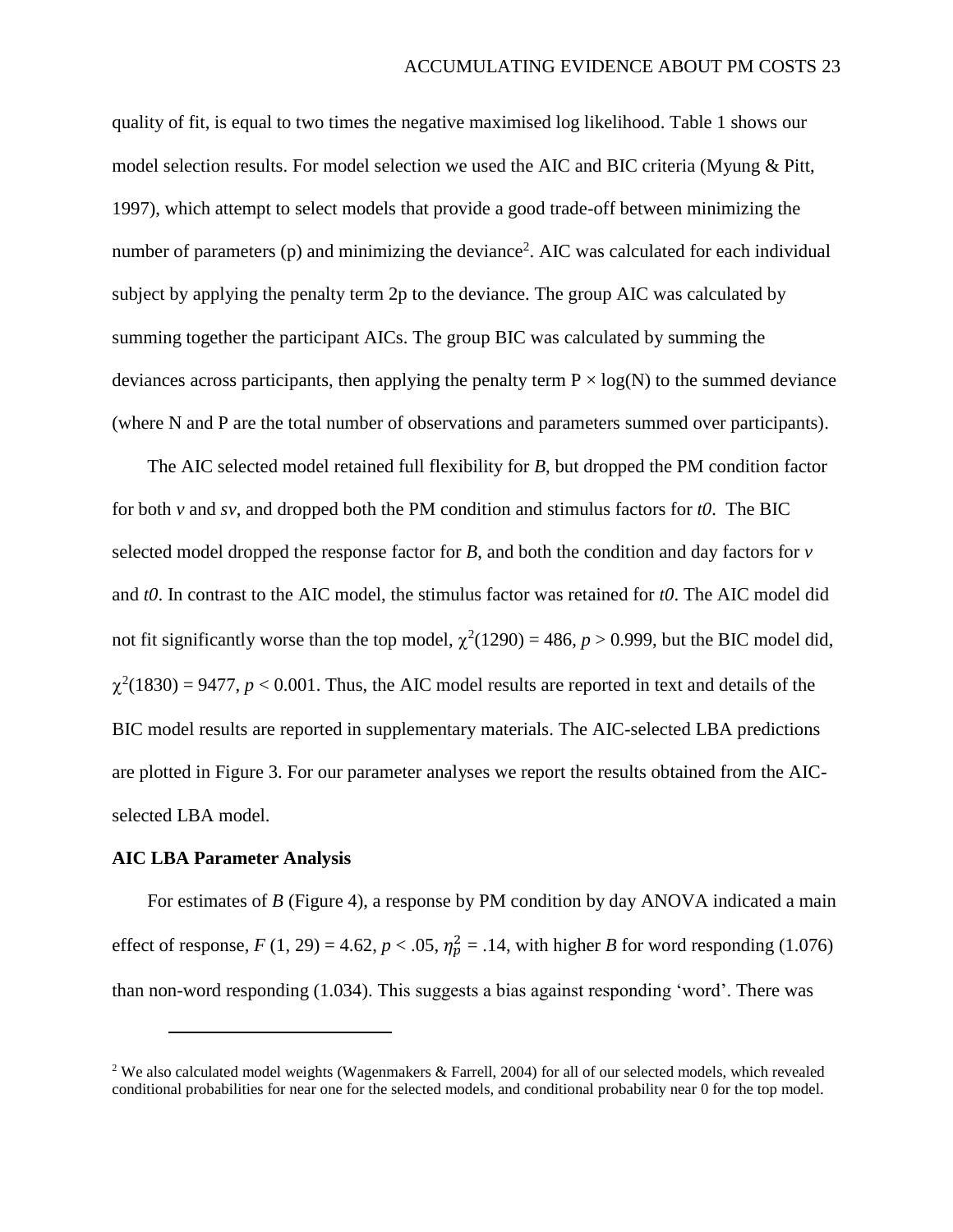also a main effect of PM condition,  $F(2, 58) = 34.39$ ,  $\varepsilon = .87$ ,  $p < .001$ ,  $\eta_p^2 = .54$  (control  $B =$ 1.018, focal *B*= 1.047, non-focal *B* = 1.101), and *B* decreased over days (day 1= 1.174, day 2= 1.020, day 3= 0.972),  $F(2, 58) = 17.32$ ,  $\varepsilon = .96$ ,  $p < .001$ ,  $\eta_p^2 = .37$ . The effect of response interacted with condition,  $F(2, 58) = 29.62$ ,  $\varepsilon = .85$ ,  $p < .001$ ,  $\eta_p^2 = .51$ . Planned contrasts revealed differences in *B* estimates for the word accumulator under focal conditions (1.069) compared to control conditions (1.020),  $t(29) = 4.79$ ,  $p < .001$ ,  $d = 0.87$ , but not for the nonword accumulator (focal  $B = 1.025$ , control  $B = 1.016$ ),  $t < 1$ . In the non-focal condition, estimates of *B* were higher than control for both words  $(1.140)$ ,  $t(29) = 8.60$ ,  $p < .001$ ,  $d = 1.57$ , and non-words (1.062),  $t(29) = 3.77$ ,  $p < .001$ ,  $d = 0.69$ . The increase in *B* under non-focal conditions compared to control was larger for words than for non-words,  $t(29) = 6.59$ ,  $p < .001$ ,  $d = 1.20$ . These contrasts suggest a selective threshold effect in both PM conditions; that is, bias against responding word increased compared to control. The selective threshold effect was larger in the non-focal condition; that is, the shift in bias against responding word (as compared to control) was significantly higher under non-focal conditions than under focal conditions,  $t(29)$  = 3.50,  $p < 0.01$ ,  $d = 0.64$ . There was also an interaction between response type and day,  $F(2, 58) =$ 9.25,  $\varepsilon = .83$ ,  $p < .001$ ,  $\eta_p^2 = .24$ , with *B* decreasing more over days for non-words than for words, (day 1 non-word  $M = 1.17$ ,  $SE = 0.032$ ; day 1 word  $M = 1.181$ ,  $SE = 0.031$ ; day 2 nonword *M* = 0.995, *SE* = 0.027; day 2 word *M* = 1.045, *SE* = 0.031; day 3 non-word *M* = 0.940, *SE*  $= 0.026$ ; day 3 word  $M = 1.003$ ,  $SE = 0.024$ ). This is consistent with participants learning that they can lower their non-word threshold without increasing PM errors (i.e. learning over days to be increasingly biased against word responding). However, there was no 3-way interaction between this effect and PM condition,  $F(4, 116) = 1.59$ ,  $p = .18$ . There was also no interaction between day and condition  $(F < 1)$ .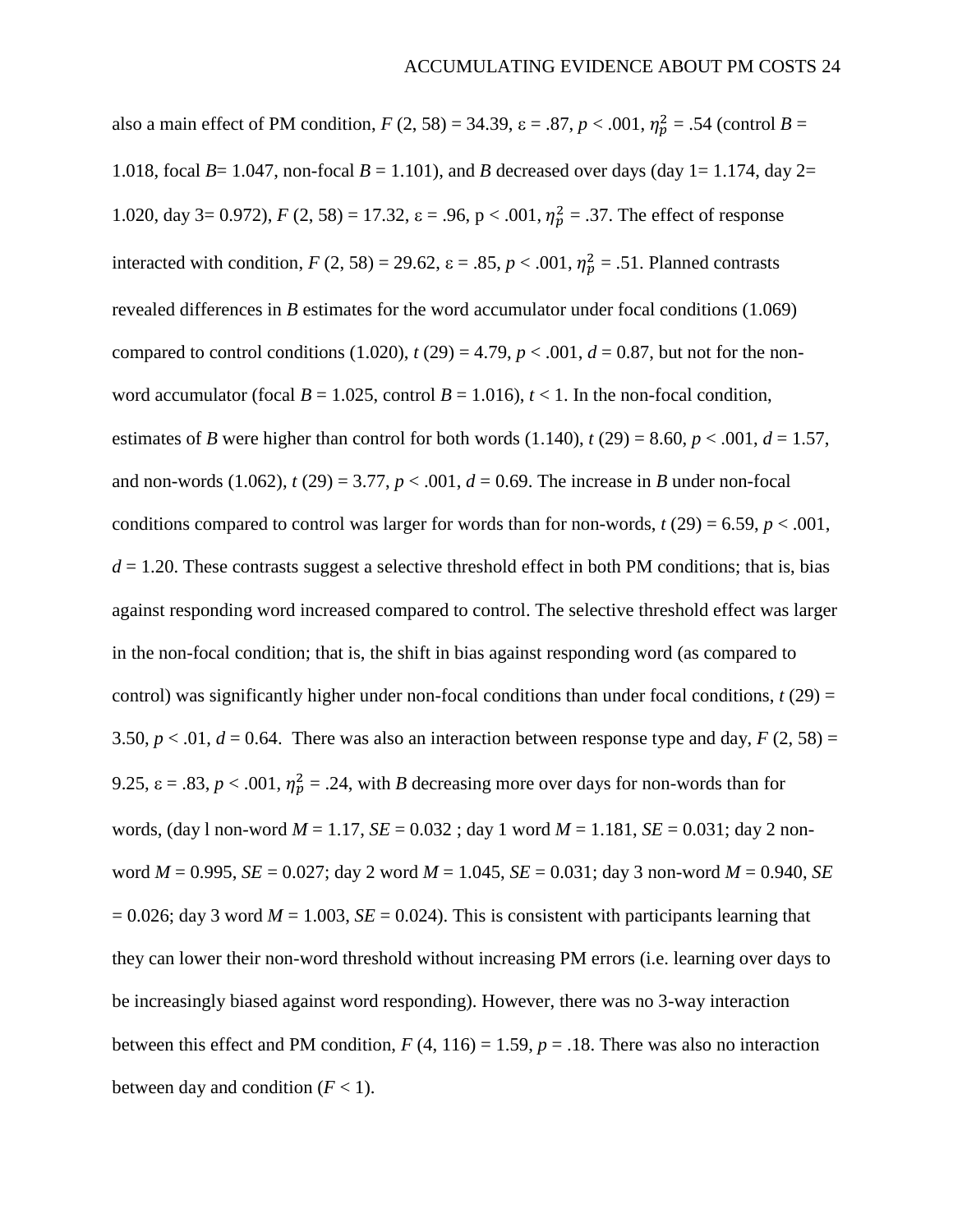The model selection indicated no effect of PM condition on either mean drift rate, *v*, or variability in drift rates, *sv*. For *v*, a stimulus type by day by correspondence ANOVA indicated a main effect of stimulus type,  $F(1, 29) = 6.56$ ,  $p < 0.05$ ,  $\eta_p^2 = 0.18$ , with word rates ( $M = 0.806$ ,  $SE =$ 0.344) higher than non-word rates ( $M = 0.741$ ,  $SE = 0.351$ ). As expected with better than chance accuracy, there was an effect of correspondence,  $F(1, 29) = 182.79$ ,  $p < .001$ ,  $\eta_p^2 = .86$ , with correct rates ( $M = 2.010$ ,  $SE = 0.130$ ) higher than error rates (-0.463,  $SE = 0.140$ ). For *sv*, there was a significant effect of correspondence, with variability in rates lower for correct responses  $(M = 0.445, SE = 0.018)$  than for incorrect responses (which were fixed at 1),  $F(1, 29) = 481.55$ ,  $p < .001, \eta_p^2 = .94.$ 

The model selection indicated no effect of PM demands, or stimulus type, affecting nondecision time, *t0*. There was an effect of day,  $F(2, 58) = 3.60$ ,  $\varepsilon = .97$ ,  $p < .05$ ,  $\eta_p^2 = .11$ , with *t0* increasing on later days (day 1  $M = 0.069$ ,  $SE = 0.007$ ; day 2  $M = 0.087$ ,  $SE = 0.006$ ; day 3  $M =$ 0.092,  $SE = 0.006$ ).

In order to assess the individual differences in our observed effects, we plotted the top model parameters that can directly contribute to the magnitude of PM costs (non-decision time, mean drift rate, variability in drift rate and response threshold) on a per-subject basis (see supplementary materials). Corroborating our model selection, there was a remarkably consistent picture of null mean drift rate effects, with minimal non-decision time and drift rate variability effects. In contrast, PM threshold effects were common, particularly for the word threshold. For example, for a little less than half the participants the non-focal threshold increases were visibly larger for word thresholds than for non-word thresholds, whereas for no participants were the non-word threshold increases appreciably larger than word threshold increases.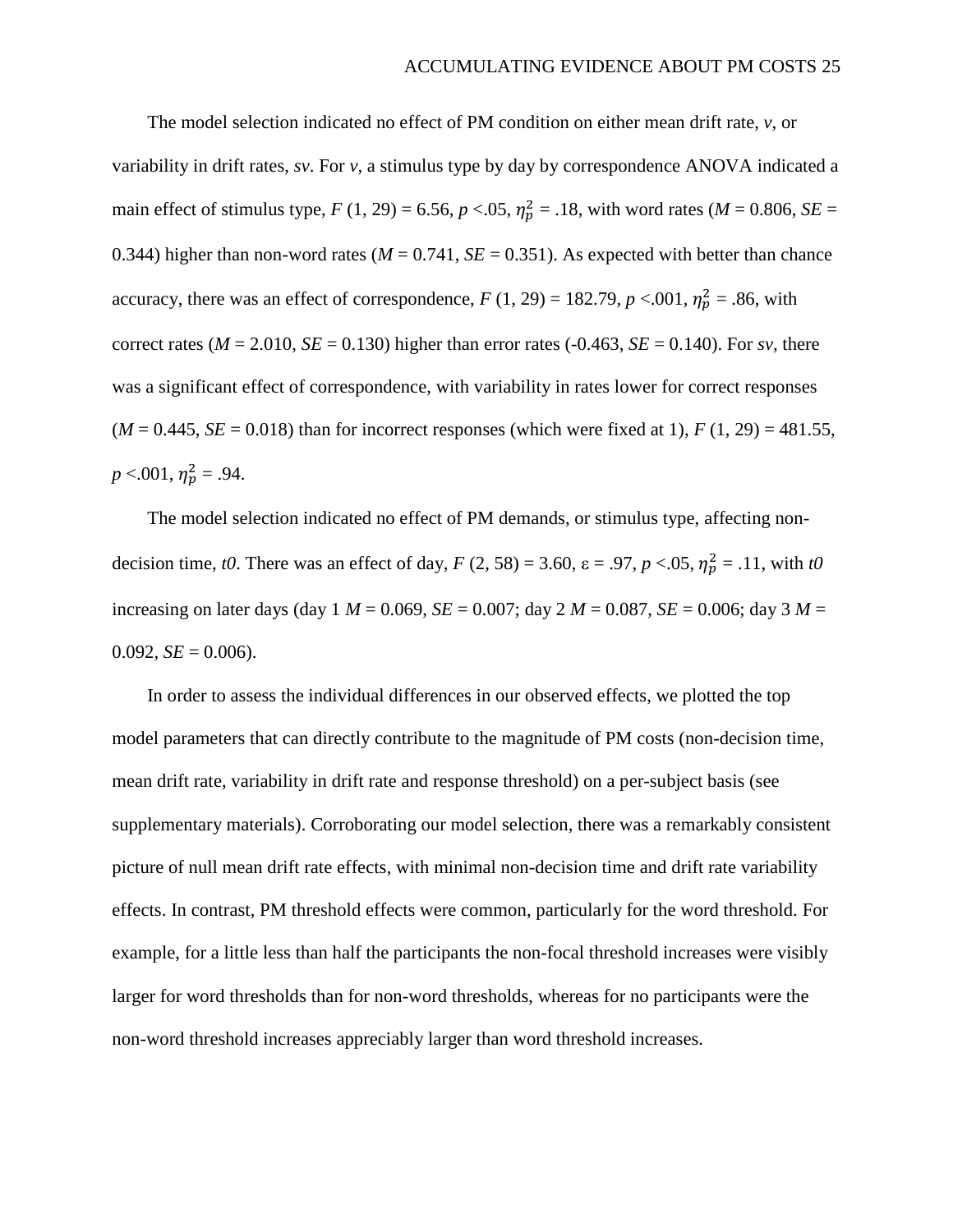# **Discussion**

The aim of the current study was to investigate the latent variables that underlie costs induced by categorical non-focal PM task demands and by focal PM task demands. Costs were observed under non-focal conditions (mean RTs were 0.04s larger than control), and were present but smaller under focal PM conditions compared to control conditions (0.01s). Costs were larger for correct word responses (non-focal  $= 0.058$ s, focal  $= 0.024$ s), which were the greatest competitor with the PM response, than for correct non-word responses (non-focal  $=$ 0.022s, focal =  $-0.002$ s).

The modelling results extend Heathcote et al. (2015) and Horn and Bayen (2015) by unambiguously finding no effect of PM conditions on mean drift rates. This applied for both our single target focal task and our categorical non-focal task. To date then, there has been a failure to find drift rate driven PM costs in the modelling of eight data sets, which used four conceptually different non-focal PM tasks, and two focal PM tasks. Given the accruing consistency of the null mean drift rate effects, arguments for capacity-sharing would need to disavow any link between mean drift rates and capacity. However, this goes against the almost universally accepted link between processing speed and capacity in theories of attention (Bundesen, 1990; Gobell, Tseng, & Sperling, 2004; Kahneman, 1973; Navon & Gopher, 1979; Wickens, 1980), as well as empirical evidence supporting that link (Donkin et al., 2014; Eidels et al., 2010; Sewell et al., 2016). Moreover, if the effects of capacity-sharing were somehow split between threshold changes and drift rate, then it is likely at least one of the eight modelled studies would have found some evidence for a mean drift rate effect, but none have. It is not clear what other parameters the claims of the capacity-sharing theories could correspond to. They certainly do not predict that costs would be entirely threshold-driven, as this parameter reflects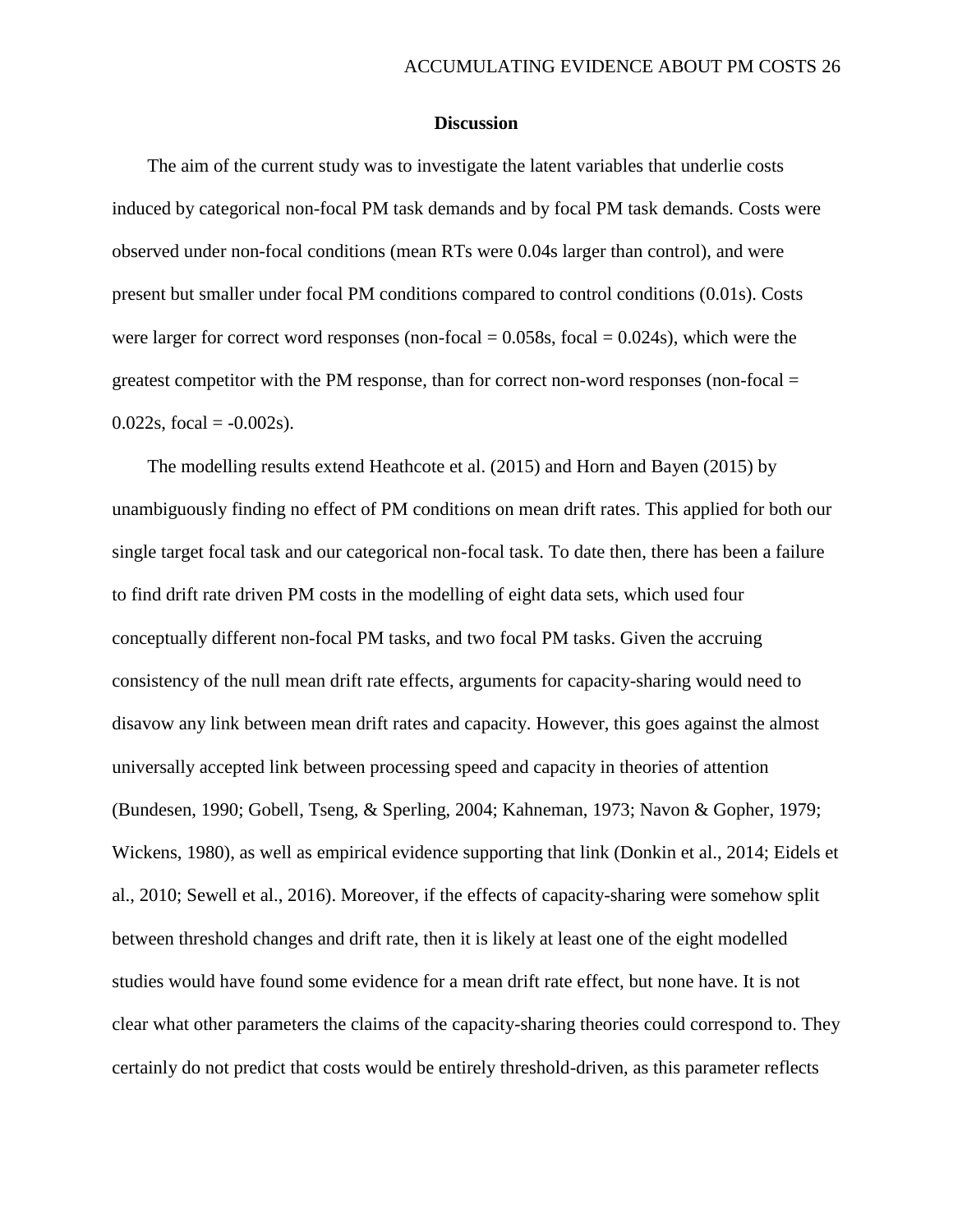response strategy and preference rather than resource allocation. Although non-decision time could be extended by a capacity demanding process, a non-decision time prediction is inconsistent with the proposal that costs are positive evidence for capacity-sharing, as there is no way to identify whether the processes which extend non-decision time are capacity consuming or not. Thus, the modelling evidence to date strongly ties PM costs in ongoing task RTs to increases in response thresholds underlying more cautious responding, and fails to provide any support for capacity-sharing during processing.

There are two points worth noting about what the null drift rate finding does *not* imply. First, the current findings do not rule out the existence of PM tasks that do require capacity sharing between ongoing tasks and PM tasks. The costs effects have only been modelled in paradigms in which the information required for PM retrieval is simple and available in the same general spatial location as the information required for ongoing task decisions. The previously modelled tasks include the canonical laboratory demonstrations of PM capacity sharing, but it may be that capacity sharing only occurs when there is a need to sample spatially separated information sources. One example would be an air traffic control task in which the PM task requires responding to an aircraft 'callsign' property that has no relevance to aircraft conflict detection, and is in a completely separate visual location from the conflict detection information, where it would be unlikely to be processed at all without the PM requirement (Loft, 2014). It seems likely in this case that switching attention between the stimuli for the two distinct tasks could affect the rate of evidence accumulation for the ongoing conflict detection task.

The second point is that the current findings do not imply that the PM task requires no cognitive capacity at all. Our model is limited to explaining PM costs, and hence can only provide insight into PM processes to the extent that changes in ongoing task response decision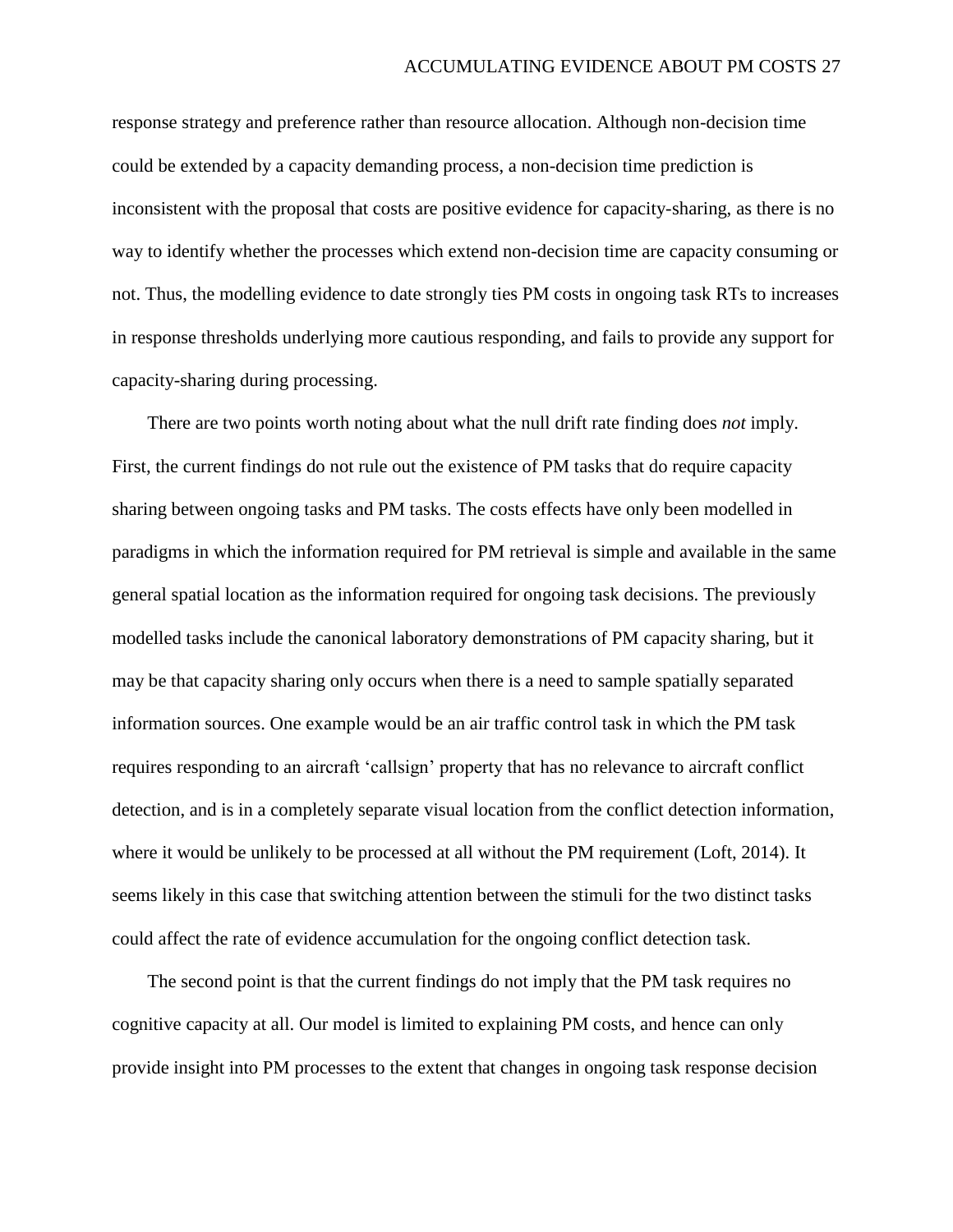processes in response to PM task demands can be mapped to PM response decision processes. PM task may require cognitive capacity that is not shared with the ongoing task. Testing this would require a model that includes a process account of the PM task decision. The PM process could, for example, be modelled in an LBA computational architecture as a third, additional, evidence accumulator, that occurs in parallel with the two ongoing task accumulators.

The null effect on ongoing task drift rates extended not just to mean drift rates, but also to drift rate variability. Thus, there was a lack of evidence for PM induced attentional lapses. To date then, model-based evidence for PM induced attentional lapsing has only been found in one experiment out of eight (Heathcote et al., 2015; Horn & Bayen, 2015). This suggests that, in the modelled ongoing tasks, the burden of PM on executive capacity has been fairly limited. This is ostensibly inconsistent with previous studies indicating that taxing the executive control system can produce PM decrements (e.g., Marsh & Hicks, 1998), and studies showing that working memory is correlated with PM accuracy (e.g. Smith & Bayen, 2005). We can think of two reasons for this apparent contradiction. Firstly, although it is often assumed that capacity-sharing processes are common to both PM target trials and non-target trials, they may not be. For example, executive capacity may only be required to perform the PM retrieval process when triggered by the PM target, or to coordinate the PM response procedure. To date we do not know of a study that can disentangle the executive requirements of non-target trials from the executive requirements of PM target trials. Our analysis included only PM costs to non-target trials, whereas previous analyses of working memory and PM accuracy did not include a parallel analysis of PM costs. Secondly, it is possible that executive capacity affects the PM related processes that occur on non-target trials without being significantly strained by those processes. For example, executive capacity may be used to adjust thresholds to meet PM task demands. In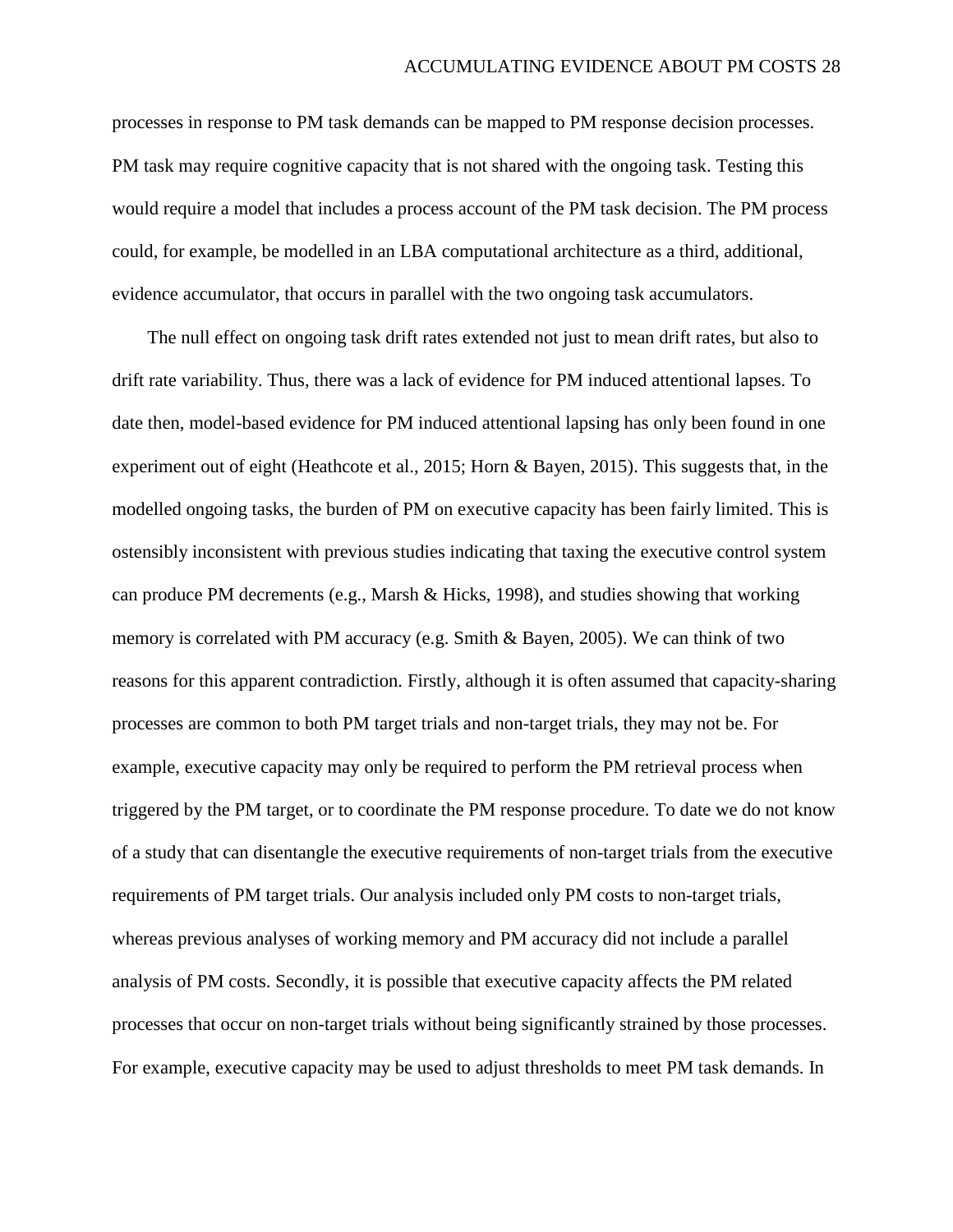this case, individuals with lower executive capacity (e.g. lower working memory span, imposed working memory load) may fail to increase their thresholds in PM blocks, or fail to increase their thresholds selectively when PM instructions are stimulus-specific. If executive capacity tends only to be engaged to modify thresholds when executive capacity is available, this could explain why PM tasks appear not to induce attentional lapses, which would require overloading the executive system.

We found that non-focal PM costs were driven by increased response thresholds. This supports the delay theory of PM costs, which proposes that PM costs reflect a strategy of waiting for potential PM retrieval. The best fitting model (LBA) suggested that both the word and nonword thresholds increased. This is consistent with the proposition by Horn and Bayen (2015) that PM instructions can cause a more generally cautious approach due to an increase in perceived task complexity. In contrast to the predictions of Horn and Bayen's complexity account, we also observed that our non-focal threshold increases were higher for the word response. This selective shift suggests that threshold increases may be targeted particularly at modifying the response selection on PM trials. As word accumulation is the most competitive with PM response selection (because PM items are also words), this threshold increase would be responsible for the majority of the delay on PM trials. However, note that the BIC selected LBA did not include a selective shift for word responding (for either PM condition). We reported the AIC model, because the model was no worse in fit than the top model, whereas the BIC model was statistically inferior in fit to the top model. One weakness of the AIC model is that it overpredicted error rates to word trials in non-focal blocks, whereas the BIC model did not. This could have occurred because the AIC model included a stronger bias against word responding than was actually present in the data.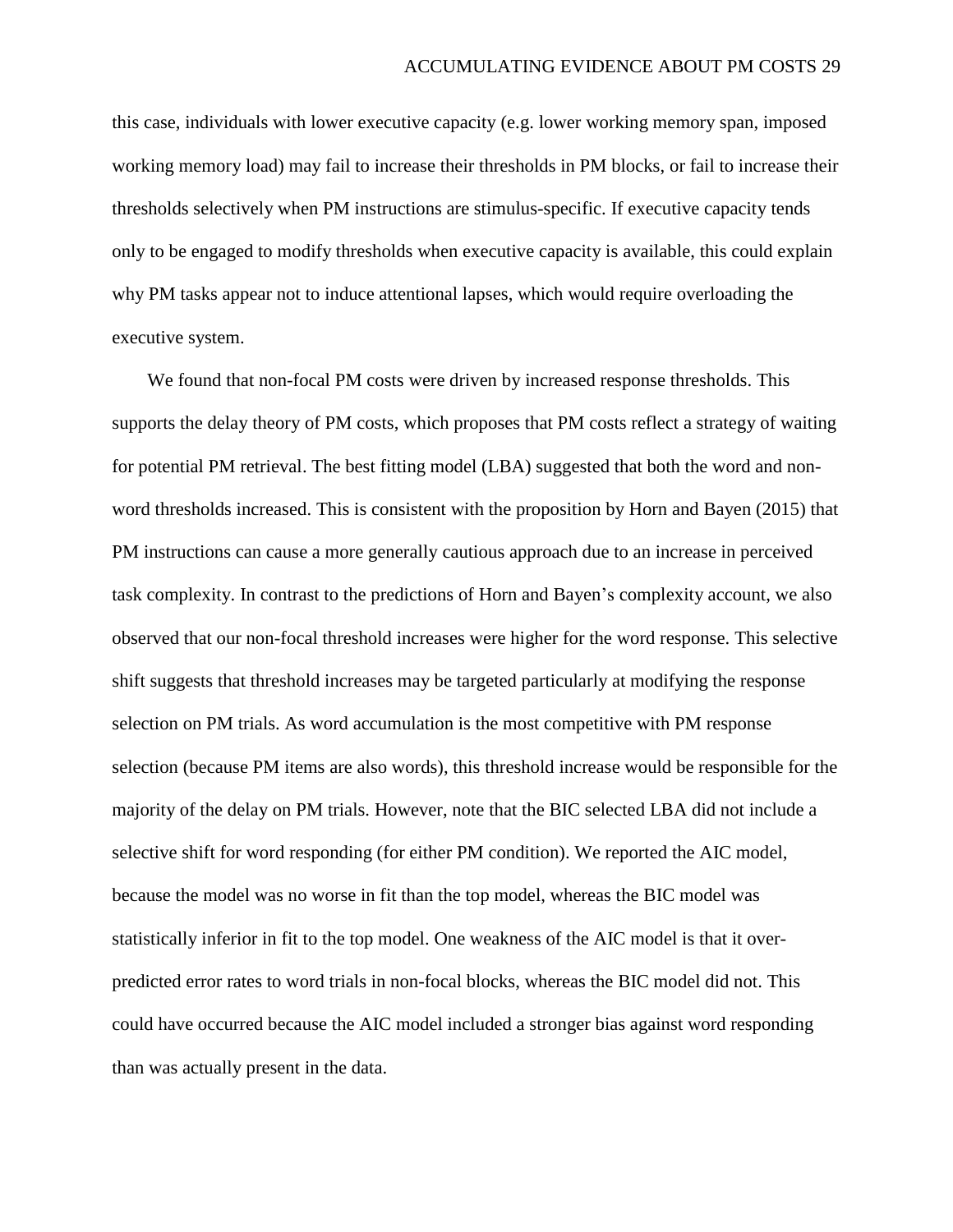Focal PM costs were also entirely threshold driven, supporting the delay theory, but they differed in two regards from the non-focal PM costs. First, in the focal blocks, the word threshold increased but the non-word threshold did not. This suggests that focal PM instructions did not increase the overall perception of task complexity. This result contrasts with the previous model of focal PM costs presented by Horn and Bayen (2015), in which both thresholds increased. However, their focal PM task was more complex than ours. Our task used a singletarget focal PM requirement, whereas Horn and Bayen required participants to respond to any word from a previously encoded three-item list. Perhaps the higher retrospective memory load of the Horn and Bayen focal PM task caused an increase in perceived task complexity.

A higher retrospective memory load might also have contributed to the larger caution increase in our non-focal condition compared to the focal condition. In the single target focal task each PM cue is identical to the target and reinforces its representation in memory directly. This is not the case for our non-focal cues where there is an indirect activation of the category node by the cue. Note that both increases in threshold due to retrospective memory load and increases due to task complexity are not *a priori* features of delay theory. Thus, it seems that, although the selective delay of ongoing task responses to enable PM responses does occur, it occurs in the context of a wider range of PM task-related processes.

The second difference between the focal model and non-focal models is that the word threshold increases were smaller overall in the focal case. Assuming that focal PM retrieval is faster than non-focal retrieval, this would follow from the delay theory. A faster focal PM retrieval means that less response delay is required for the PM response to out-race the word response. This faster PM retrieval may owe to the activation of spontaneous retrieval processes, as specified in the Multiprocess view (McDaniel & Einstein, 2000).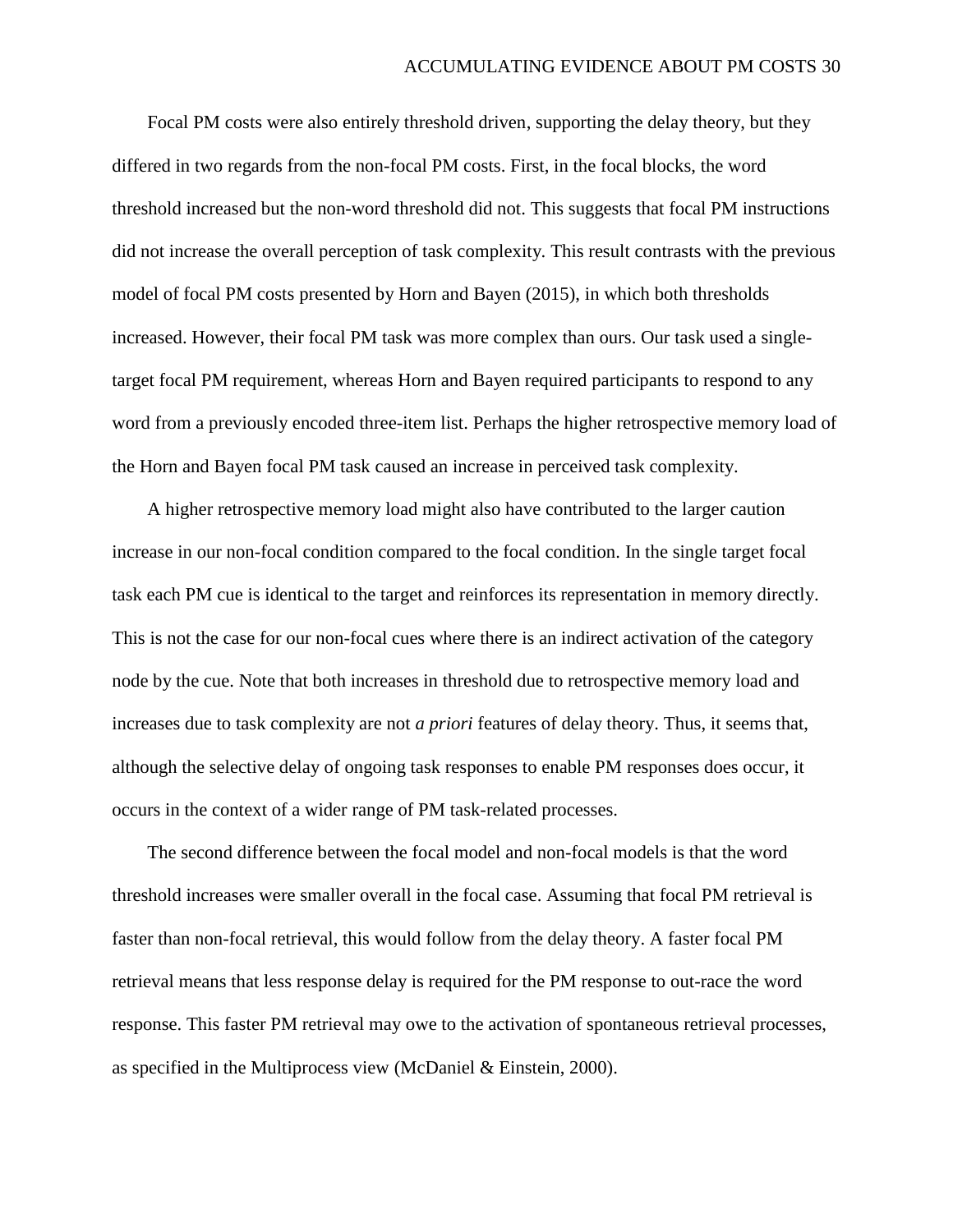To the extent that threshold increases were not selective to word thresholds, they cannot be attributed purely to delay theory. Although group model selection favoured a selective threshold increase in both non-focal and focal conditions, an examination of individual differences (see supplementary materials) suggests that the pattern did not hold for all participants. About half of our participants disproportionately increased their word threshold in non-focal conditions, but the remainder raised both thresholds equally. This heterogeneity in the extent of selective versus general threshold increases may have driven the aforementioned miss-fit of the AIC model to non-focal word accuracy. Perhaps the benefit of the selective delay strategy is not immediately obvious to participants, either because the stimulus-specific nature of the PM task was not salient at encoding time, or because consideration was not given to the underlying dynamics of decision-making which would occur on PM trials. Such a difference might explain why some studies find stimulus-specific instructions cause selective costs and other studies find costs to both word and non-word trial types (e.g., Cohen, Jaudas, Hirschhorn, Sobin, & Gollwitzer, 2012; Horn & Bayen, 2015).

If the selective delay strategy is indeed optimal, then extended experience with the PM task might encourage it. Consistent with this possibility, we observed that the bias against word responses increased over the days of the experiment. Although the same trend was observed in the control condition, where the word response does not compete with a PM response, this could be caused by within-subjects carryover effects (Poulton, 1982) from the PM blocks. As there were two PM blocks (focal and non-focal) for each control block, the PM delay strategy might persist into control blocks.

There were no changes in non-decision time across conditions with the LBA. However, the DDM accounted for a sizeable portion of costs with increased non-decision time: non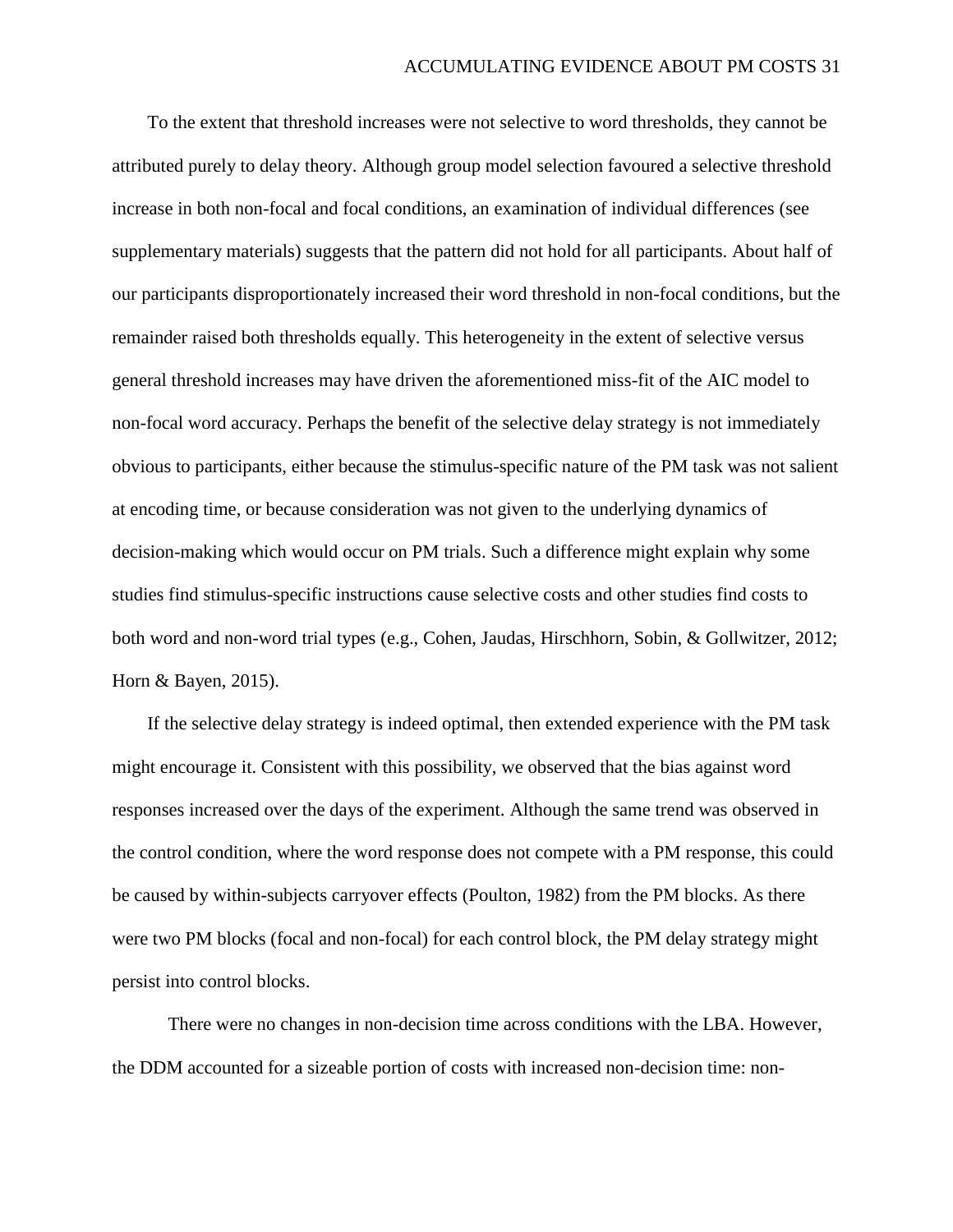decision time was equal in size to the entirety of focal PM costs (0.010s), and about half of nonfocal PM costs (0.022s). One interpretation of this effect is that it reflects capacity-sharing between a PM process and stimulus encoding and/or response production processing. Another interpretation of the effect is that it reflects a sequential target check. That is, detection of the PM cue could require capacity-demanding operations that occur after response selection on the lexical decision task but prior to response execution. Consequently, if the non-decision time account of our costs is accepted then our conclusions are confined to the issue of shared capacity during processing. There is also the strong possibility that the non-decision time increases are an artefact of the particular assumptions of the DDM. This interpretation is supported by the superior fit of the LBA, and previous findings that in simulations LBA threshold increases can cause increases in both threshold and non-decision time in the DDM (Donkin, Brown, Heathcote, et al., 2011).

During the review process some concerns were raised over the fact that our PM instruction told participants to make the PM response instead of the word response. This instruction is similar to the more common instruction used in the PM literature for participants to make the PM response when the target is presented (e.g. Einstein & McDaniel, 2005; Scullin et al., 2010; Smith & Bayen, 2004). An alternative type of instruction is to explicitly tell the participant to make the ongoing task response before the PM response (Hicks, Marsh, & Cook, 2005; Loft et al., 2008; Marsh et al., 2005). The latter instruction might allow participants to remember to make their PM response after they make their ongoing task decision, rendering threshold increases less useful for PM. However, Heathcote et al. (2015) found a similar pattern of results to the current study when they modelled a task with the instruction to make the ongoing task response before the PM response: selective threshold increases accounted for PM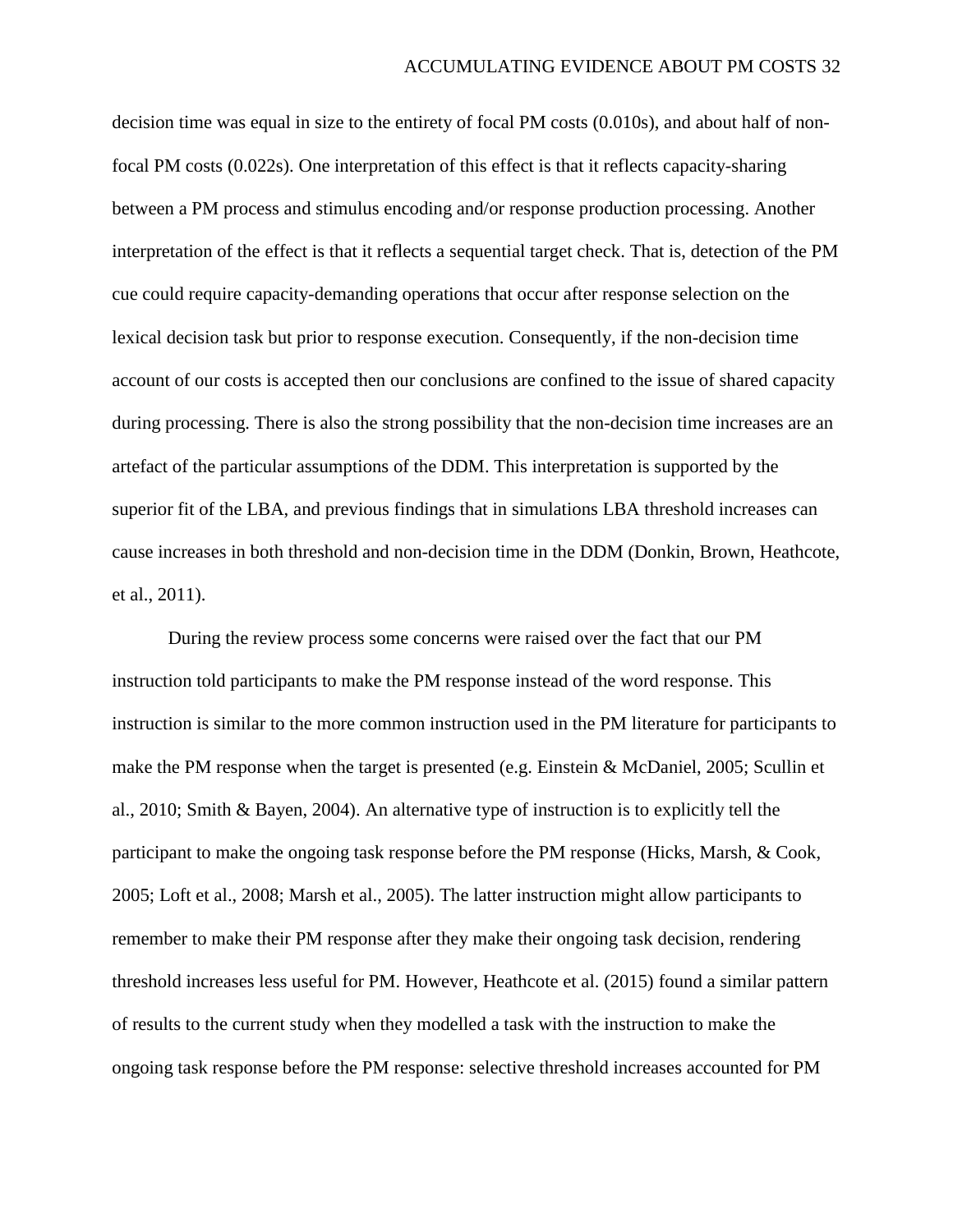cost. These threshold increases may reduce PM errors because terminating stimulus processing to make an ongoing task response interrupts processing of the stimulus features required to detect the PM target (after the ongoing task response is made, the stimulus is removed from the display).

In summary, PM costs induced by both a single-target focal PM task and a categorical non-focal task were driven by changes in response thresholds, rather than mean drift rates, supporting the delay theory of PM costs over capacity-sharing theories. Both the word and nonword thresholds increased in our non-focal PM condition, but the increase in the word threshold was larger. This selective threshold increase in favour of PM responding supports the delay theory, which states that thresholds increase in order to allow time for the detection of the PM target. However, threshold increases were not entirely selective to the word accumulator for the non-focal PM task, and this suggests the involvement of additional mechanisms that are not included in delay theory. It cannot be ascertained from the current data what those mechanisms are, but possibilities include increases in the perceived task complexity of the PM instructions, and increases retrospective memory load. In contrast, our AIC selected model suggests that under focal conditions, selective word threshold increases accounted for the entirety of PM costs. Finally, we found no evidence of a change in drift rate variability that would signify that the PM demand negatively impacted executive capacity.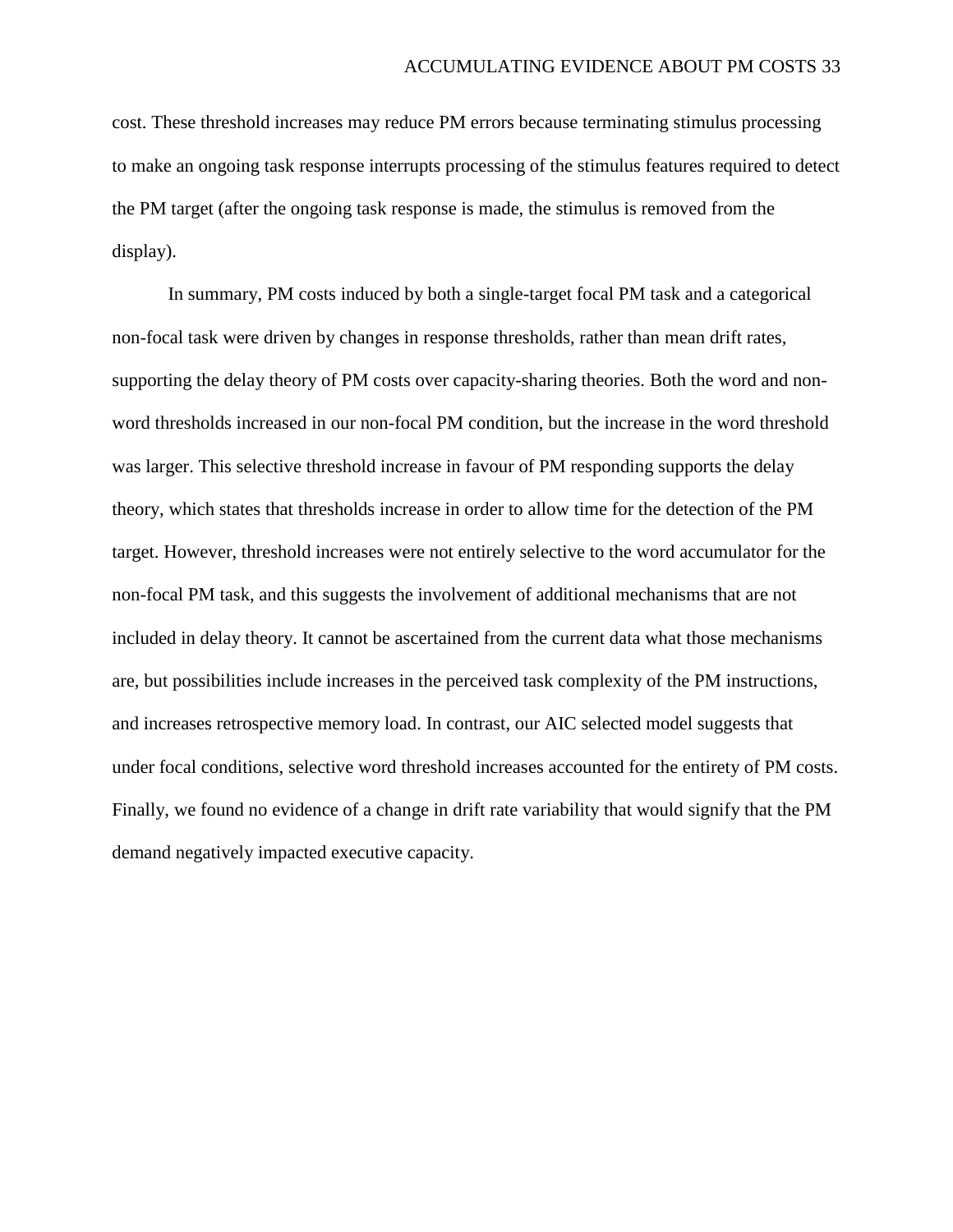#### References

- Boywitt, C. D., & Rummel, J. (2012). A diffusion model analysis of task interference effects in prospective memory. *Memory & Cognition*, *40*(1), 70–82. https://doi.org/10.3758/s13421-011-0128-6
- Bundesen, C. (1990). A theory of visual attention. *Psychological Review*, *97*(4), 523. https://doi.org/10.1037/0033-295x.97.4.523
- Cohen, A. L., Jaudas, A., Hirschhorn, E., Sobin, Y., & Gollwitzer, P. M. (2012). The specificity of prospective memory costs. *Memory*, *20*(8), 848–864. https://doi.org/10.1080/09658211.2012.710637
- Craik, F. I. (2002). Levels of processing: Past, present... and future? *Memory*, *10*(5–6), 305–318. https://doi.org/10.1080/09658210244000135
- Dennis, S. (1995). The sydney morning herald word database (Vol. 1). Presented at the Noetica: Open Forum. Retrieved from http://psy.uq.edu.au/CogPsych/Noetica
- Dewitt, M. R., Hicks, J. L., Ball, B. H., & Knight, J. B. (2012). Encountering items previously paired with prospective memory target events can serve to reactivate intentions. *Journal of Cognitive Psychology*, *24*(8), 981–990. https://doi.org/10.1080/20445911.2012.727389
- Donkin, C., Brown, S. D., & Heathcote, A. (2011). Drawing conclusions from choice response time models: A tutorial using the linear ballistic accumulator. *Journal of Mathematical Psychology*, *55*(2), 140–151. https://doi.org/10.1016/j.jmp.2010.10.001
- Donkin, C., Brown, S. D., Heathcote, A., & Wagenmakers, E. J. (2011). Diffusion versus linear ballistic accumulation: different models but the same conclusions about psychological processes? *Psychonomic Bulletin & Review*, *18*(1), 61–69.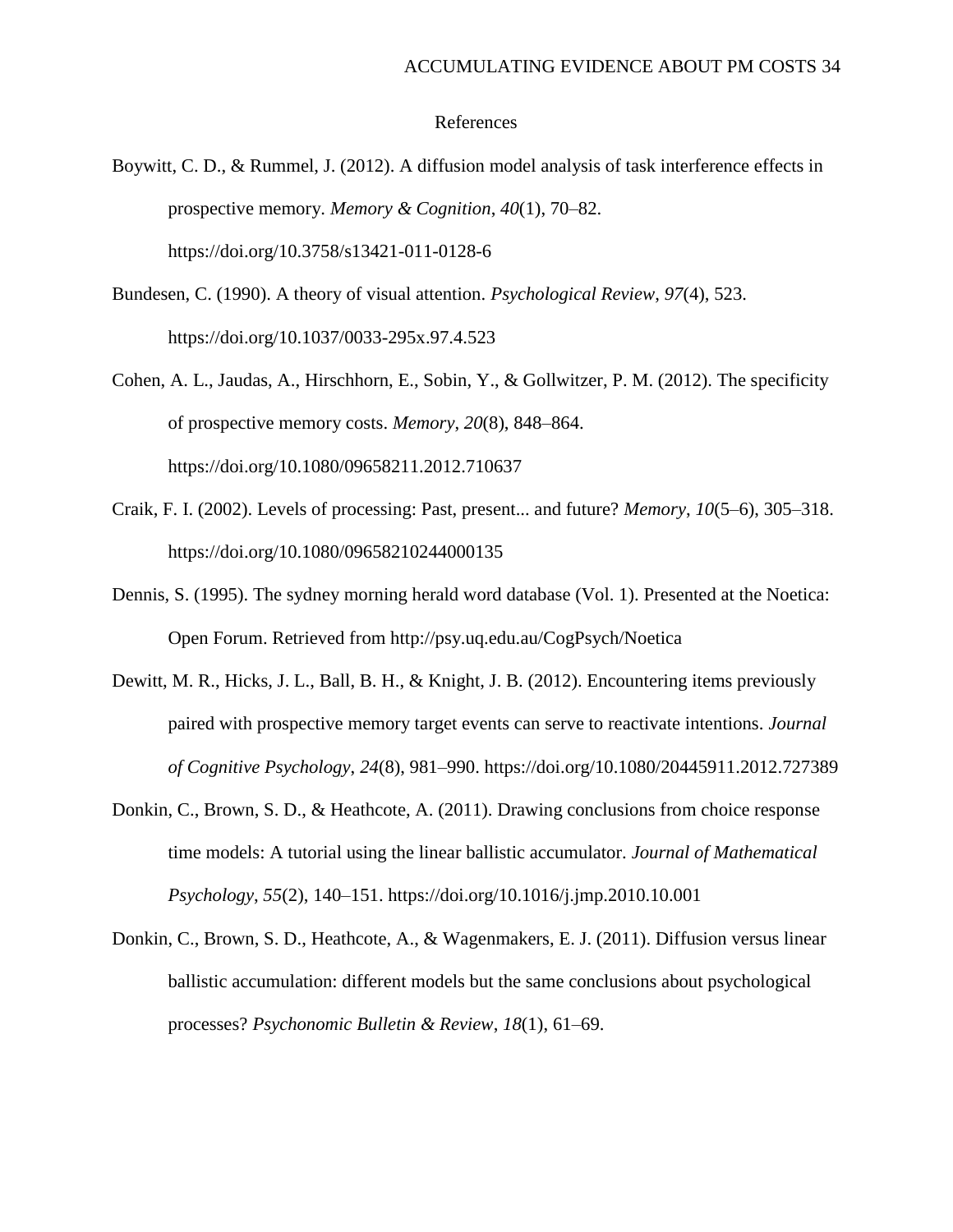- Donkin, C., Little, D. R., & Houpt, J. W. (2014). Assessing the speed-accuracy trade-off effect on the capacity of information processing. *Journal of Experimental Psychology: Human Perception and Performance*, *40*(3), 1183. https://doi.org/https://doi.org/10.1037/a0035947
- Eidels, A., Donkin, C., Brown, S. D., & Heathcote, A. (2010). Converging measures of workload capacity. *Psychonomic Bulletin & Review*, *17*(6), 763–771. https://doi.org/10.3758/PBR.17.6.763
- Einstein, G. O., & McDaniel, M. A. (1990). Normal aging and prospective memory. *Journal of Experimental Psychology: Learning, Memory, and Cognition*, *16*(4), 717–726. https://doi.org/10.1037/0278-7393.16.4.717
- Einstein, G. O., & McDaniel, M. A. (2005). Prospective memory multiple retrieval processes. *Current Directions in Psychological Science*, *14*(6), 286–290. https://doi.org/10.1111/j.0963-7214.2005.00382.x
- Einstein, G. O., & McDaniel, M. A. (2010). Prospective memory and what costs do not reveal about retrieval processes: A commentary on Smith, Hunt, McVay, and McConnell (2007). https://doi.org/10.1037/a0019184
- Einstein, G. O., McDaniel, M. A., Thomas, R., Mayfield, S., Shank, H., Morrisette, N., & Breneiser, J. (2005). Multiple processes in prospective memory retrieval: factors determining monitoring versus spontaneous retrieval. *Journal of Experimental Psychology: General*, *134*, 327–342. https://doi.org/10.1037/0096-3445.134.3.327
- Gobell, J. L., Tseng, C., & Sperling, G. (2004). The spatial distribution of visual attention. *Vision Research*, *44*(12), 1273–1296. https://doi.org/10.1016/j.visres.2004.01.012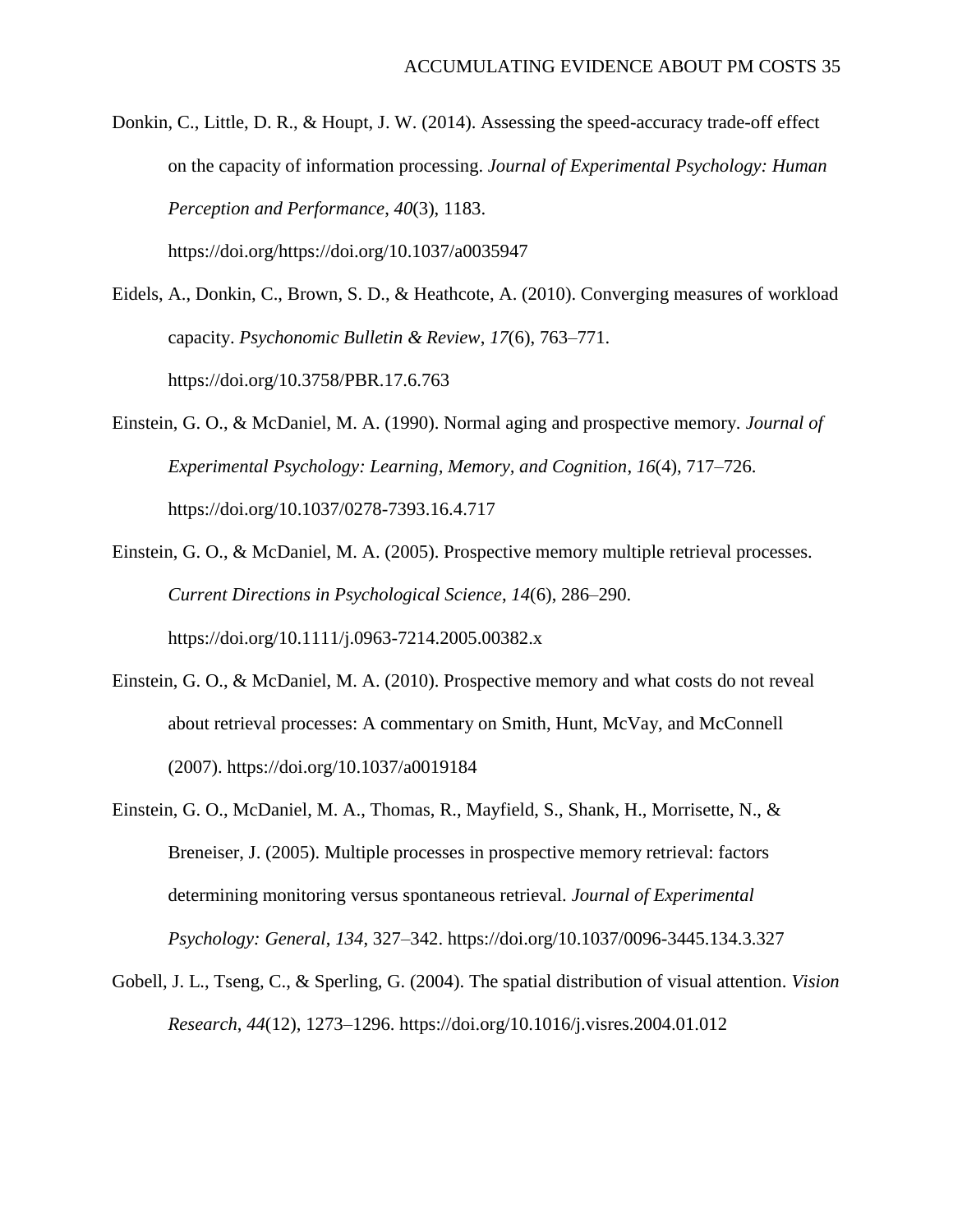- Heathcote, A., Loft, S., & Remington, R. W. (2015). Slow down and remember to remember! A delay theory of prospective memory costs. *Psychological Review*, *122*(2), 376–410. https://doi.org/10.1037/a0038952
- Hicks, J. L., Marsh, R. L., & Cook, G. I. (2005). Task interference in time-based, event-based, and dual intention prospective memory conditions. *Journal of Memory and Language*, *53*, 430–444. https://doi.org/https://doi.org/10.1016/j.jml.2005.04.001
- Horn, S. S., & Bayen, U. J. (2015). Modeling criterion shifts and target checking in prospective memory monitoring. *Journal of Experimental Psychology: Learning, Memory, and Cognition*, *41*(1), 95–117. https://doi.org/10.1037/a0037676
- Horn, S. S., Bayen, U. J., & Smith, R. E. (2011). What can the diffusion model tell us about prospective memory? *Canadian Journal of Experimental Psychology/Revue Canadienne de Psychologie Expérimentale*, *65*, 69–75. https://doi.org/10.1037/a0022808
- Ihle, A., Ghisletta, P., & Kliegel, M. (2016). Prospective memory and intraindividual variability in ongoing task response times in an adult lifespan sample: the role of cue focality. *Memory*, 1–7. https://doi.org/https://doi.org/10.1080/09658211.2016.1173705

Kahneman, D. (1973). *Attention and effort*. Englewood Cliffs, NJ: Prentice-Hall, Inc.

- Loft, S. (2014). Applying Psychological Science to Examine Prospective Memory in Simulated Air Traffic Control. *Current Directions in Psychological Science*, *23*(5), 326–331. https://doi.org/10.1177/0963721414545214
- Loft, S., & Humphreys, M. S. (2012). Enhanced recognition of words previously presented in a task with nonfocal prospective memory requirements. *Psychonomic Bulletin & Review*, *19*(6), 1142–1147. https://doi.org/10.3758/s13423-012-0303-1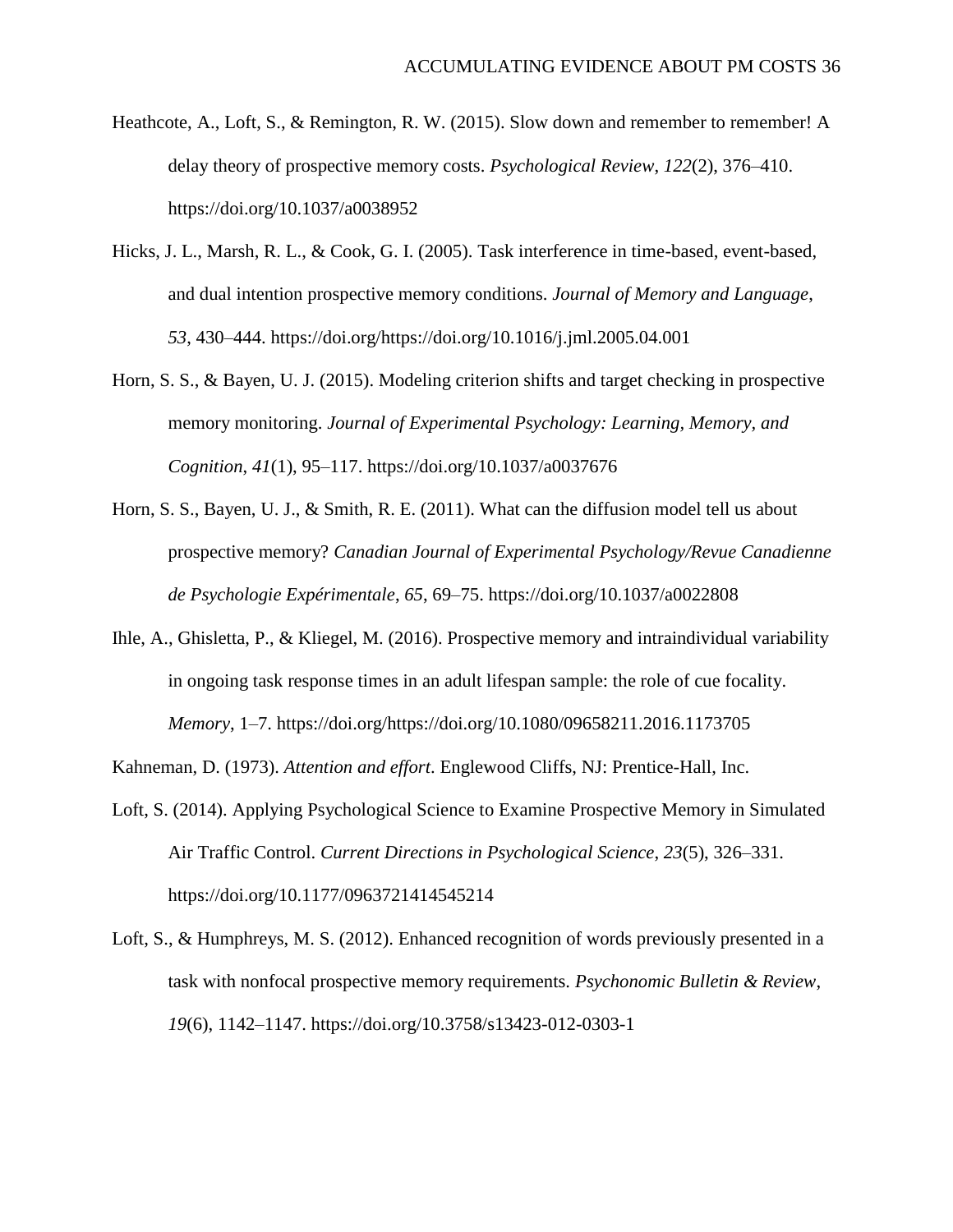- Loft, S., Humphreys, M. S., & Whitney, S. J. (2008). Control of access to memory: The use of task interference as a behavioral probe. *Journal of Memory and Language*, *58*(2), 465– 479. https://doi.org/10.1016/j.jml.2007.04.002
- Loft, S., & Remington, R. W. (2013). Wait a second: Brief delays in responding reduce focality effects in event-based prospective memory. *The Quarterly Journal of Experimental Psychology*, *66*(7), 1432–1447. https://doi.org/10.1080/17470218.2012.750677
- Logan, G. D., Van Zandt, T., Verbruggen, F., & Wagenmakers, E.-J. (2014). On the ability to inhibit thought and action: General and special theories of an act of control. *Psychological Review*, *121*(1), 66.
- Lourenço, J. S., White, K., & Maylor, E. A. (2013). Target context specification can reduce costs in nonfocal prospective memory. *Journal of Experimental Psychology: Learning, Memory, and Cognition*, *39*, 1757–1764. https://doi.org/10.1037/a0033702
- Marsh, R. L., & Hicks, J. L. (1998). Event-based prospective memory and executive control of working memory. *Journal of Experimental Psychology: Learning, Memory, and Cognition*, *24*(2), 336. https://doi.org/https://doi.org/10.1037//0278-7393.24.2.336
- Marsh, R. L., Hicks, J. L., & Cook, G. I. (2005). On the Relationship Between Effort Toward an Ongoing Task and Cue Detection in Event-Based Prospective Memory. *Journal of Experimental Psychology: Learning, Memory, and Cognition*, *31*, 68–75. https://doi.org/10.1037/0278- 7393.31.1.68
- Marsh, R. L., Hicks, J. L., Cook, G. I., Hansen, J. S., & Pallos, A. L. (2003). Interference to ongoing activities covaries with the characteristics of an event-based intention. *Journal of Experimental Psychology: Learning, Memory, and Cognition*, *29*, 861–870. https://doi.org/10.1037/0278-7393.29.5.861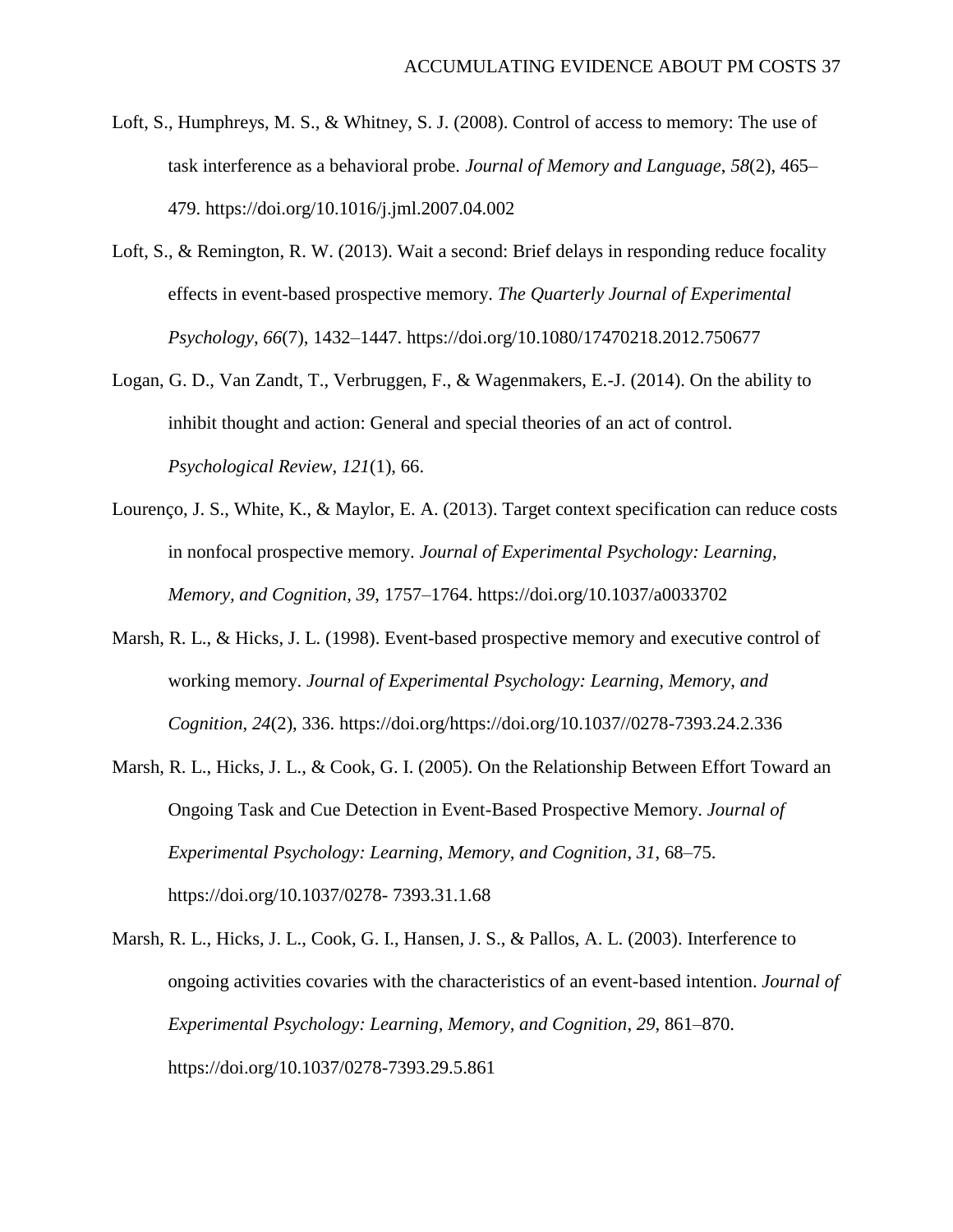Marsh, R. L., Hicks, J. L., & Watson, V. (2002). The dynamics of intention retrieval and coordination of action in event-based prospective memory. *Journal of Experimental Psychology: Learning, Memory, and Cognition*, *28*(4), 652–659. https://doi.org/10.1037//0278-7393.28.4.652

- McDaniel, M. A., & Einstein, G. O. (2000). Strategic and automatic processes in prospective memory retrieval: A multiprocess framework. *Applied Cognitive Psychology*, *14*, S127– S144. https://doi.org/10.1002/acp.775
- McDaniel, M. A., Umanath, S., Einstein, G. O., & Waldum, E. R. (2015). Dual pathways to prospective remembering. *Frontiers in Human Neuroscience*, *9*. https://doi.org/10.3389/fnhum.2015.00392
- McVay, J. C., & Kane, M. J. (2012). Drifting from slow to "d'oh!": Working memory capacity and mind wandering predict extreme reaction times and executive control errors. *Journal of Experimental Psychology: Learning, Memory, and Cognition*, *38*(3), 525–549. https://doi.org/10.1037/a0025896
- Meeks, J. T., Hicks, J. L., & Marsh, R. L. (2007). Metacognitive awareness of event-based prospective memory. *Consciousness and Cognition*, *16*(4), 997–1004. https://doi.org/10.1016/j.concog.2006.09.005
- Meeks, J. T., & Marsh, R. L. (2010). Implementation intentions about nonfocal event-based prospective memory tasks. *Psychological Research*, *74*(1), 82–89. https://doi.org/10.1007/s00426-008-0223-x
- Morey, R. D. (2008). Confidence intervals from normalized data: A correction to Cousineau (2005). *Reason*, *4*(2), 61–64.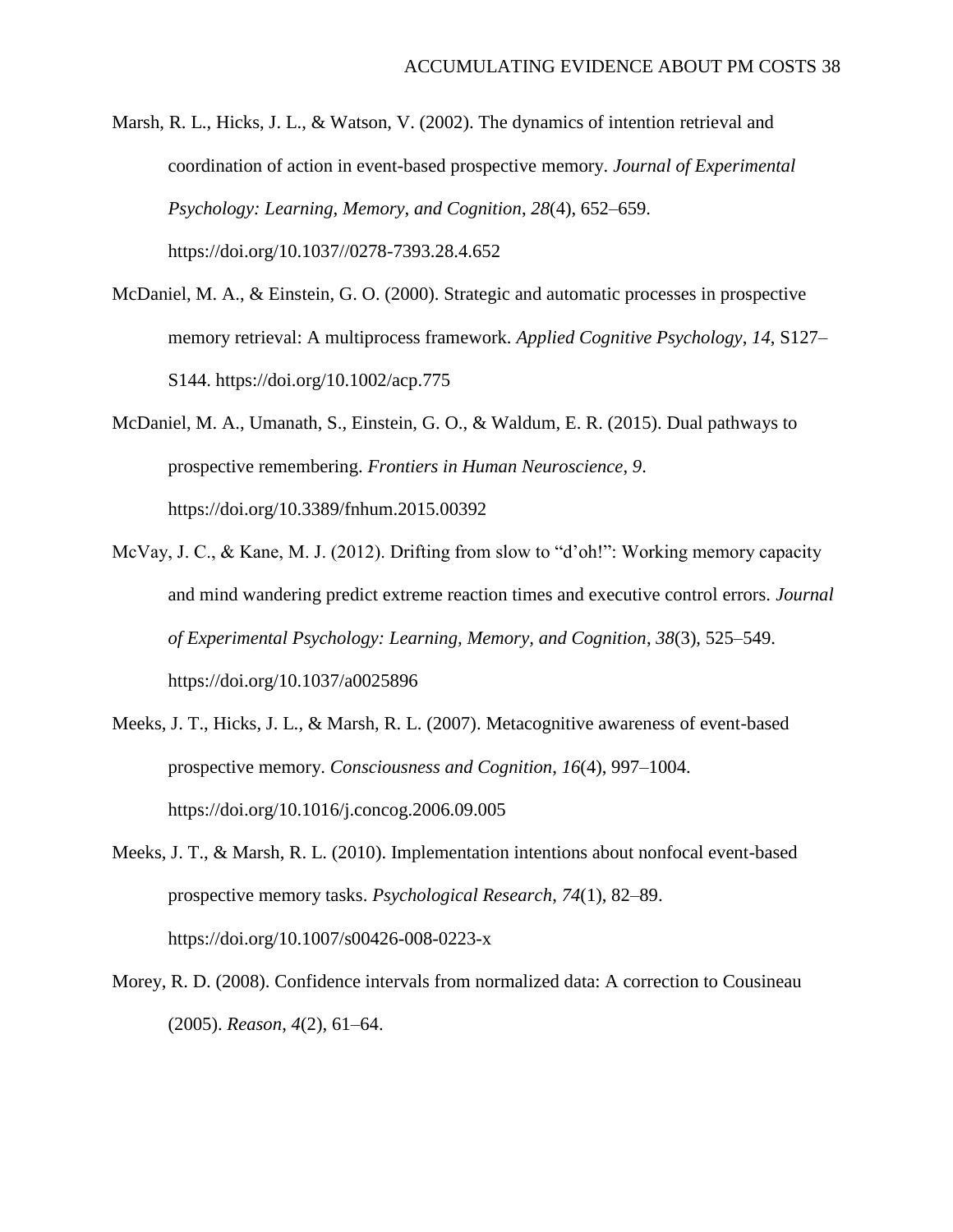- Myung, I. J. (2003). Tutorial on maximum likelihood estimation. *Journal of Mathematical Psychology*, *47*(1), 90–100.
- Myung, I. J., & Pitt, M. A. (1997). Applying Occam's razor in modeling cognition: A Bayesian approach. *Psychonomic Bulletin & Review*, *4*(1), 79–95. https://doi.org/10.3758/BF03210778
- Navon, D., & Gopher, D. (1979). On the economy of the human-processing system. *Psychological Review*, *86*(3), 214. https://doi.org/10.1037/0033-295x.86.3.214
- Norman, D. A., & Bobrow, D. G. (1975). On data-limited and resource-limited processes. *Cognitive Psychology*, *7*(1), 44–64. https://doi.org/10.1016/0010-0285(75)90004-3
- O'regan, J., Lévy-Schoen, A., Pynte, J., & Brugaillère, B. é. (1984). Convenient fixation location within isolated words of different length and structure. *Journal of Experimental Psychology: Human Perception and Performance*, *10*(2), 250. https://doi.org/10.1037/0096-1523.10.2.250
- Öztekin, I., Davachi, L., & McElree, B. (2010). Are representations in working memory distinct from representations in long-term memory? Neural evidence in support of a single store. *Psychological Science*. https://doi.org/10.1177/0956797610376651
- Pashler, H. (1984). Processing stages in overlapping tasks: evidence for a central bottleneck. *Journal of Experimental Psychology: Human Perception and Performance*, *10*(3), 358. https://doi.org/10.1037/0096-1523.10.3.358
- Poulton, E. (1982). Influential companions: Effects of one strategy on another in the withinsubjects designs of cognitive psychology. *Psychological Bulletin*, *91*(3), 673–690. https://doi.org/10.1037/0033-2909.91.3.673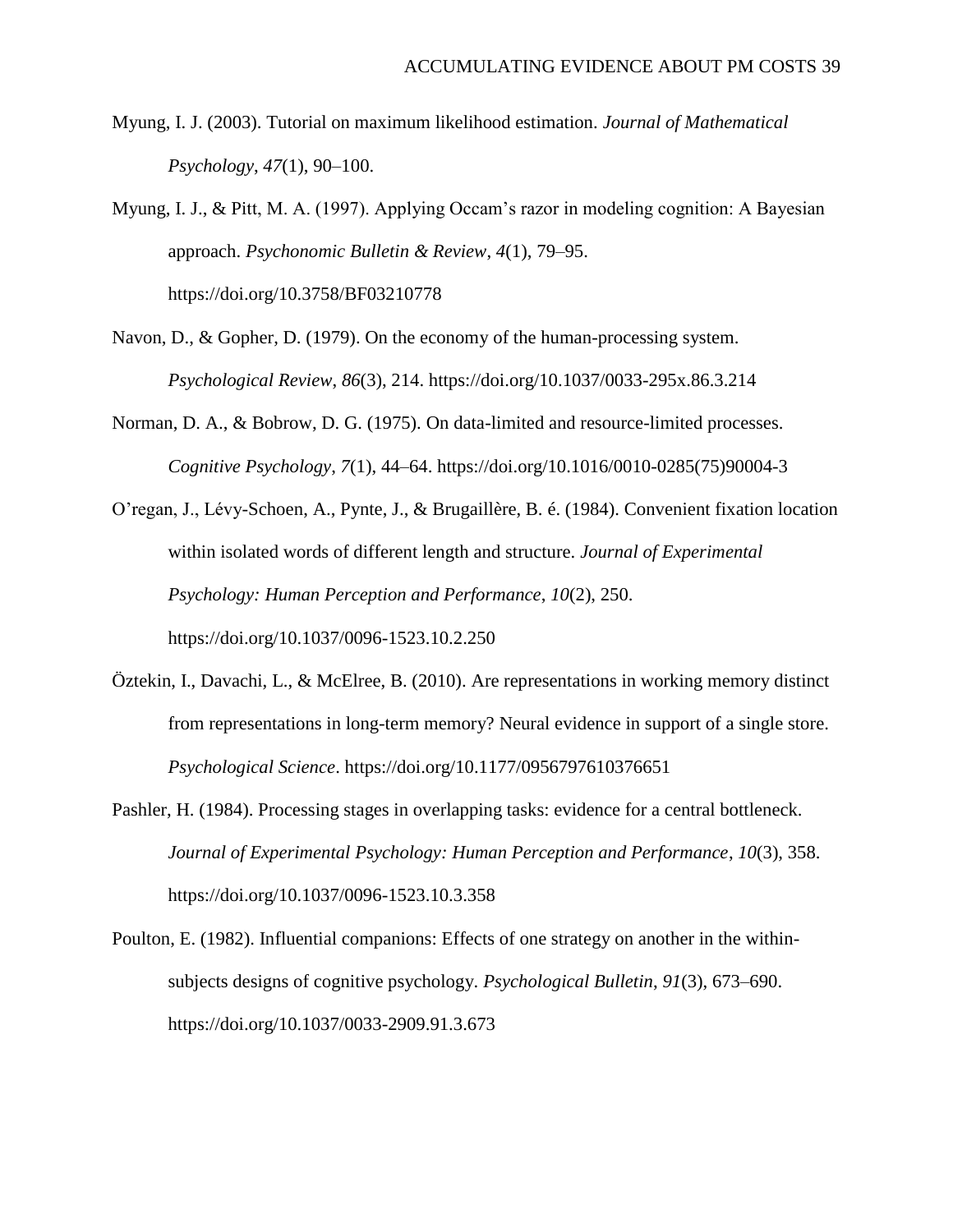- Ratcliff, R., & Smith, P. L. (2004). A comparison of sequential sampling models for two-choice reaction time. *Psychological Review*, *111*(2), 333. https://doi.org/10.1037/0033- 295x.111.2.333
- Scullin, M. K., McDaniel, M. A., Shelton, J. T., & Lee, J. H. (2010). Focal/nonfocal cue effects in prospective memory: Monitoring difficulty or different retrieval processes? *Journal of Experimental Psychology: Learning, Memory, and Cognition*, *36*, 736–749. https://doi.org/10.1037/a0018971
- Sewell, D. K., Lilburn, S. D., & Smith, P. L. (2016). Object Selection Costs in Visual Working Memory: A Diffusion Model Analysis of the Focus of Attention. https://doi.org/10.1037/a0040213
- Smith, R. E. (2003). The cost of remembering to remember in event-based prospective memory: Investigating the capacity demands of delayed intention performance. *Journal of Experimental Psychology: Learning, Memory, and Cognition*, *29*, 347–361. https://doi.org/10.1037/0278- 7393.29.3.347
- Smith, R. E. (2010). What costs do reveal and moving beyond the cost debate: Reply to Einstein and McDaniel (2010). *Journal of Experimental Psychology: Learning, Memory, and Cognition*, *36*, 1089–1095. https://doi.org/10.1037/a0019183
- Smith, R. E., & Bayen, U. J. (2004). A Multinomial Model of Event-Based Prospective Memory. *Journal of Experimental Psychology: Learning, Memory, and Cognition*, *30*, 756. https://doi.org/https://doi.org/10.1037/0278-7393.30.4.756
- Smith, R. E., & Bayen, U. J. (2005). The effects of working memory resource availability on prospective memory: a formal modeling approach. *Experimental Psychology*, *52*(4), 243. https://doi.org/10.1027/1618-3169.52.4.243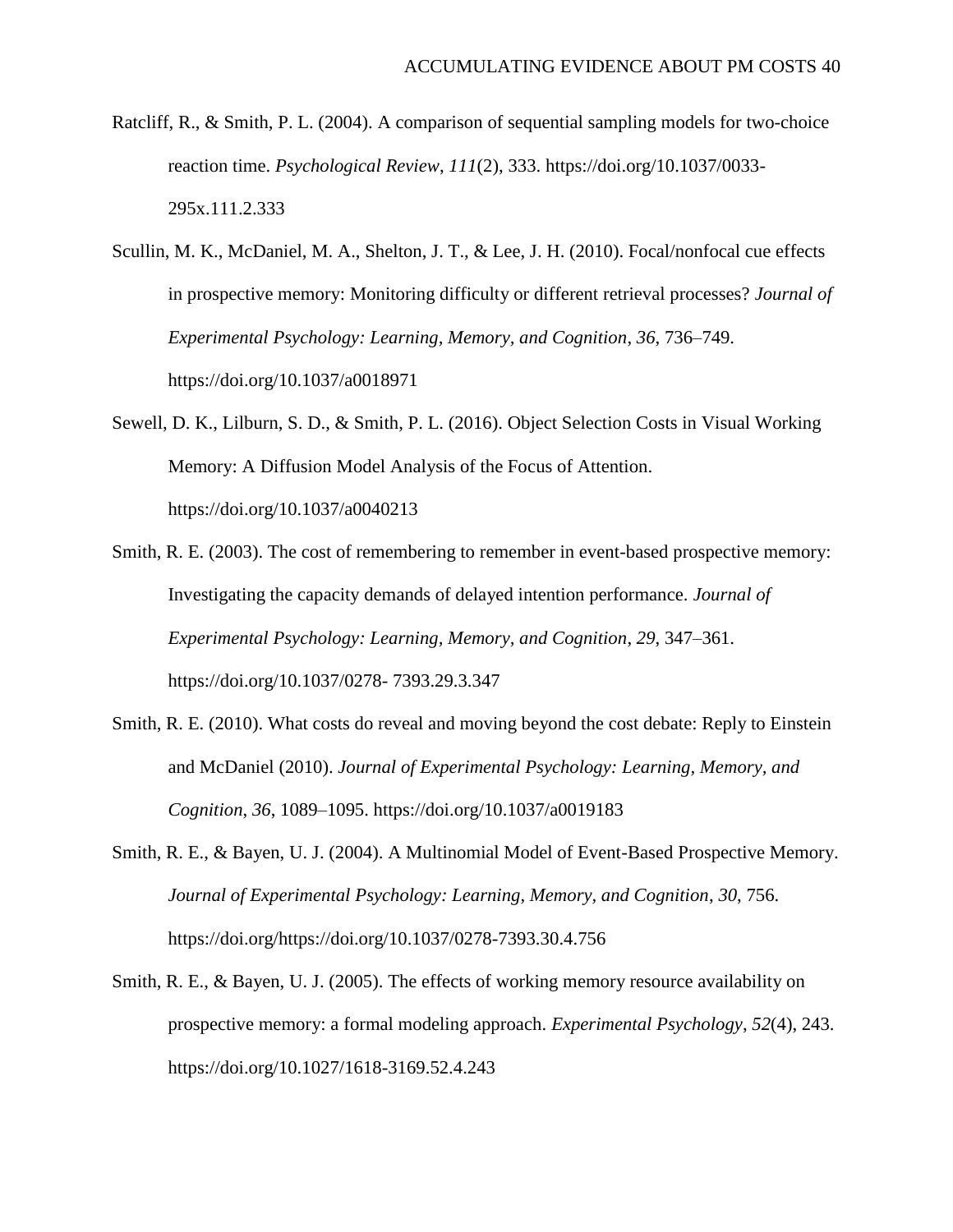- Smith, R. E., Hunt, R. R., McVay, J. C., & McConnell, M. D. (2007). The cost of event-based prospective memory: Salient target events. *Journal of Experimental Psychology: Learning, Memory, and Cognition*, *33*, 734–746. https://doi.org/10.1037/0278- 7393.33.4.734
- Townsend, J. T., & Altieri, N. (2012). An accuracy–response time capacity assessment function that measures performance against standard parallel predictions. *Psychological Review*, *119*(3), 500. https://doi.org/https://doi.org/10.1037/e502412013-221
- Unsworth, N., & Spillers, G. J. (2010). Working memory capacity: Attention control, secondary memory, or both? A direct test of the dual-component model. *Journal of Memory and Language*, *62*(4), 392–406. https://doi.org/https://doi.org/10.1016/j.jml.2010.02.001
- Wagenmakers, E.-J., & Farrell, S. (2004). AIC model selection using Akaike weights. *Psychonomic Bulletin & Review*, *11*(1), 192–196. https://doi.org/10.3758/bf03206482
- Welford, A. T. (1952). The "psychological refractory period" and the timing of high-speed performance—a review and a theory. *British Journal of Psychology. General Section*, *43*(1), 2–19. https://doi.org/10.1111/j.2044-8295.1952.tb00322.x
- Wenger, M. J., & Townsend, J. T. (2000). Basic response time tools for studying general processing capacity in attention, perception, and cognition. *The Journal of General Psychology*, *127*(1), 67–99. https://doi.org/https://doi.org/10.1080/00221300009598571
- Wickens, C. D. (1980). The structure of attentional resources. In R. Nickerson (Ed.), *Attention and performance VIII* (pp. 239–257). Hillsdale, NJ: Erlbaum.
- Wilson, M. (1988). MRC psycholinguistic database: Machine-usable dictionary, version 2.00. *Behavior Research Methods, Instruments, & Computers*, *20*(1), 6–10. https://doi.org/10.3758/BF03202594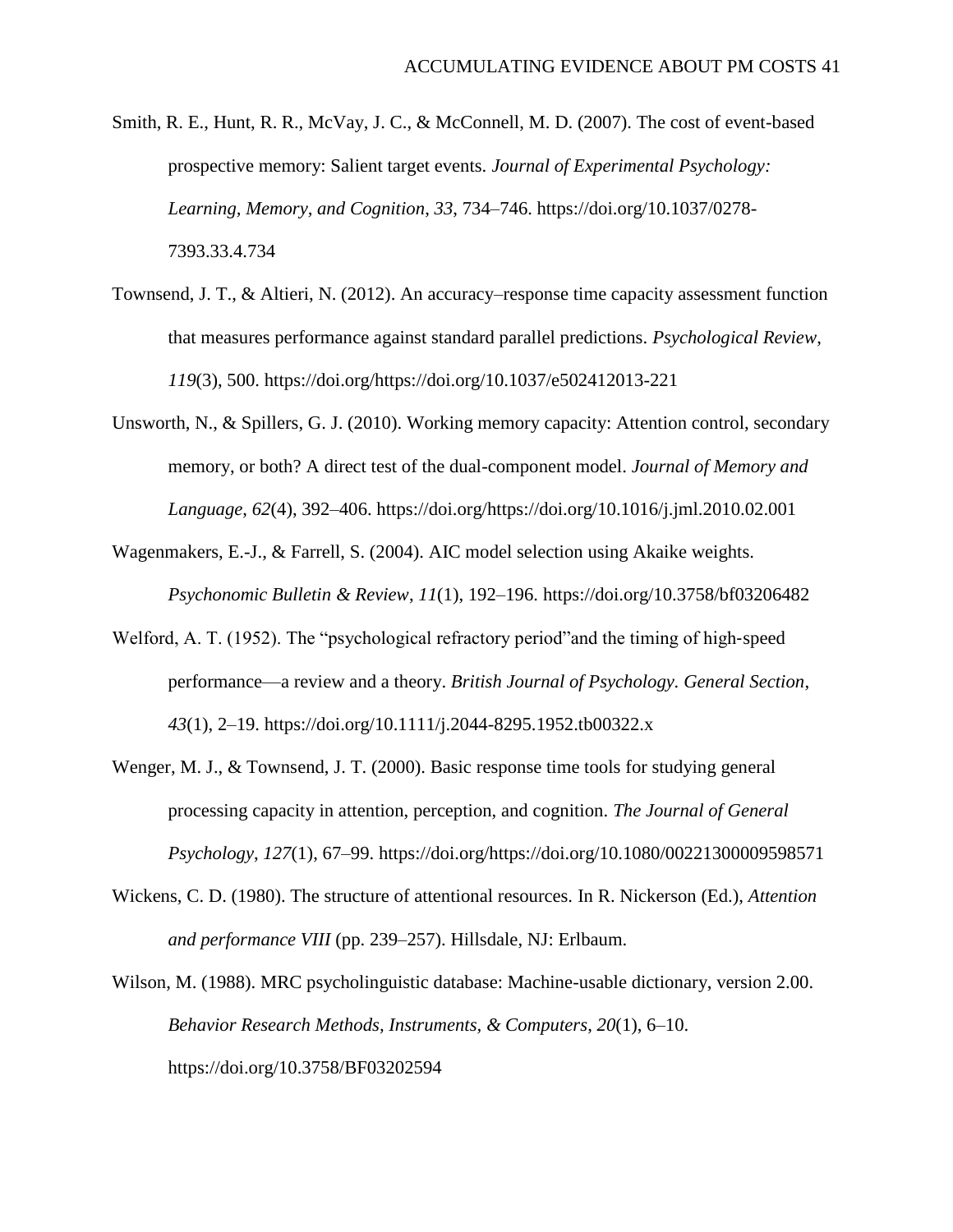Yao-N'Dré, M., Castet, E., & Vitu, F. (2013). The optimal viewing position effect in the lower visual field. *Vision Research*, *76*, 114–123. https://doi.org/10.1016/j.visres.2012.10.018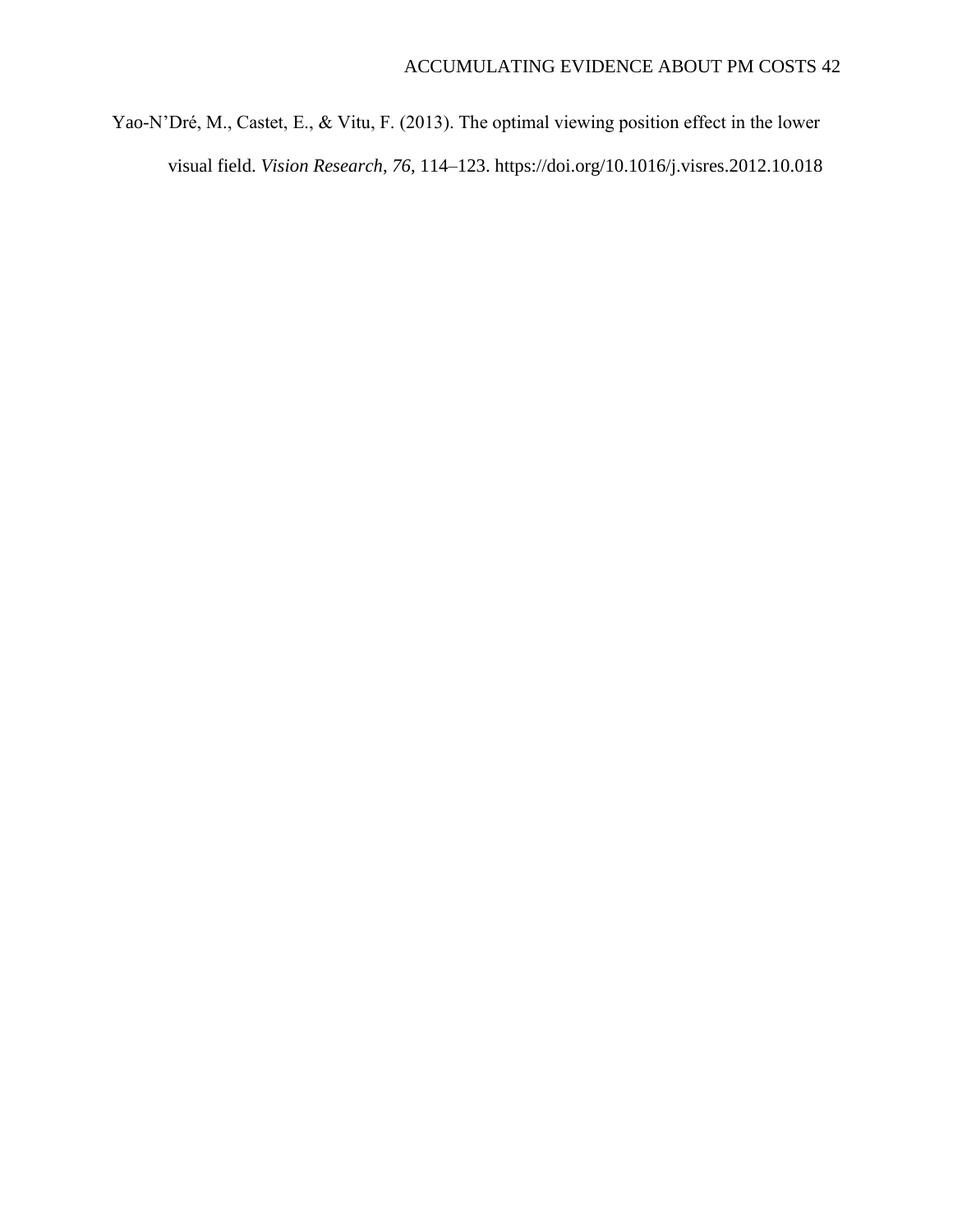| Model            | B                | ν              | $S_{V}$ | t0       | p    | Deviance | AIC.     | <b>BIC</b> |
|------------------|------------------|----------------|---------|----------|------|----------|----------|------------|
| Top Model        | $R$ , $PM$ , $D$ | $S$ , PM, D, C | PM, C   | S, PM, D | 2340 | -92812   | $-88132$ | $-65744$   |
| AIC Model        | $R$ , $PM$ , $D$ | S, D, C        | C       | D        | 1050 | $-92328$ | $-90228$ | $-80182$   |
| <b>BIC Model</b> | PM.D             | S.C            | C       | S        | 510  | $-89234$ | $-88214$ | $-83335$   |
| Threshold<br>LBA | PM.D             | S.C            |         |          | 480  | $-88750$ | -87790   | $-83198$   |

Table 1. LBA model selection. Model factors include condition (PM), stimulus type (S), day (D), response (R) and correspondence (*C*).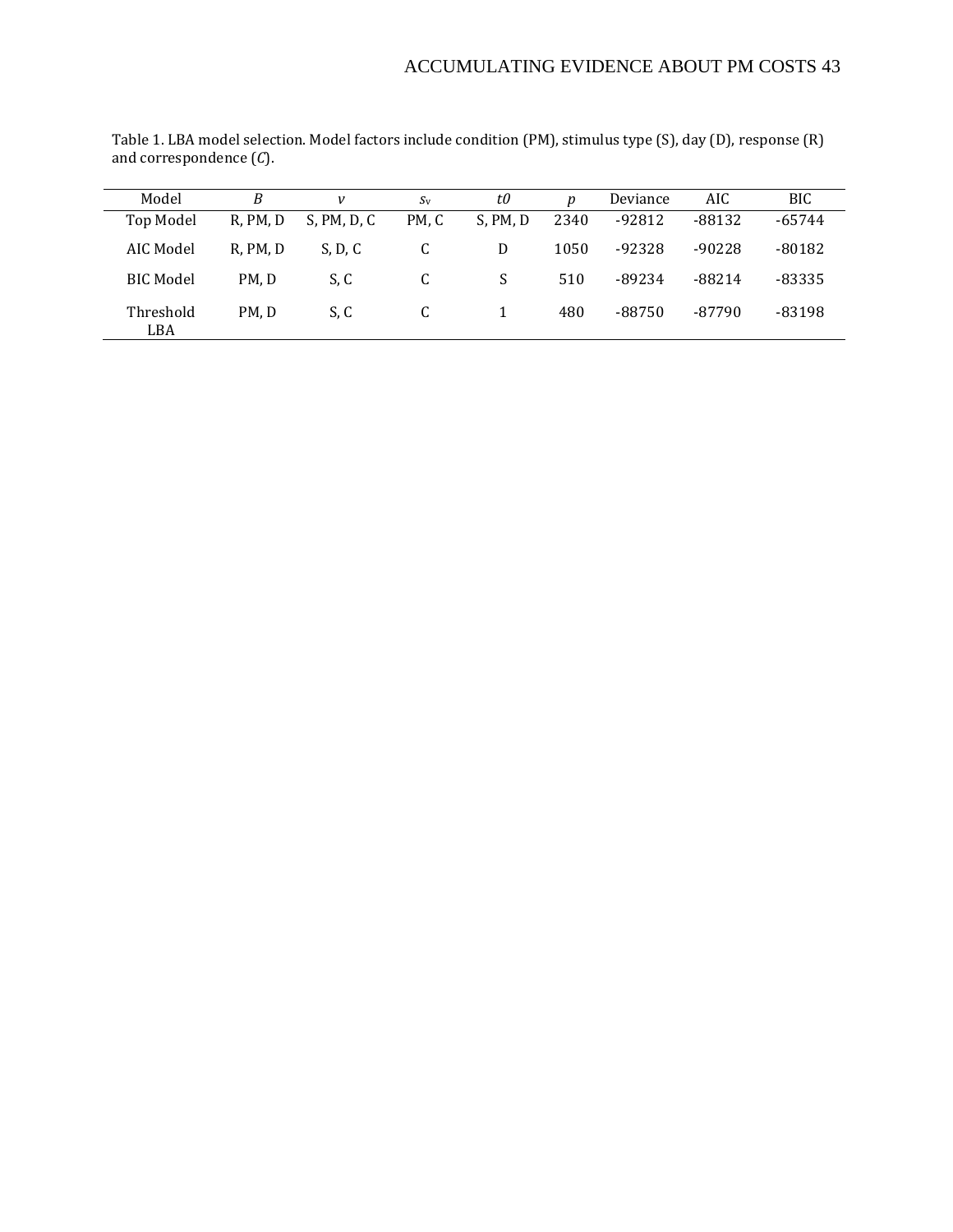

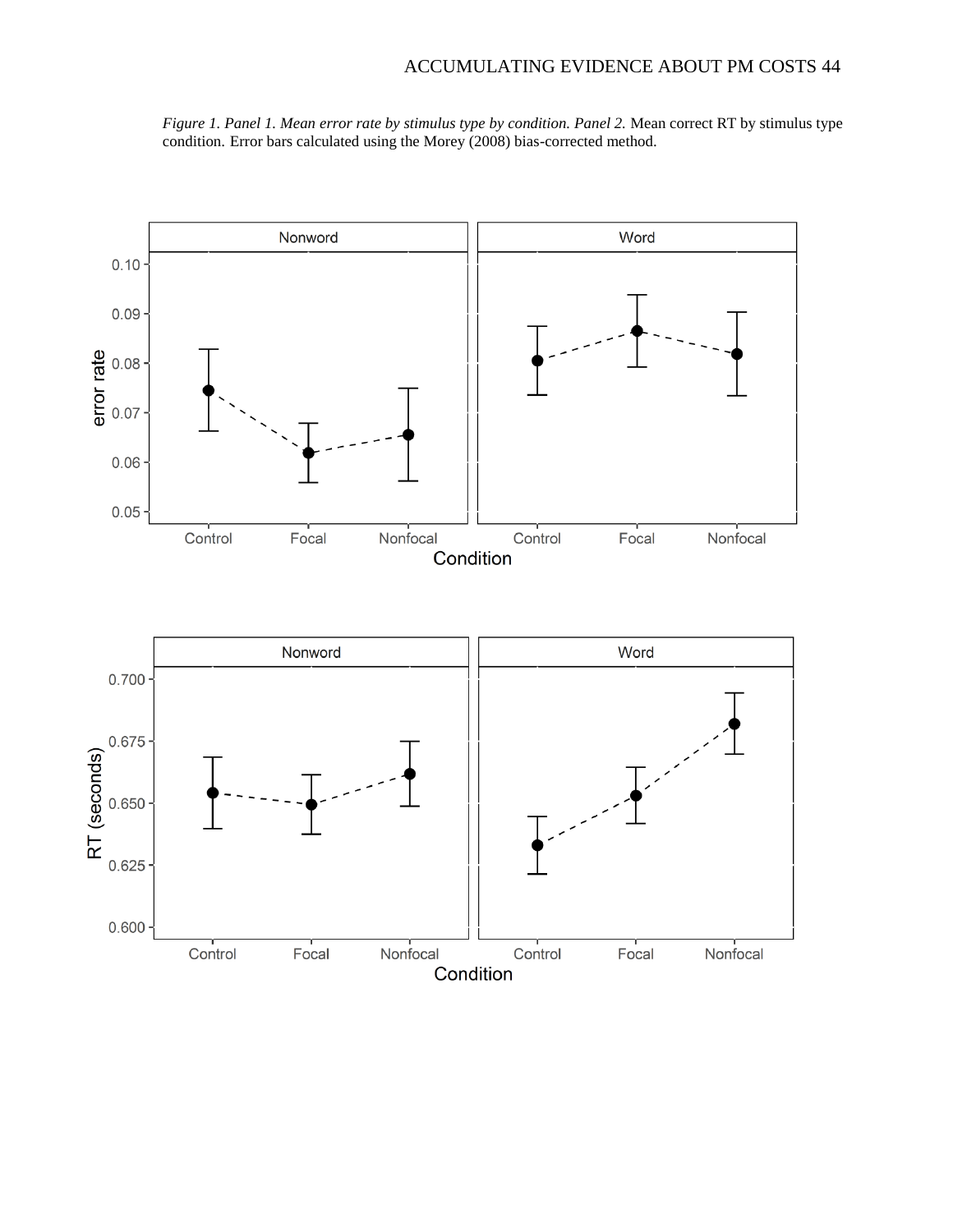

*Figure 2.* Illustration of the LBA (Brown and Heathcote, 2008).

**Accumulation Time** 

*RT = Accumulation time+ t0*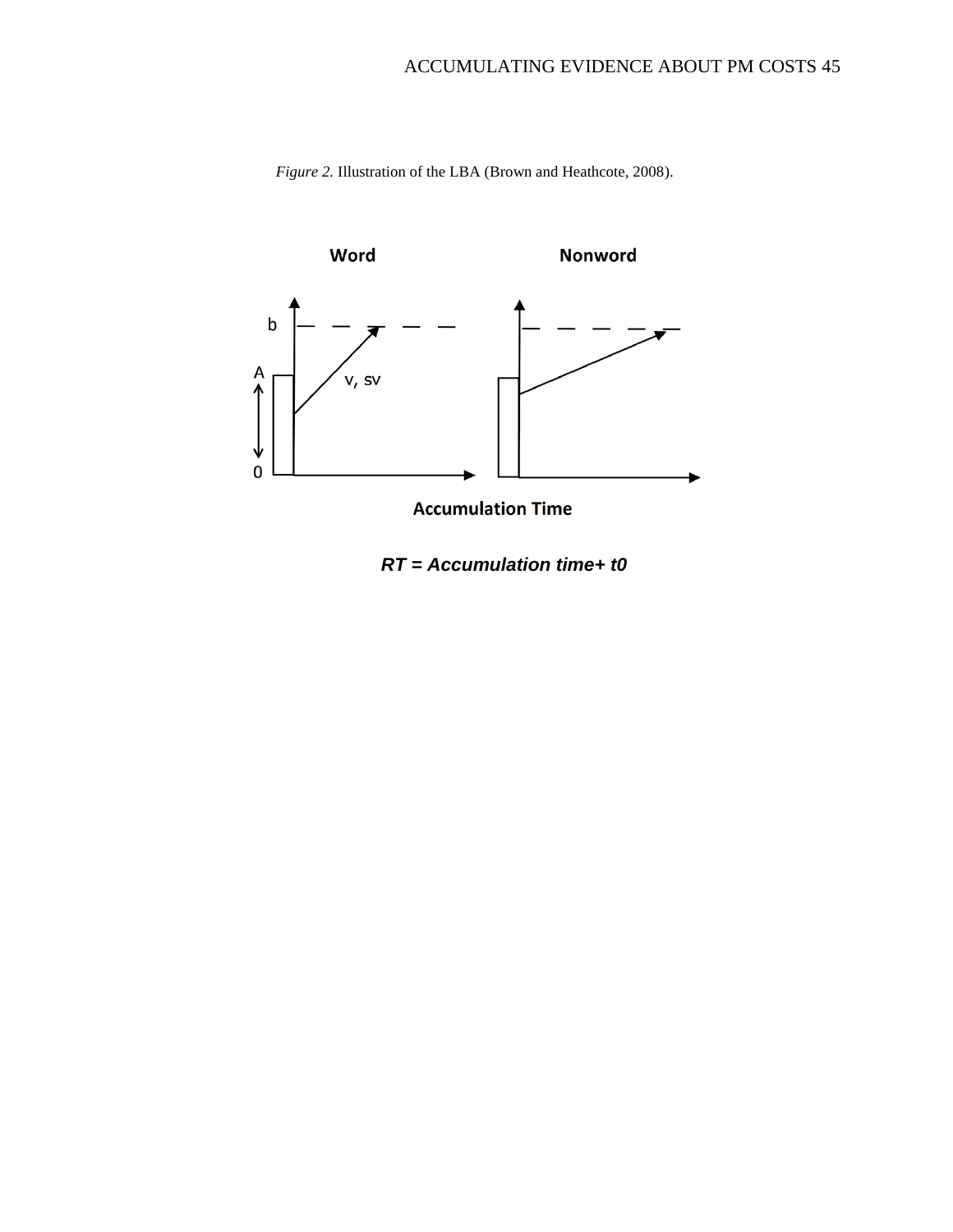*Figure 3.* LBA AIC selected model fits to error rates (left column), RT distribution for correct responses (10th, 50th, and 90th percentiles, middle column) and the 50th percentile (median) for error responses. Error bars calculated using the Morey (2008) bias-corrected method.





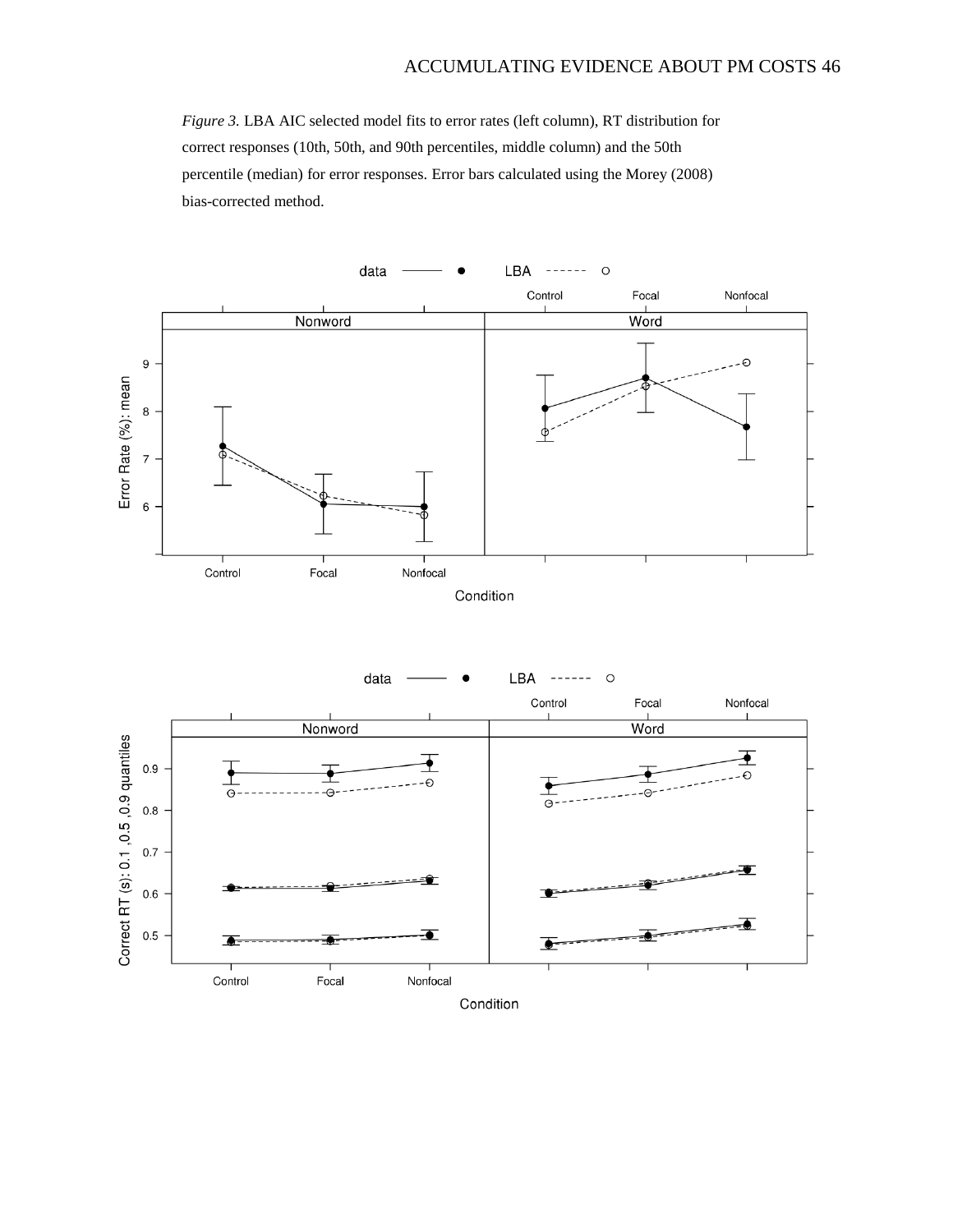

Condition